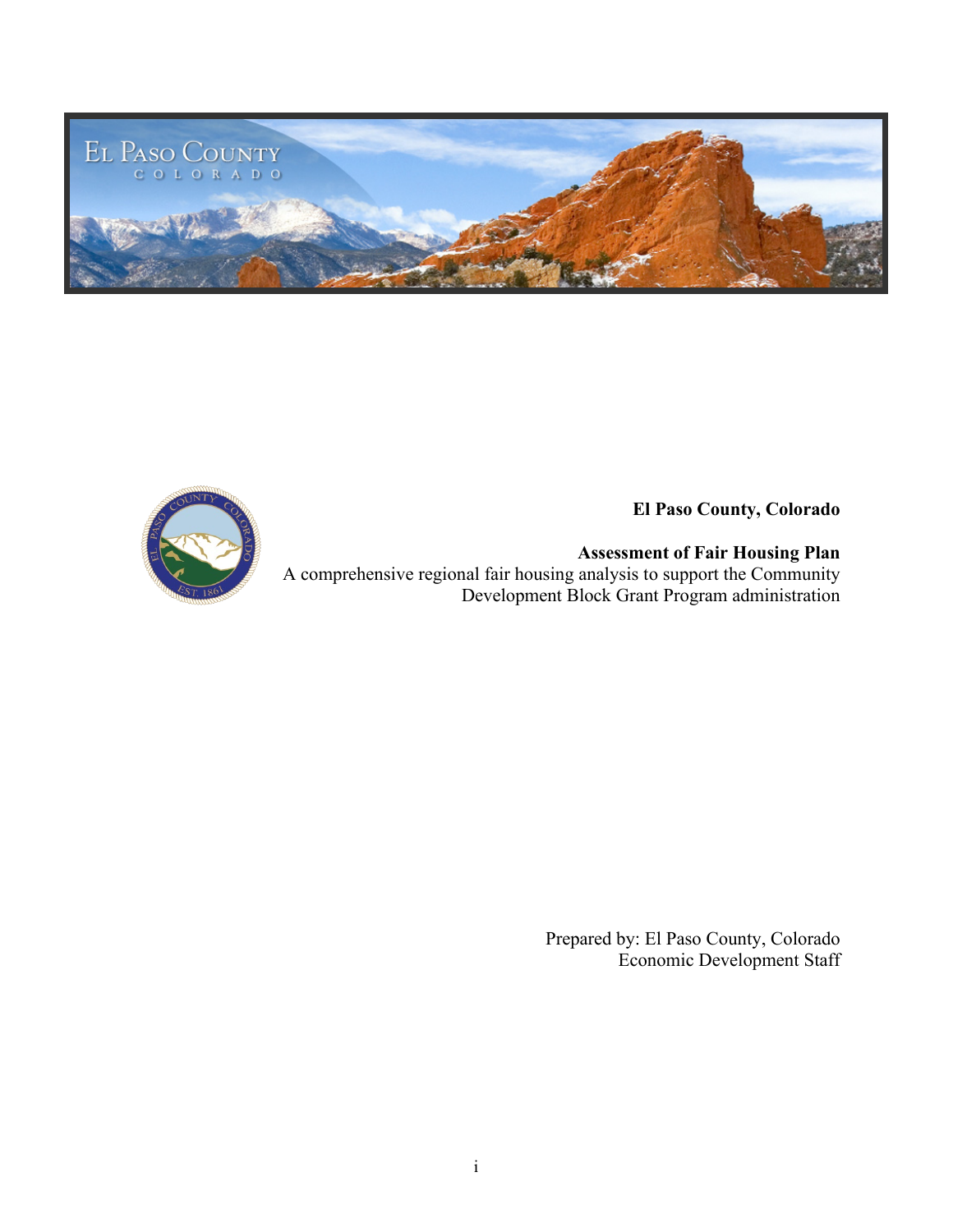#### **Assessment of Fair Housing Tool**

#### **Table of Contents**

- I. Cover Sheet
- II. Executive Summary
- III. Community Participation Process
- IV. Assessment of Past Goals and Actions
- V. Fair Housing Analysis
	- A. Demographic Summary
	- B. General Issues
		- i. Segregation/Integration
		- ii. Racially or Ethnically Concentrated Areas of Poverty (R/ECAPs)
		- iii. Disparities in Access to Opportunity
		- iv. Disproportionate Housing Needs
	- C. Publicly Supported Housing Analysis
	- D. Disability and Access Analysis
	- E. Fair Housing Enforcement, Outreach Capacity, and Resources Analysis
- VI. Fair Housing Goals and Priorities
- VII. Appendices and Instructions
	- A. Appendix A Outreach, Consultations, and Public Engagement
	- B. Appendix B HUD-Provided Maps
	- C. Appendix C HUD-Provided Tables
	- D. Appendix D Grantee Unique Appendix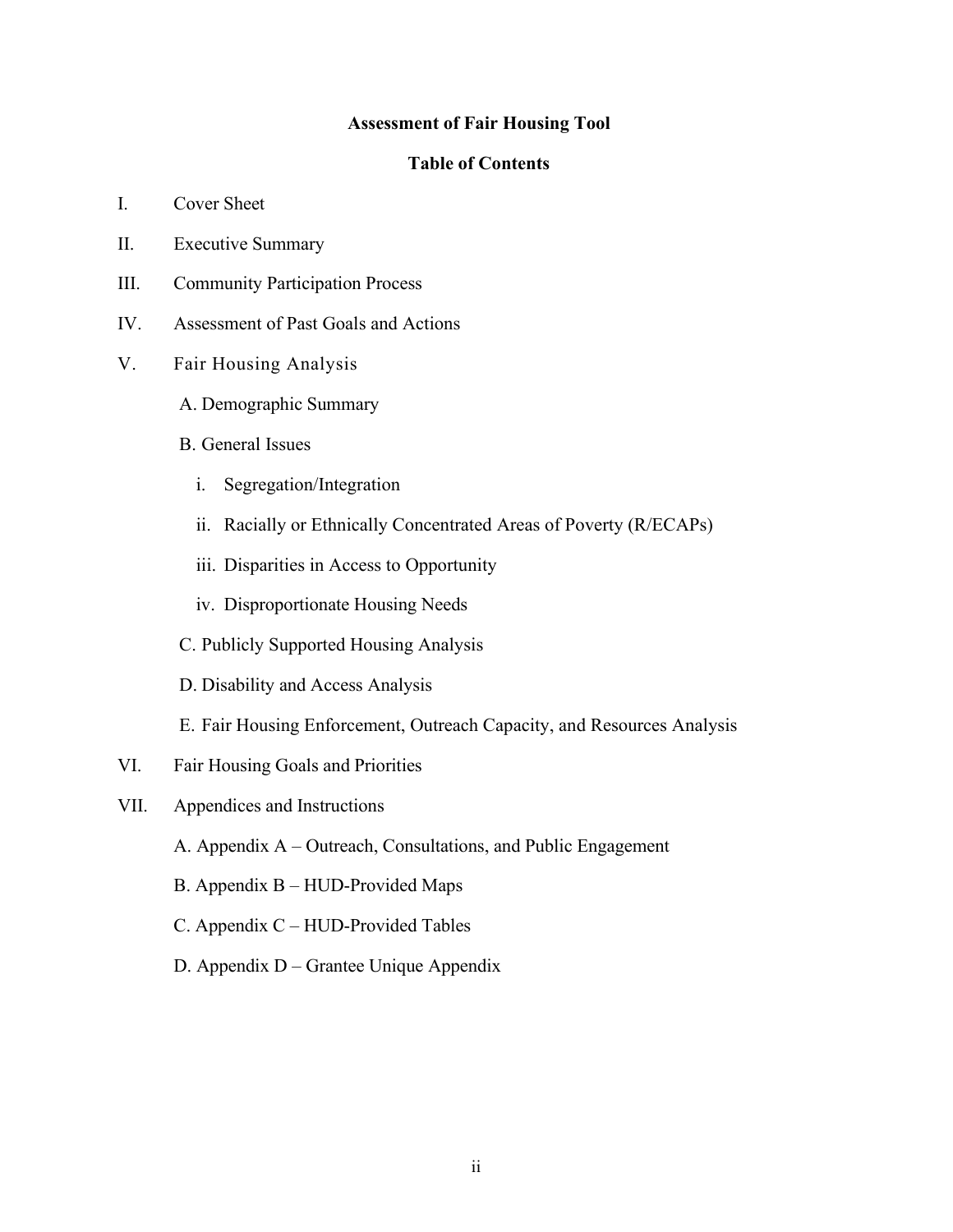# **I. Cover Sheet**

To ensure that municipalities were affirmatively furthering their fair housing goals and striving to create a more equitable community within their jurisdictions, the Department of Housing and Urban Development (HUD) created the requirement for Community Development Block Grant (CDBG) recipients to also complete an Assessment of Fair Housing (AFH). This document would identify areas of need within the community and serve as a goal-setting tool for the five years that the document was active. It would also be a mechanism for historical analysis when it was time to update the document.

El Paso County submitted the 2017-2021 version of their AFH on October 4, 2016. HUD accepted the document's submission on December 1, 2016. El Paso County's AFH was the first document in Region VIII to be accepted by HUD. Shortly thereafter, the requirement to complete Assessments of Fair Housing was withdrawn. However, El Paso County sees the Assessment of Fair Housing as an effective and necessary analysis and goal-setting tool. The assessment that follows here is an internal document that will not be submitted to the Department of Housing and Urban Development. It will be used as an internal tool to help decide the route that the County should take with the CDBG program from.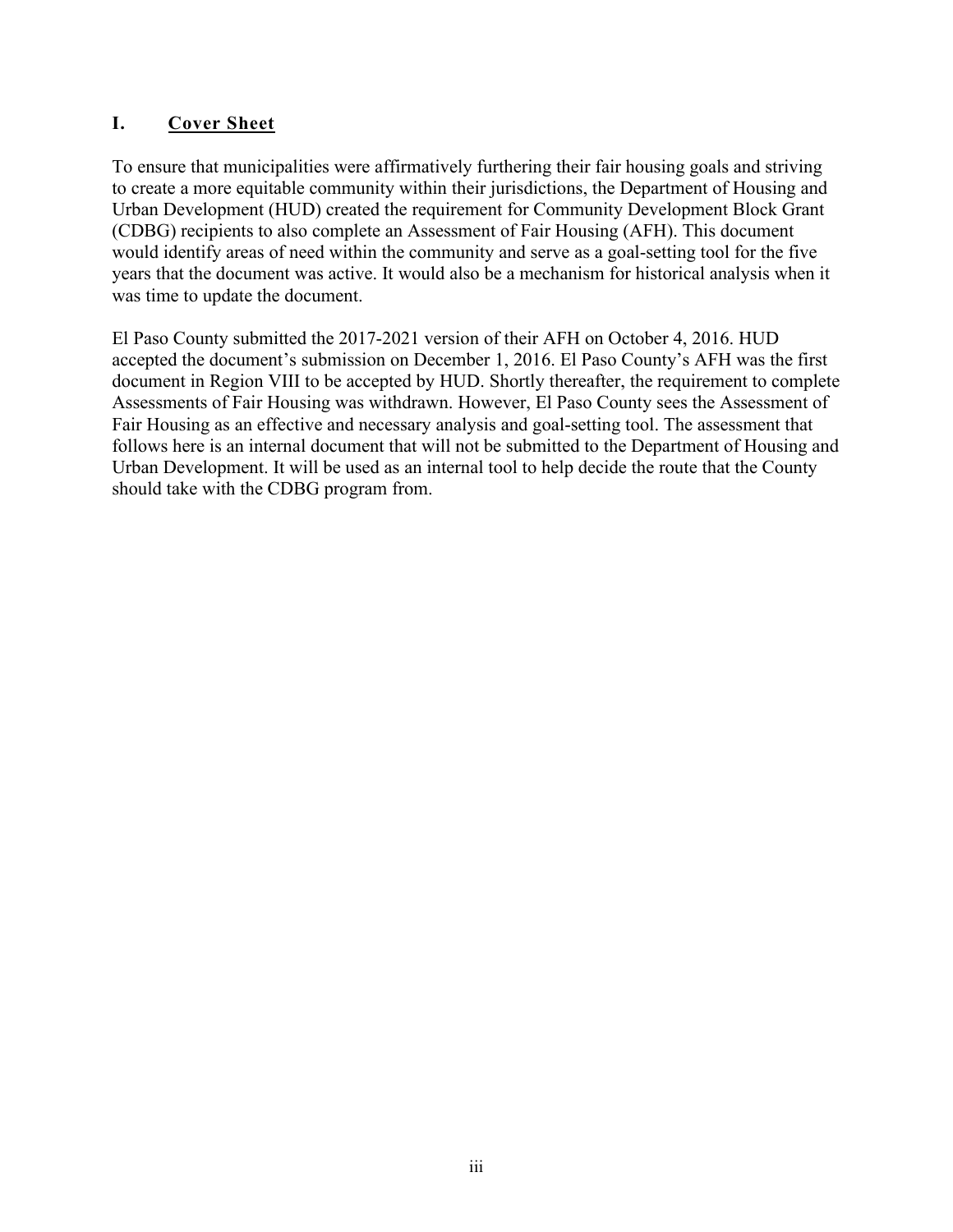## **II. Executive Summary**

1. Summarize the fair housing issues, significant contributing factors, and goals. Also include an overview of the process and analysis used to reach the goals.

El Paso County, per the Colorado state demographer's 2020 data, is the most populous county in Colorado with an estimate of 730,395 people spread out over 2,000 square miles with an increasingly diverse demographic. To maintain and continue nurturing a region with no significant residential segregation patterns, the County endeavors to ensure an environment where equal access to housing opportunities is treated as an essential right.

Housing is an essential human need. The ability to find and obtain housing which best suits an individual's or family's needs can make a major difference in one's ability to access opportunities and can also affect and influence personal, educational, employment and other goals. Because housing choice is so critical, El Paso County is committed to ensuring that to the extent possible all current and prospective residents have full and equal access to a broad range of housing options.

Equal access to housing for all is a fundamental right protected by both state and federal laws. In recognition of fair housing as an important housing goal for the region, El Paso County has, in collaboration with various community organizations, completed an Assessment of Fair Housing (AFH) in order to affirmatively further fair housing efforts. This fair housing planning effort is also a federal requirement of the U.S. Department of Housing and Urban Development (HUD) as a part of the County's Community Development Block Grant (CDBG) Program.

The term 'fair housing' dates back to the 1960's and was derived from a political movement to outlaw discrimination in the rental or purchase of homes. This also included a broad range of other housing-related transactions, such as advertising, mortgage lending, homeowner's insurance, and zoning. Later, the same fair housing language was used in laws. At the urging of President Lyndon B. Johnson, Congress passed the federal Fair Housing Act (Title VIII of the Civil Rights Act) in April 1968.

The Fair Housing Act introduced several meaningful federal enforcement mechanisms. The Act prohibited:

- Refusal to sell or rent a dwelling to any person because of race, color, religion, or national origin.
- Discrimination based on race, color, religion, or national origin in the terms, conditions or privilege of the sale or rental of a dwelling.
- Advertising the sale or rental of a dwelling indicating preference of discrimination based on race, color, religion, or national origin.
- Coercing, threatening, intimidating, or interfering with a person's enjoyment or exercise of housing rights based on discriminatory reasons or retaliating against a person or organization that aids or encourages the exercise or enjoyment of fair housing rights.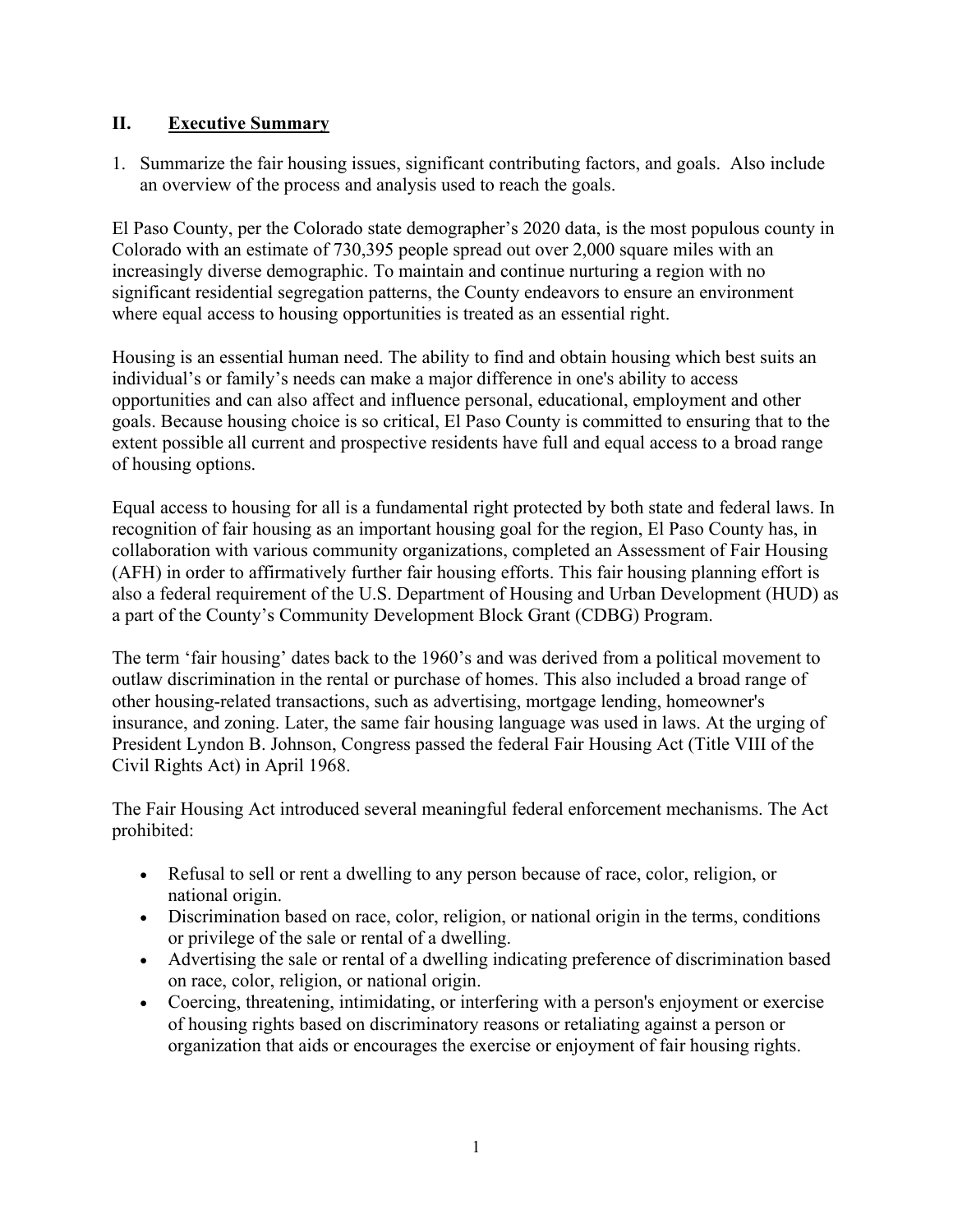When the Fair Housing Act was first enacted, it prohibited discrimination only on the basis of race, color, religion, and national origin. In 1974, sex was added to the list of protected classes, and in 1988, disability and familial status were also included. HUD is the cabinet agency with the statutory authority to administer and enforce the Fair Housing Act. The State of Colorado also added creed and ancestry as protected classes at the state level.

Based on state and federal law, throughout this report fair housing is defined as:

*A condition in which individuals of similar income levels in the same housing market having a like range of housing choices available to them regardless of disability, race, creed, color, sex, sexual orientation, marital status, familial status, religion, national origin, or ancestry.* 

El Paso County's Economic Development Department (ED) is the lead agency for this AFH update. It oversees the preparation and implementation of this strategic planning document, which has been funded with administrative CDBG funds.

El Paso County's approach to the AFH in 2016 was based on a variety of sources and was modeled from the methodologies recommended in HUD's Affirmatively Furthering Fair Housing (AFFH) Rule and the Assessment of Fair Housing (AFH) Tool. The County relied on both primary and secondary data sources to complete this AFH. Sources of specific information are identified in the text below. Please also reference the complete list of sources in the Supporting Documents section of the AFH final document.

On December 1, 2016, HUD notified El Paso County of the acceptance of the AFH. Since the acceptance of the AFH, a number of policy changes at HUD has resulted in the removal of the AFH as a requirement of the program. However, this change did not remove our County's legal requirement to continue affirmatively furthering fair housing.

To demonstrate our program's commitment to fair housing law and creating a safe, equitable community for all, we have undertaken an update to our 2016 AFH document. This 2021 update to the AFH will serve as a cornerstone in the development of our 2022-2026 Consolidated Plan and inform strategies and best practices the County should undertake to continue improving access to opportunities for all County residents.

For ease of understanding, throughout this document, Urban County is defined as the Urban County CDBG jurisdiction which excludes the City of Colorado Springs. When the region is discussed, the entirety of El Paso County including the City of Colorado Springs is being referenced. In some cases, this may also refer to portions of Teller County, which according to the Census Bureau is part of the Colorado Springs Metropolitan Statistical Area (MSA).

#### 2016 Primary and Secondary Data Sources:

- *HUD's Affirmatively Furthering Fair Housing Data and Mapping Tool.*
- *Regional Affordable Housing Needs Assessment* this assessment was developed in conjunction with the City of Colorado Springs. The 2012 American Community Survey (ACS) data was calculated and assessed by consultants Mullin & Lonergan Associates.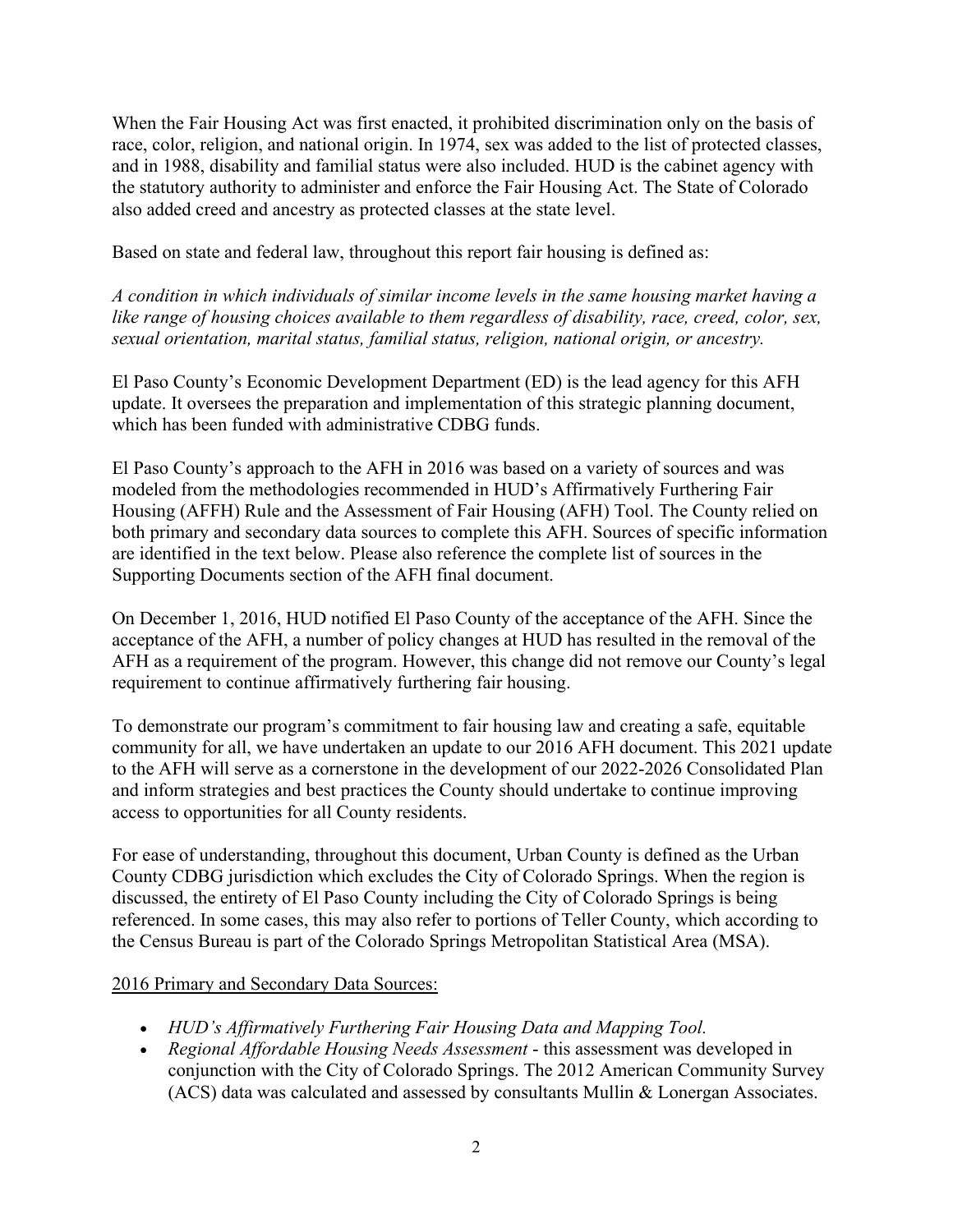The assessment identifies key areas of concern and recommendations related to affordable housing within the region (Here after referred to as Regional Housing Assessment).

- *Affordable and Accessible Housing Needs and Barriers* this document was developed by The Independence Center utilizing a qualitative process and focus groups made up of multiple residents and local agencies. The document outlines the needs of special populations in relation to housing (Here after referred to as the IC Study).
- *Census Data -* multiple year census and ACS data retrieved from census.gov.
- *El Paso County sponsored Public Meetings and Consults -* public meetings and small group consultations held to educate and receive public input about the Affirmatively Furthering Fair Housing (AFFH) Rule and the Assessment of Fair Housing (AFH) Tool.
- *El Paso County Assessment of Fair Housing Survey -* community survey that enabled El Paso County CDBG staff to receive public input about fair housing issues within the region.
- *Pikes Peak Area of Council of Governments (PPACG)-* FY 2017-2021 Transportation Improvement Program Plan
- *Colorado Springs Metro Transit Map & Data -* information about current available public transportation.
- *Fountain Municipal Transit Map & Data -* information about current available public transportation.
- *El Paso County School Districts Map & Data -* information about current school data and boundaries.
- *Colorado Department of Public Health and Environment (CDPHE) PFC Report & Maps -* information regarding the southeast El Paso County perfluorinated chemicals preliminary assessment of cancer and birth outcomes.
- *Fort Carson 25-Year Sustainability Goal Plan & other related news articles -* long term goals set to improve air quality on Fort Carson.
- *Colorado Housing and Finance Authority -* Low Income Housing Tax Credit Map & Data.
- *Department of Regulatory Agencies/Colorado Civil Rights Division -* List of Fair Housing Complaints filed by El Paso County residents.
- *U.S. Department of Housing and Urban Development/Fair Housing and Equal Opportunity* - List of Fair Housing Complaints filed by El Paso County residents.

In addition, the following resources were updated/considered for the 2021 Primary and Secondary Data Sources:

- *HUD's Affirmatively Furthering Fair Housing Data and Mapping Tool*
- *1990-2019 Census Data and Census Mapping Tools*
- *Department of Regulatory Agencies/Colorado Civil Rights Division*
- *National Low Income Housing Congressional District Profiles*
- *HUD Comprehensive Housing Market Analysis, 2006 and 2018*
- *The Independence Center 2019 Annual Report*
- *EMSI Region-specific data*
- *Colorado Springs Metro Transit Maps*
- *El Paso County School Districts Maps & Data*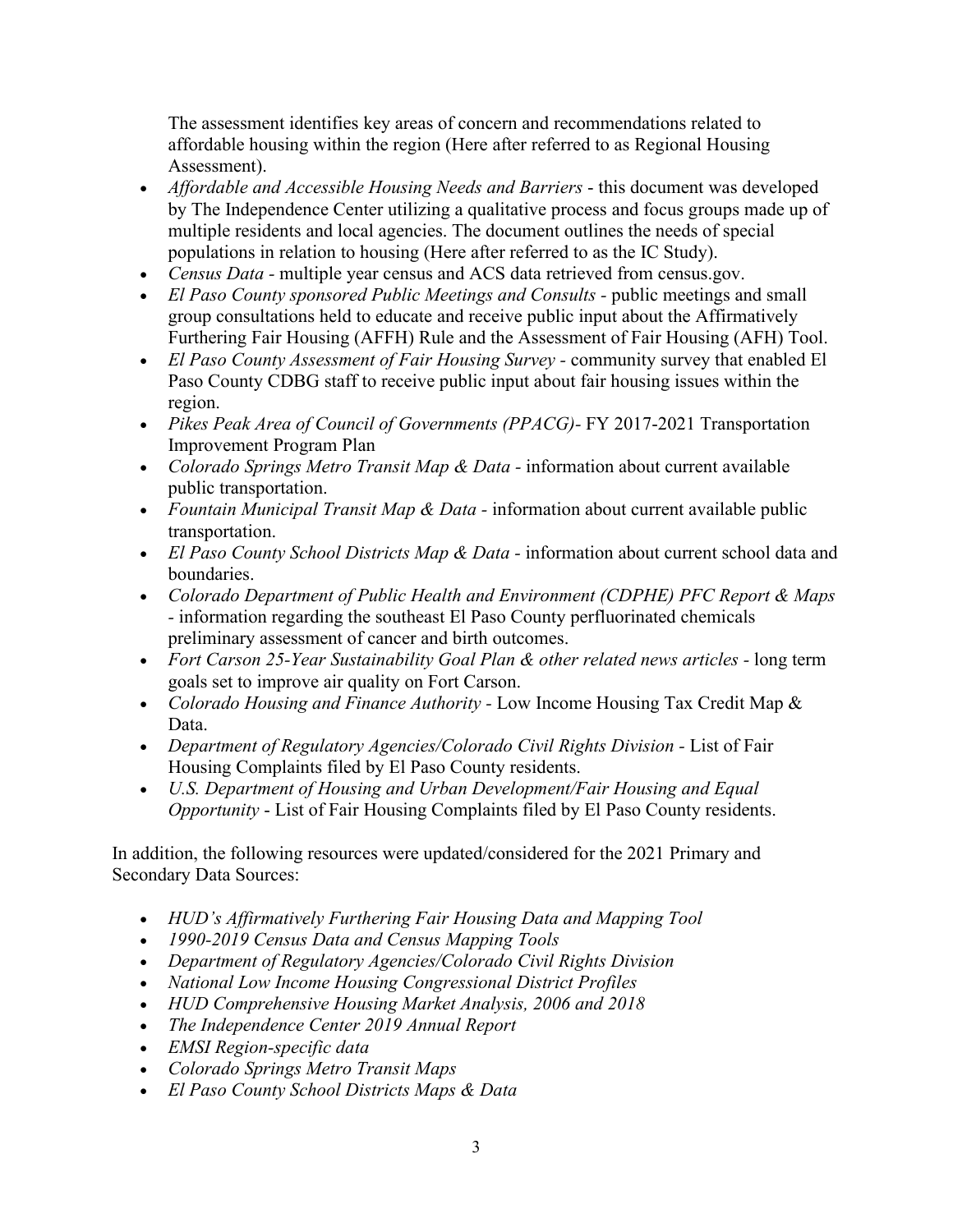- *Fountain Municipal Transit Map & Data*
- *Colorado Springs Utilities Sustainable Energy Plan*
- *Rural Telehealth Rapid Response Report, Rocky Mountain ADA Center*
- *UCCS Economic Forum Quarterly Updates*

For the 2021 update, extensive time was committed to undertaking consultations with community agencies and key members of the region to best understand needs. With the rapidly changing nature of the pandemic, it is well established that data is lagging and not always indicative of the most current situation. By taking a two-pronged approach of both quantitative data and qualitative conversations within the community, we have been able to better understand the changing dynamics within our Urban County.

The Assessment of Fair Housing (AFH) process undertaken by El Paso County included:

Assessment: assessing past goals, strategies and actions relating to the El Paso County Analysis of Impediments which was adopted in 2010, and the 2016 AFH document that was accepted by HUD in December 2016

Analyzing: collecting data (through reliable and credible federal, state, and local sources) and public input (through the community efforts and local agency collaboration and partnerships) to analyze fair housing issues and identify significant contributing factors

Prioritizing: review and prioritization of present statistically significant contributing factors which affect fair housing in the region

Goal setting: El Paso County set housing priorities and goals to address current statistically significant fair housing issues and contributing factors

Consultation: meeting with regional stakeholders, to include PHAs, nonprofits, local municipalities, minority/marginalized community agencies, and the Continuum of Care. These consultations help our program analyze the goals and priorities mentioned above, to better understand the service ecosystem of the region.

Consultations were undertaken with the following agencies:

- Town of Monument
- City of Manitou Springs
- City of Fountain
- Town of Calhan
- Town of Ramah
- Town of Green Mountain Falls
- City of Colorado Springs
- Calhan Housing Authority
- Fountain Housing Authority
- Catholic Charities
- Project Angel Heart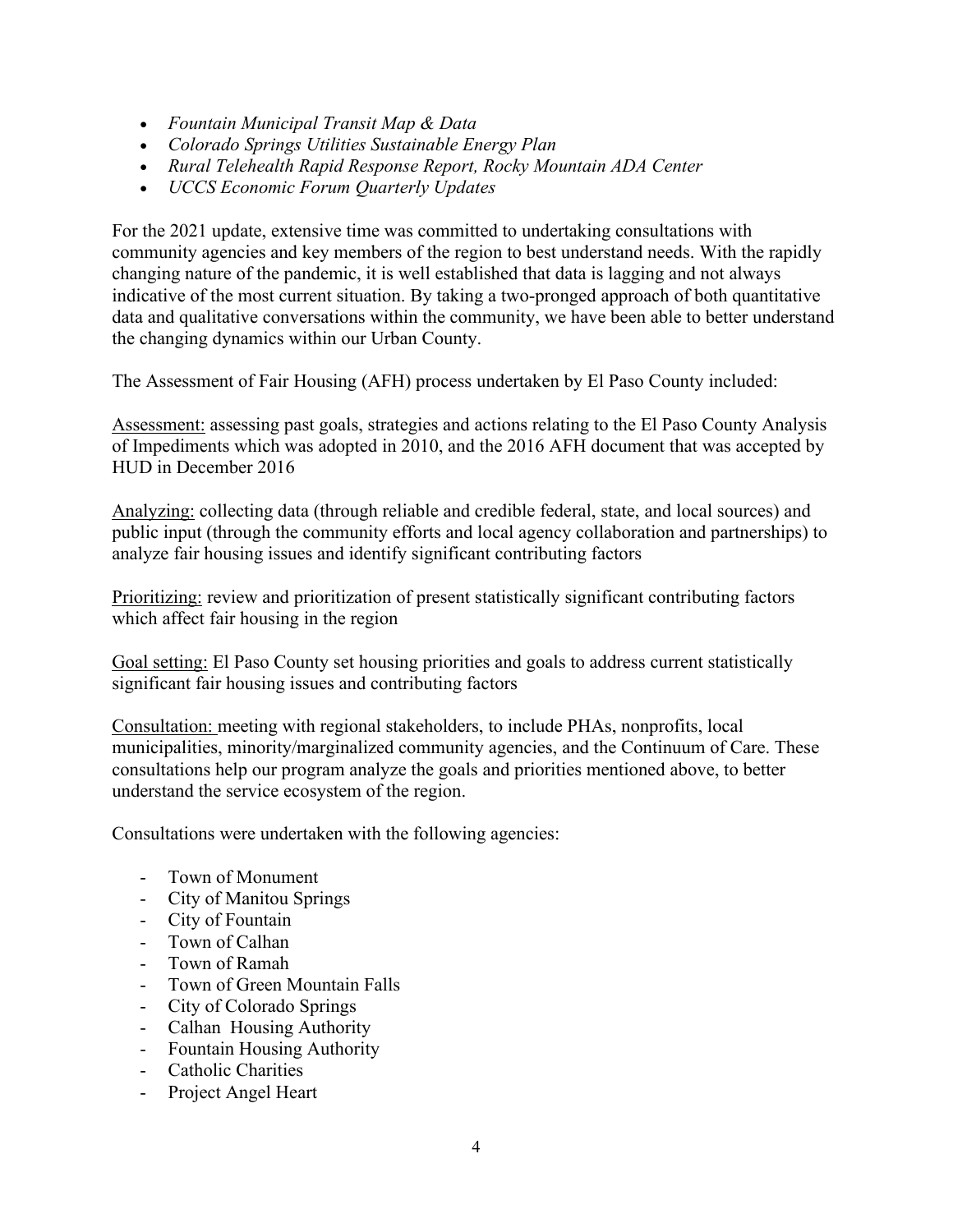- Ithaka Land Trust
- Greccio
- Rocky Mountain Community Land Trust
- Continuum of Care
- Affordable Housing Collaborative
- Solid Rock Community Foundation

These consultations were comprehensive opportunities to provide in-depth feedback and discuss fair housing issues within our community at length. Please note that many agencies were invited to participate in our consultation process but not all chose to do so.

Coordination: El Paso County plans to coordinate and incorporate the priorities and goals into strategies and actions included in the 2022-2026 Consolidated Plan and subsequent Annual Action Plans

The process noted above resulted in El Paso County identifying fair housing issues and contributing factors which will be addressed within four goals. These goals will ensure that meaningful action is undertaken to affirmatively further fair housing in the region.

After analyzing all primary and secondary data sources, El Paso County ED identified four recurring and prevalent fair housing issues:

Fair Housing Issue #1: There is a lack of affordable, accessible transportation which limits access to opportunities and housing choices and disproportionately affects persons with disabilities. Prioritized factors that contribute to this issue are:

- #1: The availability, type, frequency, and reliability of public transportation: The region is lacking robust public transportation infrastructure. Only two of the eight municipalities within the region have a public transit system. Those systems lack connections and a schedule that allows for residents to have access to opportunities.
- #2: Access to transportation for persons with disabilities: There is inadequate public infrastructure which would allow persons with disabilities to safely access public transit, jobs, housing, medical services, schools, and leisure activities.
- #3: Inaccessible buildings, sidewalks, pedestrian crossings, or other infrastructure: There is inadequate public infrastructure which would allow persons of all protected classes to safely access public transit, jobs, housing, medical services, schools, and leisure activities
- #4: Lack of regional cooperation: There are inadequate connections between municipally operated public transit systems. While there is an agency- Pikes Peak Area Council of Governments (PPACG) that coordinates a regional transportation improvement program, the entire Urban County jurisdiction does not participate in the program. However, the PPACG efforts provide a solid foundation when looking to increase regional cooperation on transportation issues. Furthermore, El Paso County applauds the PPACG goal to ensure transportation system investment benefits are equitably distributed to minorities, and citizens with disabilities, low incomes and/or other needs. These efforts continue to affirmatively further fair housing within the region.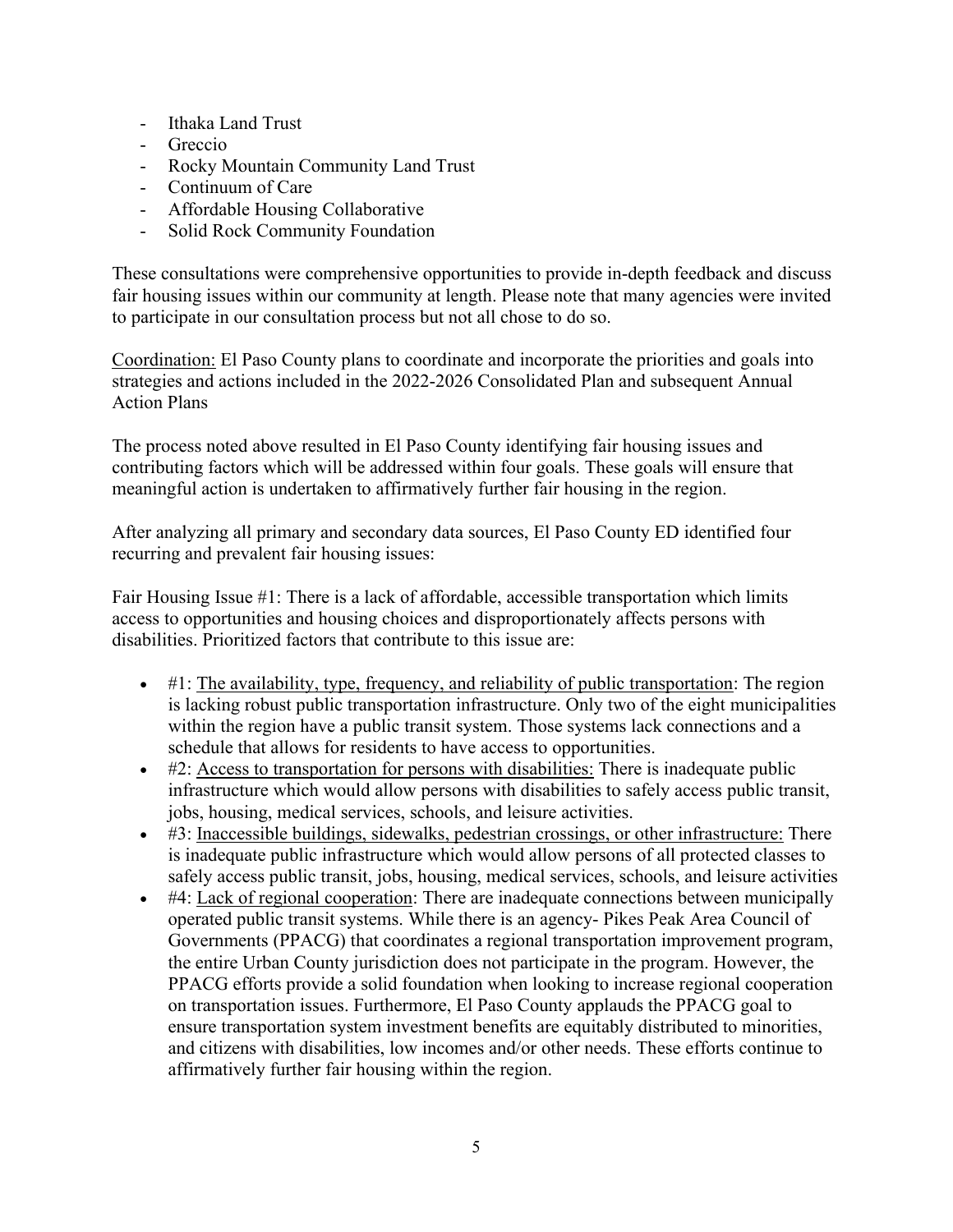This issue will be addressed by improving access to transportation services and infrastructure, removing impediments to mobility, and increasing access to opportunities. This can be done by increasing additional public transportation options, as well as improving infrastructure throughout a variety of areas within the county which will allow for more multimodal access to additional opportunities.

2021 Update to Fair Housing Issue #1: Thanks in part to El Paso County CDBG efforts over the past five years, four of the eight municipalities now have access to reliable public transit options, with intermittent transportation access offered at seven out of eight. Connectivity has improved in recent years thanks to coordination between municipalities and regional stakeholders advocating to improvements.

Multimodal transit is now realistic in several corridors within El Paso County, including Fontaine Blvd, the Southmoor neighborhood, and along Galley Road. All locations mentioned have CDBG investment, nearby bus stops, and low to moderate income neighborhoods. These new infrastructure improvements enable neighborhood residents to engage in activities like biking to a bus stop, safely walking to nearby amenities, or traveling with their assistive device along ADA compliant walkways.

That being said, there is a significant backlog of areas that continue to need investments such as the examples above. Public transit is also still in need of community investment within certain pockets of the County and expanded transportation services are still a commonly requested priority from community stakeholders. This issue will continue to remain a priority of the program.

Fair Housing Issue #2: A county-wide shortage of affordable, accessible housing units which limits access to opportunities and housing choices and disproportionately affects classes protected by fair housing law. Contributing factors are:

- $\bullet$  #1: Location and type of affordable housing: There are substantial waitlists for all publicly supported housing. Additionally, El Paso County could benefit from more housing choices throughout the jurisdiction.
- $\bullet$  #2: The availability of affordable units in a range of sizes: Due to changing demographics, there is increased need for smaller, affordable housing units in a variety of locations.
- #3: Impediments to mobility: Inability to move to a neighborhood or area of choice, due to lack of available, accessible, affordable units. A shortage of units and Housing Choice Vouchers limits mobility.
- #4: Location of accessible housing: Due to a shortage of accessible housing, choices are limited for persons with disabilities.
- #5: Location of employers: Areas of the County have low job proximity due to the overall size and geographic nature of the region.
- $\bullet$  #6: Location of proficient schools and school assignment policies: Proficient schools are disproportionately concentrated in the north and west regions of the County.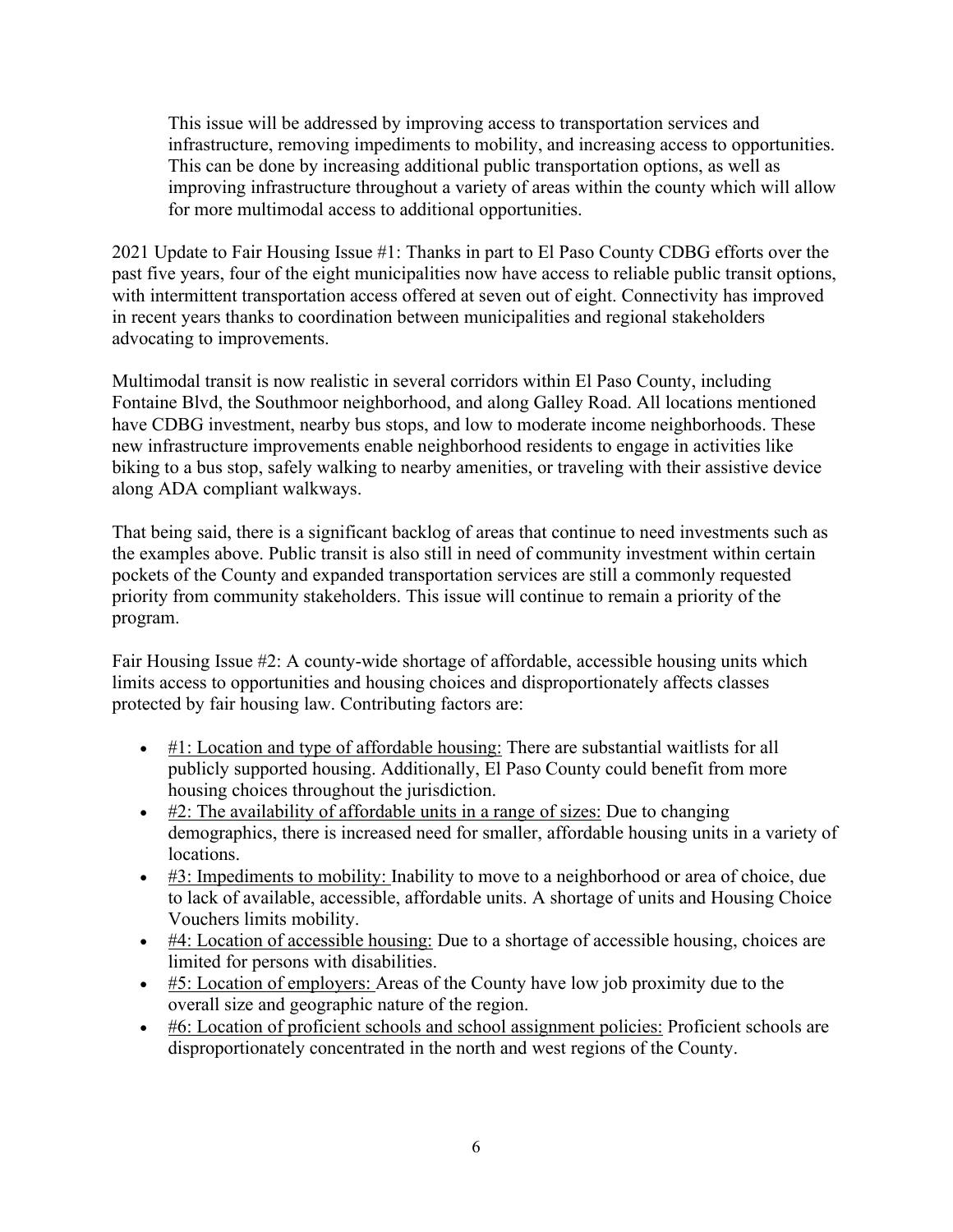$\bullet$  #7: Location of environmental health hazards: Decreased air quality on Fort Carson, combined with potential PFC water quality issues in the Fountain Valley, create less environmentally healthy neighborhoods.

This issue will be addressed with El Paso County assistance in the development of additional publicly- supported affordable housing units in areas of opportunity. This may be done through CDBG funding, Private Activity Bond allocation, El Paso County Housing Authority Housing Trust funds or assistance with obtaining federal and state low-income housing tax credits.

2021 Update to Fair Housing Issue #2: The El Paso County Housing Authority has made significant investment into preserving and creating affordable housing within the last five years. Accomplishments include the following housing projects:

Total housing units added since 2017: 1,327

- o Traditions at Colorado Springs
	- $\blacksquare$  180 units of senior housing
- o Rocky Mountain Apartments
	- 18 units in an adaptive reuse
- o Freedom Springs
	- 50 units of permanent supportive housing
- o Greenway Flats
	- 65 units of permanent supportive housing
- o Winfield Apartments
	- $\blacksquare$  160 units in an acquisition and rehabilitation
- o The Creek at Cottonwood
	- $\blacksquare$  258 units of workforce housing
- o Barnes Apartments
	- $\blacksquare$  242 units of workforce housing
- o Atrium at Austin Bluffs
	- $\blacksquare$  54 units of senior housing
- o Shooks Run
	- $\blacksquare$  40 units of workforce housing
- o Villas at Mesa Ridge
	- $\blacksquare$  60 units of senior housing
- o Academy Heights
	- $\blacksquare$  200 units of workforce housing

While the El Paso County CDBG program has not yet identified an appropriate opportunity to help a housing development, efforts will continue to find ways to collaborate. CDBG regulations pose significant barriers that many housing developers' express disinterest in adhering to, particularly when easier funding alternatives exist.

Despite these barriers, there is little question that the need for affordable housing has only increased within the last 5 years since our last AFH document was developed. Housing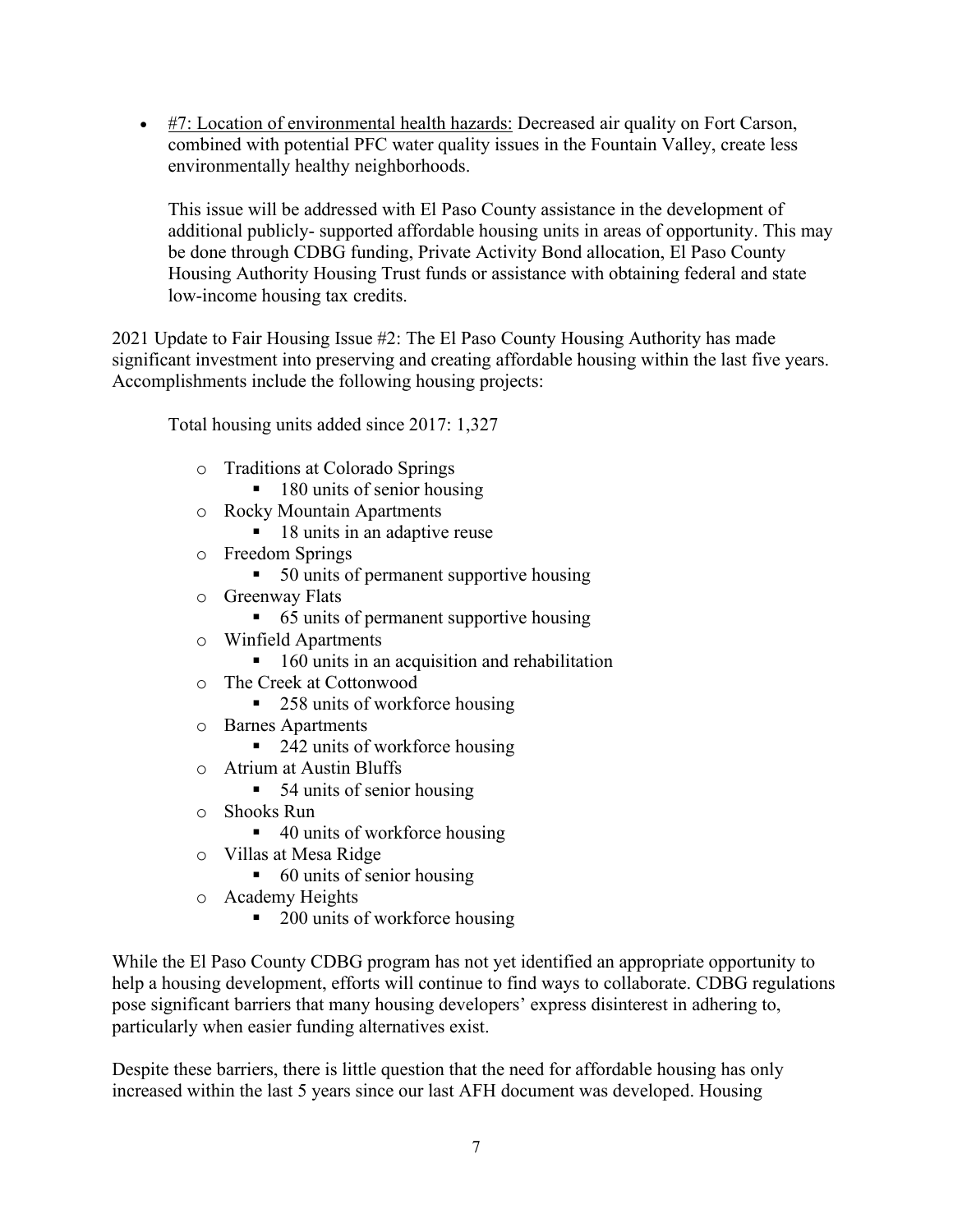affordability, housing demand, and access to senior housing have all worsened dramatically. While the CDBG program is not a best fit for addressing the needs of affordable housing, it is an option that must remain open to ensure the ongoing development of affordable homes continues.

Fair Housing Issue #3: A lack of resources to ensure there are adequate accessible units to meet current and future needs. Prioritized factors that contribute to this issue are:

- $\bullet$  #1: Lack of assistance for housing accessibility modifications: There are a minimal number of agencies that offer housing accessibility modifications and, when offered, it is usually income restricted.
- #2: Lack of affordable, accessible housing in a range of unit sizes: Due to changing demographics, there is increased need for smaller, affordable housing units in a variety of locations.
- #3: Impediments to mobility: Inability to move to a neighborhood or area of choice, due to lack of available, accessible, affordable units. A shortage of units and Housing Choice Vouchers limits mobility.

This issue will be addressed by committing additional federal and other funds to the rehabilitation of pre-existing housing inventory to increase affordable, accessible housing choices.

2021 Update to Fair Housing Issue #3: While we have met and exceeded our initial goals related to this issue within the last five years, there is no question that the need for housing rehabilitation has only increased since our initial AFH document. As residents continue to age, the ratio of accessible housing to seniors within our communities continues to worsen. Expanded access to housing rehabilitation programs has improved knowledge and awareness of program, but limited funding has restricted the growth of these programs. The El Paso County CDBG program will continue to commit to funding and advocating for these programs as appropriate.

Fair Housing Issue #4: The lack of understanding of federal, state, and local fair housing laws has resulted in the presence of housing discrimination in the region. Contributing factors are:

- #1: Lack of resources for fair housing agencies and organizations: There is a lack of agencies that produce activities which: test, enforce, coordinate, and advocate about fair housing laws.
- #2: Quality of affordable housing information programs: Agencies that perform these activities have limited resources to ensure all needs are met.
- #3: Lack of local public fair housing enforcement: In a review of fair housing complaints filed with the U.S. Department of Housing and Urban Development-Fair Housing and Equal Opportunity and the Department of Regulatory Agencies-Colorado Civil Rights Division, it was discovered that most complaints filed related to disability discrimination. Furthermore, most complaints resulted in no probable cause findings, which could be due to lack of evidence or education.
- #4: Lack of local private fair housing outreach and enforcement: Lack of agencies in the area that provide these services which can result in underreporting.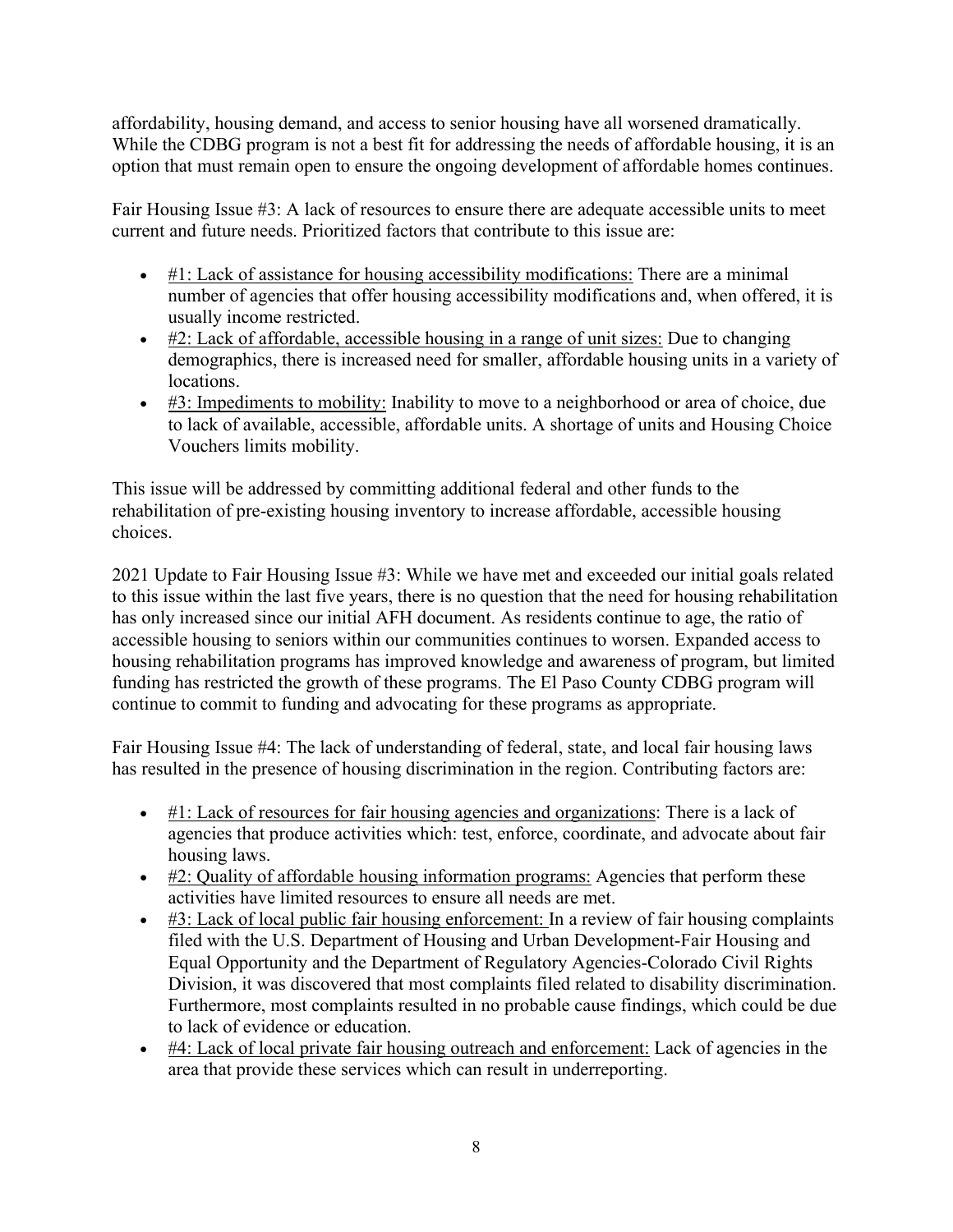$\bullet$  #5: Private discrimination: In a review of fair housing complaints filed with the U.S. Department of Housing and Urban Development-Fair Housing and Equal Opportunity and the Department of Regulatory Agencies-Colorado Civil Rights Division, it was discovered that private discrimination is occurring within the region.

This issue will be addressed by increasing fair housing education, outreach, and enforcement. The El Paso County CDBG program will take on the responsibility of coordinating semi-annual education and outreach opportunities.

2021 Update to Fair Housing Issue #4: The El Paso County CDBG program has made significant strides towards improving awareness of fair housing rights within our community. Since the original AFH document was submitted, the program has hosted educational events in smaller, rural pockets of El Paso County (such as Calhan and Green Mountain Falls), as well as participating in larger events with a significant audience (such as the Fountain Valley Senior Center and the city of Fountain's Town Hall). Our program is also happy to share that local resource providers and internet search results have begun directing residents searching for local fair housing resources to our department, specifically because of the fair housing resource page on our website. This web page, which contains information in both English and Spanish, serves as an initial resource to residents seeking information independently. Residents who contact our office directly about fair housing also receive free referential material, such as pens with the HUD housing hotline printed on them, fair housing magnets, and brochures. More than 70 individuals have been directly assisted by the fair housing efforts of our department.

While the program's efforts have been successful since the 2016 AFH document was approved by HUD, there is still much work to be done. Consultations with local municipalities have indicated that persons with disabilities and seniors may still be experiencing additional difficulty obtaining housing because the landlords do not want to provide reasonable accommodations. For this reason, we will continue to improve outreach and education of fair housing law in our region and seek to ensure all residents are aware of their fair housing rights.

# **III. Community Participation Process**

1. Describe outreach activities undertaken to encourage and broaden meaningful community participation in the AFH process, including the types of outreach activities and dates of public hearings or meetings. Identify media outlets used and include a description of efforts made to reach the public, including those representing populations that are typically underrepresented in the planning process such as persons who reside in areas identified as R/ECAPs, persons who are limited English proficient (LEP), and persons with disabilities. Briefly explain how these communications were designed to reach the broadest audience possible. For PHAs, identify your meetings with the Resident Advisory Board.

El Paso County used a variety of outreach methods to encourage and broaden meaningful community participation in the AFH process. The initial process started with communicating with local staff and elected officials regarding the AFFH Rule and AFH Tool. This internal communication was done with local staff knowledge, HUD AFFH and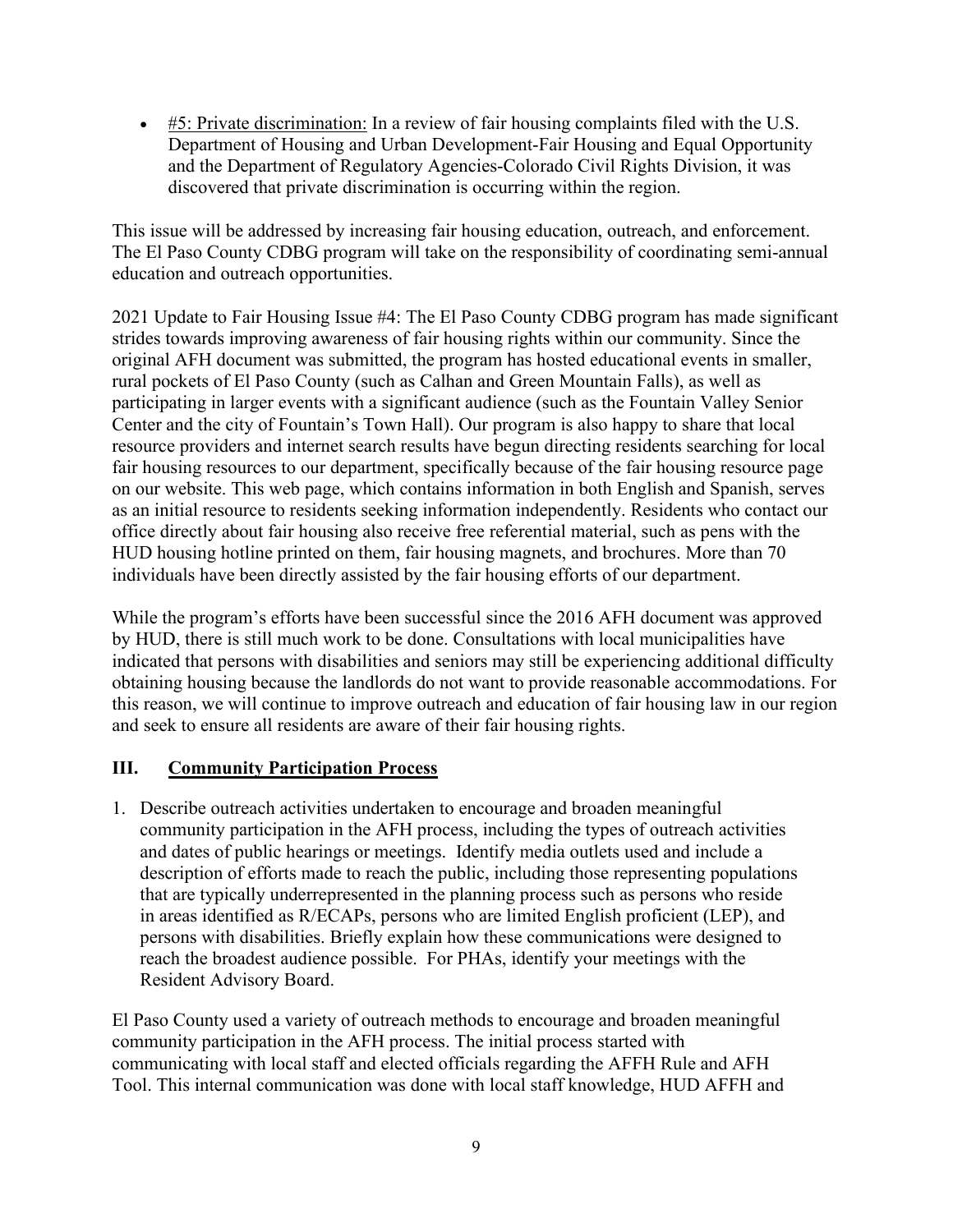AFH guidance materials and correspondence and feedback from HUD Region VIII FHEO leadership staff.

The following notice was published to announce the initial planning efforts related to the update of the 2016 AFH document:

#### **Notice of El Paso County's Planning Efforts Regarding an Update to the Assessment of Fair Housing for the Community Development Block Grant (CDBG) Program**

Notice is hereby given that the El Paso County Economic Development Division will host multiple meetings on July 16 and July 20, 2021, to discuss the planning efforts underway to complete an update to the program's 2016 Assessment of Fair Housing strategic planning document.

This update is part of the El Paso County CDBG program's commitment to affirmatively furthering fair housing and holistically developing a comprehensive approach to addressing housing needs in El Paso County. This document will help the program take meaningful action to overcome patterns of segregation and foster communities free from barriers that restrict access to opportunities. The planning meeting will include:

- A brief overview of the CDBG program and 2016 Assessment of Fair Housing • Corresponding data and maps
	- Access to a survey to provide public input.

All meeting materials will be available online after the presentations for any members of the community who wish to participate but are unable to join.

In-Person meetings will be held at the following ADA-accessible locations:

Calhan Town Hall 556 Colorado Avenue Calhan, CO 80808 July 16, 2021 10:00 am to 11:00 am

Pikes Peak Library District- Fountain Library Meeting Room 230 Main Street Fountain, CO 80817 July 16, 2021 1:00 pm to 2:00 pm

In-Person/Virtual Hybrid meetings will be held at the following ADA-accessible location:

El Paso County Economic Development Department 9 E Vermijo Avenue Colorado Springs, CO 80903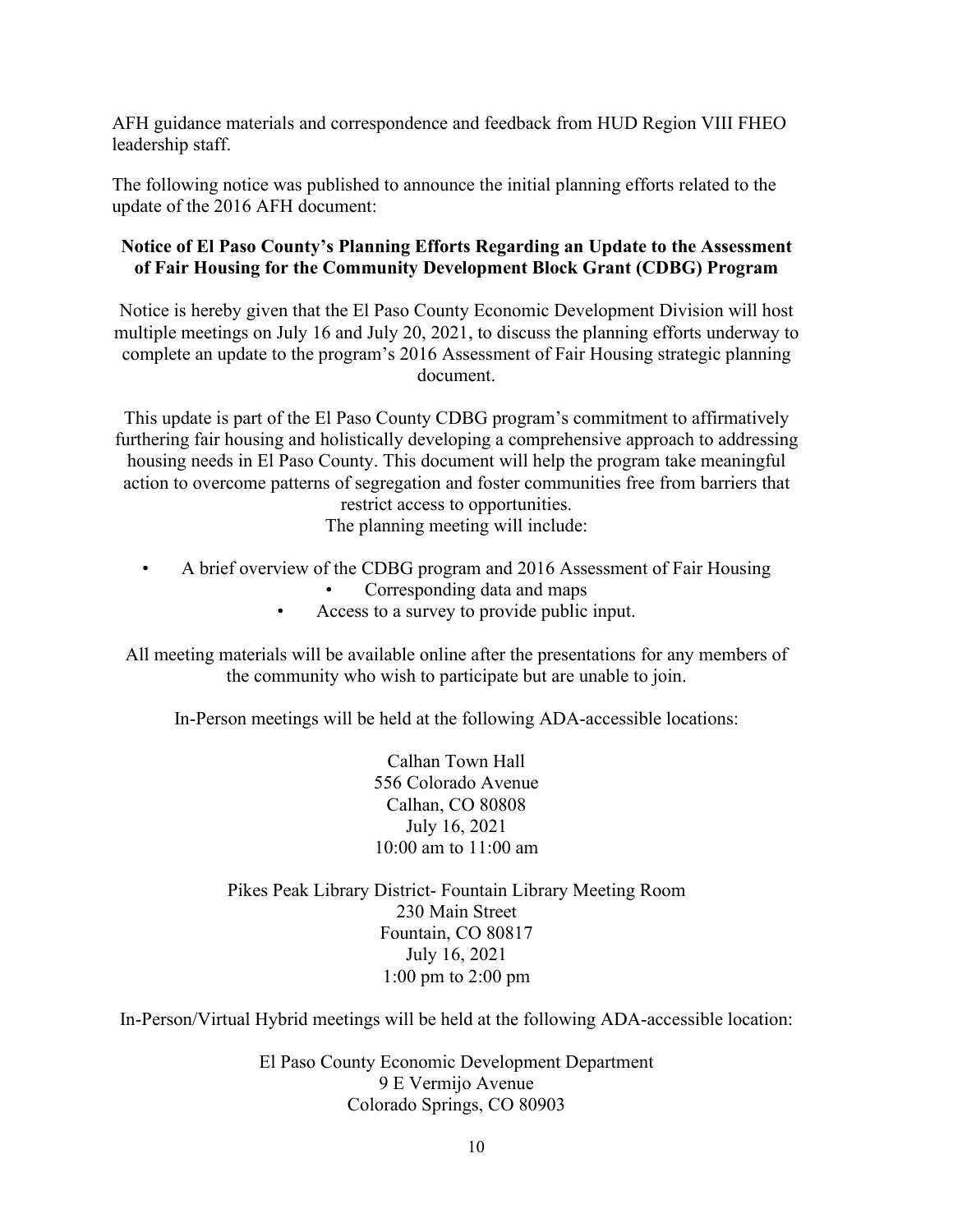July 20, 2021 Morning meeting: 9:00 am to 10:00 am\* Call-in instructions: (719)283-1263, meeting ID 290 826 83# Evening Meeting: 5:00 pm to 6:00 pm\* Call-in instructions: (719)283-1263, meeting ID 393 939 150# \*closed captioning available for virtual attendees

Light refreshments will be served at all in-person meetings.

The Notice was published in both English and Spanish. See appendix for proofs of publication and additional outreach efforts.

Again, El Paso County broadened their efforts to seek community participation, by ensuring the public notice was published in multiple newspapers, in two languages and on the County website.

In total, we had 10 people attend these initial meetings, and ranged from curious community members to local agencies with long standing relationships with the CDBG program. No formal comments were provided but valuable feedback was given in the form of thought provoking conversations and review of community needs.

The 30-day public comment period notice was published in the same manner and in two languages. A copy of the notice is below.

## **Notice of Publication/Availability of El Paso County's Draft of the Assessment of Fair Housing Update for the Community Development Block Grant (CDBG) Program**

Notice is hereby given that a draft of the 2021 Update to the Assessment of Fair Housing (AFH) for El Paso County, Colorado (the County) for the Community Development Block Grant (CDBG) program will be available for review and comment from September 16, 2021, through October 19, 2021.

This update is part of the El Paso County CDBG program's commitment to affirmatively furthering fair housing and holistically developing a comprehensive approach to addressing housing needs in El Paso County. This document will help the program take meaningful action to overcome patterns of segregation and foster communities free from barriers that restrict access to opportunities.

A complete copy of the draft can be obtained online at: https://admin.elpasoco.com/economic-development/cdbg/ Or in person at: El Paso County, Economic Development Department 9 E Vermijo Avenue, Colorado Springs, CO 80903

The public comment meetings will include: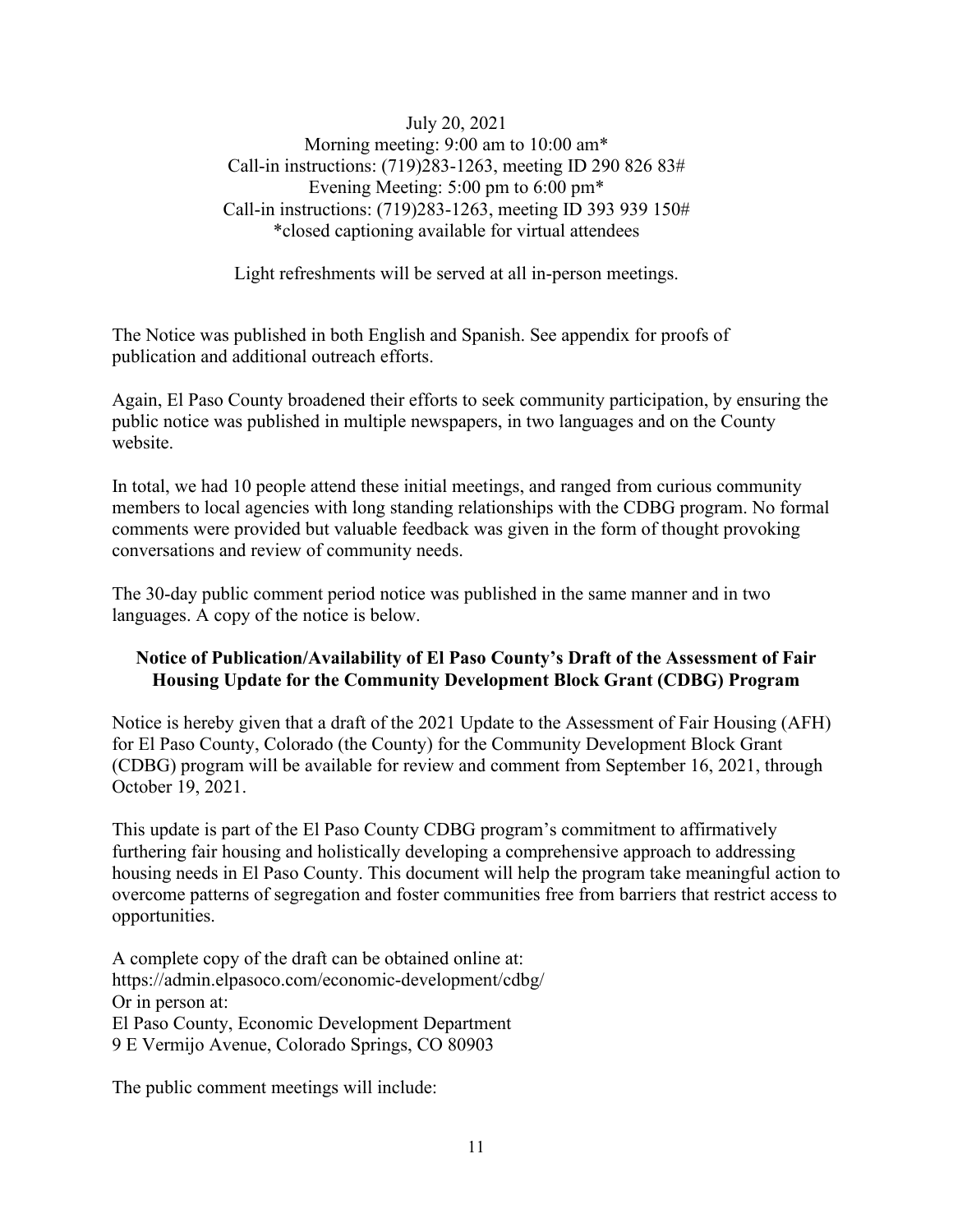- A brief overview of the 2021 Update to the Assessment of Fair Housing draft
- Corresponding data and maps
- Access to a survey to provide public input

Public meetings will be held in multiple ADA-accessible locations throughout the county. These meetings will also include a brief overview of fair housing law to help solicit meaningful discussion around the 2021 Update to the Assessment of Fair Housing draft. All meeting materials will be available online after the presentations for any members of the community who wish to participate but are unable to join.

In-person meetings will be held at the following ADA-accessible locations:

Tri-Lakes Chamber of Commerce Meeting House 300 CO-105 Monument, CO 80132 October 14, 2021 3:00 pm to 4:00 pm

Manitou Springs Memorial Hall 606 Manitou Avenue Manitou Springs, CO 80829 October 15, 2021 5:30 pm to 6:30 pm

An in-person/virtual hybrid meeting will be held at the following ADA-accessible location:

El Paso County Economic Development Department 9 E Vermijo Avenue Colorado Springs, CO 80903 October 14, 2021 11:00 am to 12:00 pm\* Call-in instructions: (719)283-1263, meeting ID 660 660 351# \*closed captioning available for virtual attendees

Light refreshments will be served at all in-person meetings.

If you would like to attend one of the virtual meetings via Microsoft Teams, please email ericleonard@elpasoco.com for a direct meeting link. Persons wishing to attend in person do not need to register but are welcome to email ericleonard@elpasoco.com ahead of time if they would like a meeting invitation for their calendar.

In accordance with the Americans with Disabilities Act of 1990 ("ADA"), El Paso County will not discriminate against qualified individuals with disabilities. Anyone requiring an auxiliary aid or service to participate in this meeting should make the request as soon as possible but no later than 48 hours before the scheduled event. Citizens who are deaf or hard of hearing may dial 711 or 800-659-3656 Relay Colorado (voice) or 800-659-2656 (TTY). Foreign language services,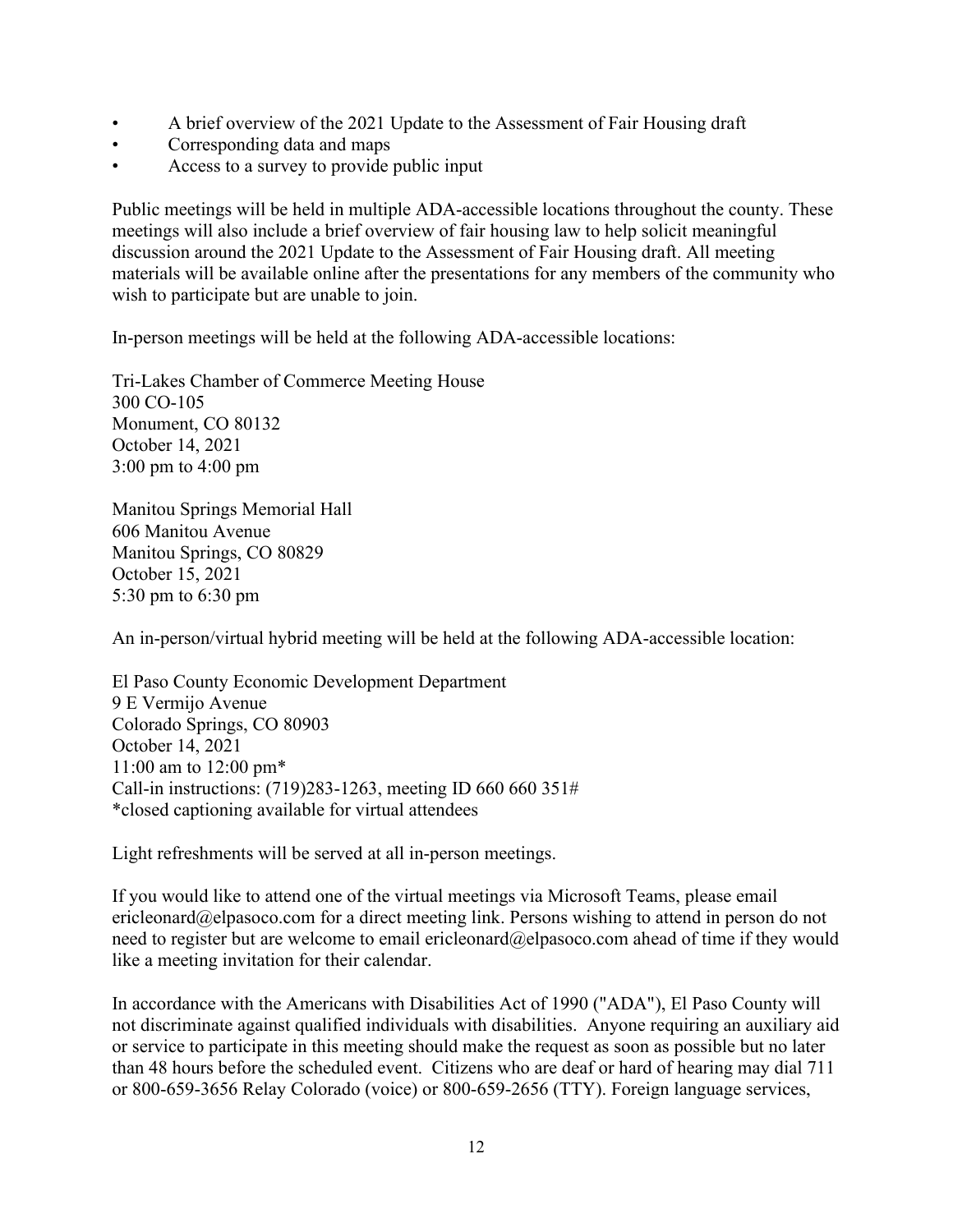American Sign Language interpreters, and specialty printed materials may be requested at least 48 hours prior to the meeting.

Any comments and questions can be directed to:

El Paso County, Economic Development Department Eric Leonard, Housing Analyst 9 E Vermijo Avenue, Colorado Springs, CO 80903 719-520-6481, [ericleonard@elpasoco.com](mailto:ericleonard@elpasoco.com)

Both notices were published in the Fountain Valley News and the Pikes Peak Bulletin in English and Spanish, as well as through the CHAP email list and the El Paso County CDBG Program's email list. These two email lists together cover over 500 emails that cover a wide variety of public service agencies and resource providers in the region. Notices in both languages were also available on the El Paso County website. Proofs of publication, notices, and outreach examples are all available in the appendix.

In total we had 7 people attend the public comment period meetings, which ranged from local elected officials to key partner agencies throughout the community. No public comments were provided but valuable discussion took place regarding the importance of fair housing and equitable access to opportunities in our region.

- 2. Provide a list of organizations consulted during the community participation process.
	- Town of Monument
	- City of Manitou Springs
	- City of Fountain
	- Town of Calhan
	- Town of Ramah
	- Town of Green Mountain Falls
	- City of Colorado Springs
	- Calhan Housing Authority
	- Fountain Housing Authority
	- Catholic Charities
	- Project Angel Heart
	- Ithaka Land Trust
	- Continuum of Care
	- Affordable Housing Collaborative
	- Greccio
	- Rocky Mountain Community Land Trust
	- Solid Rock Community Foundation
	- CHAP- Community Information Distribution Lists- Draft and comment period solicitation- the draft and comment period notice were emailed out to over 400 people. This encompassed 100+ organizations plus quite a few unaffiliated individuals. The organizations represented a large scope of agencies ranging from housing and emergency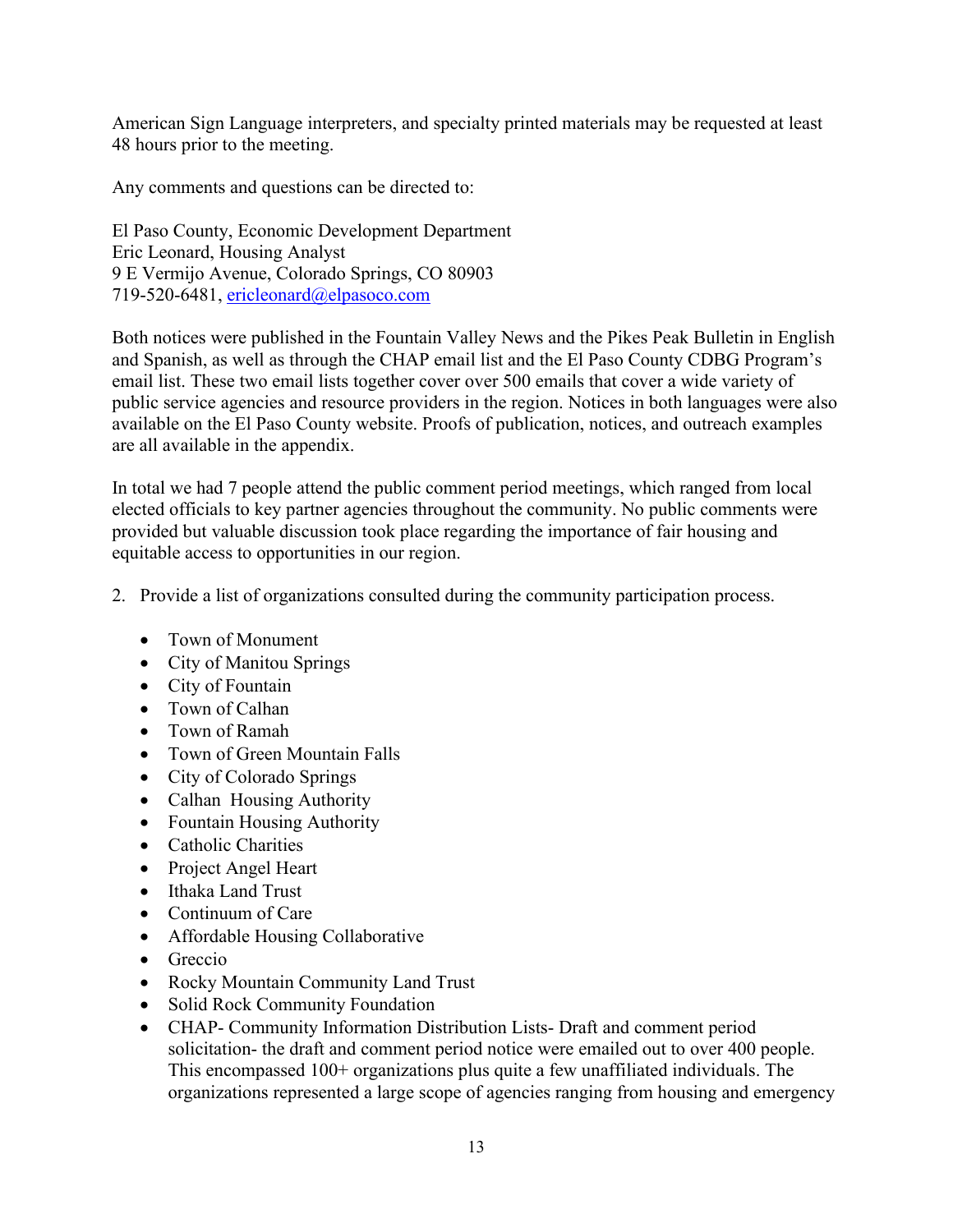services, to faith-based including churches, to schools and libraries, to public/government entities including judicial organizations.

- The El Paso County Housing Authority (Commissioners)- August 10, 2016
- The El Paso County Community Development Advisory Board (District 1; District 2; District 3; District 4; District 5; City of Fountain; Town of Calhan; Town of Ramah; Town of Green Mountain Falls; Town of Palmer Lake; City of Manitou; Town of Monument), June 16, 2021
- U.S. Department of Housing and Urban Development- coordination with HUD representative Chris Davis.

This list is not an all-inclusive list of all agencies interacted with. Additionally, a variety of planning processes and documents have been examined.

3. How successful were the efforts at eliciting meaningful community participation? If there was low participation, provide the reasons.

Historically, the El Paso County CDBG Program receives little to no community participation. During the 2016 AFH planning process, public outreach efforts were redesigned to ensure information reached citizens, giving multiple opportunities and avenues to participate. While there was low attendance at public meetings, robust feedback was received from the public survey. In particular, efforts to reach citizens living in the most rural areas by supplying a fair housing survey enclosed with their utility bill was the most successful effort. El Paso County received over 50 total survey responses. A detailed summary of those responses is noted in the supporting document section.

Additionally, El Paso County broadened their efforts by reaching out to multiple organizations that serve ethnic/racial minorities. This outreach was done via email and phone introductions, requests to attend agency meetings and have members attend AFH public meetings and/or provide public input on the planning process and draft document. Solid Rock Community Foundation in particular provided valuable feedback on current conditions in the southeast region of Colorado Springs and current efforts to revitalize the area. Moving forward, El Paso County believes that broadening the efforts with more frequent communication and invitations will eventually build a foundation for a more established relationship.

For the 2021 AFH update, additional efforts were placed into direct consultations with local stakeholders, particularly housing-based nonprofits and agencies. Consultation meeting minutes are attached to the appendix of this document.

4. Summarize all comments obtained in the community participation process. Include a summary of any comments or views not accepted and the reasons why.

During the development of the 2016 AFH document El Paso County held a series of public meetings and published information on the program's website and in two local newspapers. The initial community engagement conducted focused on outreach, education and receiving public feedback about fair housing in the region. An initial fair housing survey was disbursed and over 50 total responses were received. While the small group consults and the public meetings and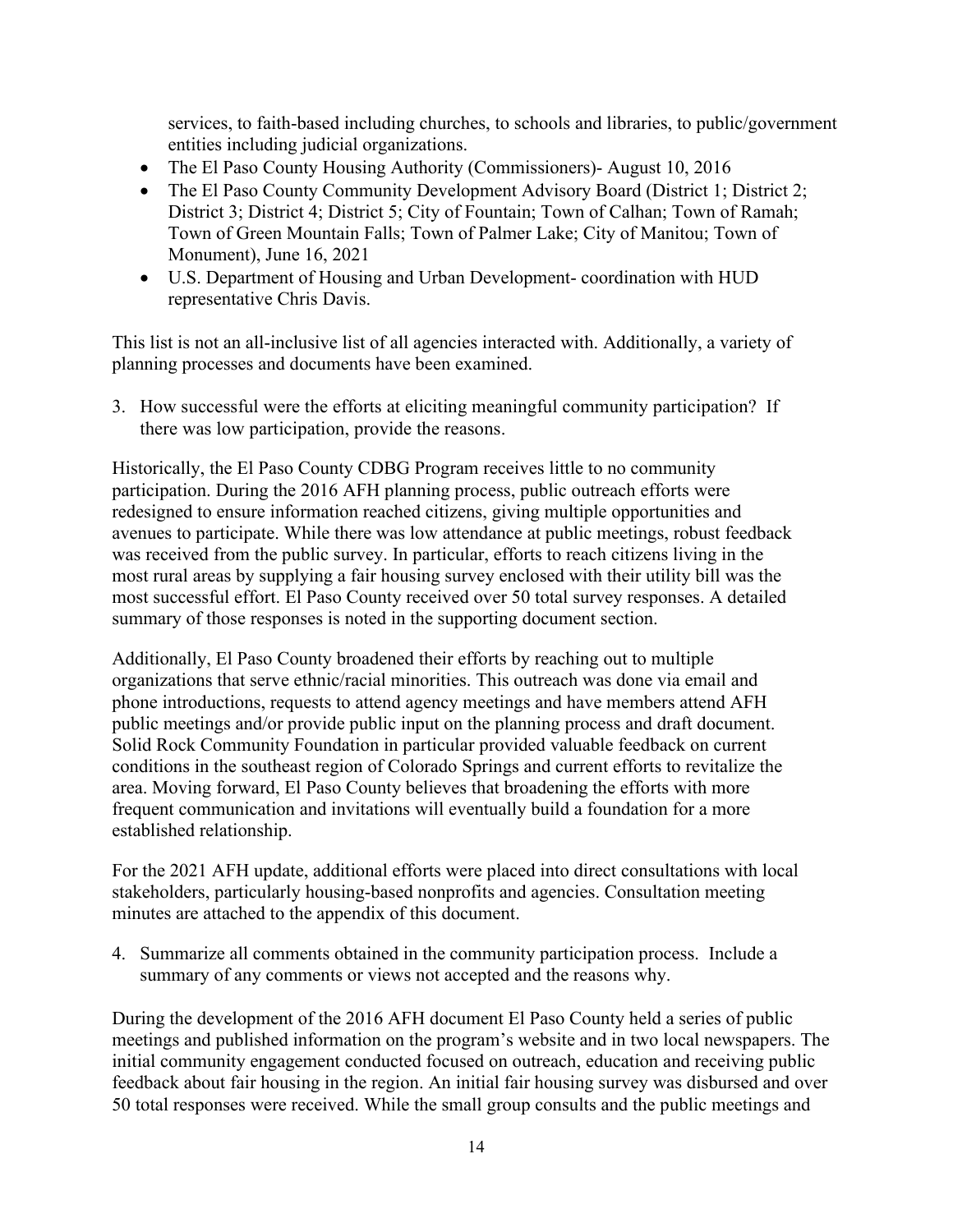surveys revealed the overarching theme that there is a lack of affordable housing options throughout El Paso County. This was expressed numerous times during small group consultation meetings with agencies that address housing in the region. Furthermore, a recurring theme was the extensive waitlists that those of low- to moderate income encounter when trying to access housing. Additionally, it was also discussed that the need for accessible units severely increases the waiting timeframe for someone to access publicly supported housing. An overall lack of units detrimentally affects a person's housing choice.

For the 2021 Assessment of Fair Housing update, similar survey was released during the development of the AFH but the decision was made to keep the survey open through the duration of the 2021 year, as the survey responses are more directly connected to development of the 2022-2026 Consolidated Plan.

# **IV. Assessment of Past Goals, Actions and Strategies**

- **1.** Indicate what fair housing goals were selected by program participant(s) in recent Analyses of Impediments, Assessments of Fair Housing, or other relevant planning documents:
	- a. Discuss what progress has been made toward their achievement.

Since the submission of our 2016 AFH document, El Paso County has made significant strides in all the 4 fair housing issues identified. The exact form and nature of those accomplishments has changed over time and become different than what was initially imagined, but part of meeting the needs of the community requires a certain amount of flexibility and responsiveness to changing needs. Specific progress delineated in the bulletins below:

# • **Fair Housing Issue #1- Access to Transportation**

- o Through the installation of ADA compliant sidewalks within low to moderate income areas, we have increased access to multimodal transportation and access to opportunities via the following projects:
	- 2017 City of Fountain ADA Sidewalks Improvements
	- <sup>2017</sup> City of Manitou Springs School Zone Safety ADA Improvements
	- 2018 City of Fountain Southmoor Subdivision ADA Improvements
	- 2018 El Paso County Galley Road Phase 2 Improvements
	- 2018 Town of Calhan Colorado Avenue Improvements
	- <sup>2019</sup> City of Fountain Southmoor Extended ADA Improvements
	- 2020 City of Manitou Springs Canon Avenue ADA Improvements
	- 2020 El Paso County Widefield AD Improvements
	- 2020 City of Fountain Prado Drive Improvements
	- 2021 Town of Monument Beacon Lite Road ADA Improvements
	- 2021 City of Manitou Springs El Monte Place ADA Improvements
- o Through the support of public service projects focused on transportation services, we have increased the availability and frequency of public transportation in the region via the following projects:
	- 2017 Silver Key Senior Services Transportation Drive Project
	- 2019 Envida Expanding Transportation Services in Eastern El Paso County Project
	- 2020 CDBG-CV Envida COVID-19 Access to Health for Rural Seniors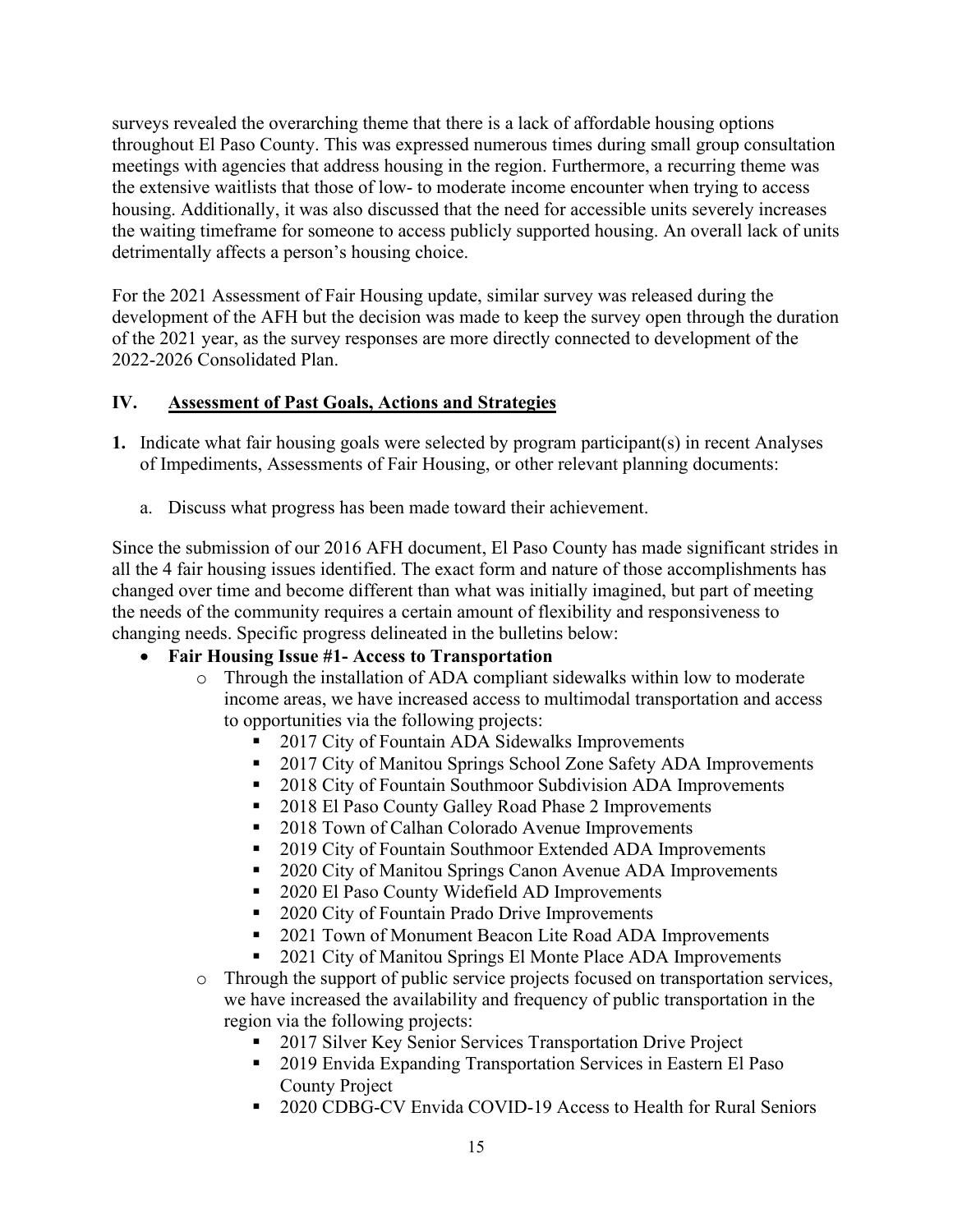# • **Fair Housing Issue #2- Access to Affordable Housing**

- o Through the El Paso County Housing Authority's support of local affordable housing developments along with the utilization of Private Activity Bonds that El Paso County used on affordable housing, the following affordable housing complexes have been funded in the last five years:
	- Traditions at Colorado Springs
		- 180 units of senior housing
	- Rocky Mountain Apartments
		- 18 units in an adaptive reuse
	- Freedom Springs
		- 50 units of permanent supportive housing
	- **Greenway Flats** 
		- 65 units of permanent supportive housing
	- Winfield Apartments
		- 160 units in an acquisition and rehabilitation
	- The Creek at Cottonwood
		- 258 units of workforce housing
	- Barnes Apartments
		- 242 units of workforce housing
	- Atrium at Austin Bluffs
		- 54 units of senior housing
	- Shooks Run
		- 40 units of workforce housing
	- Villas at Mesa Ridge
		- 60 units of senior housing
	- **Academy Heights** 
		- 200 units of workforce housing
- **Fair Housing Issue #3- Access to Housing Rehabilitation**
	- o Through the support of Brothers Redevelopment, our program has assisted more than 40 homeowners who needed assistance with emergency or accessibility items over last five years.
	- o Through the support of the Calhan Housing Authority, all 20 units of senior housing in the Silvercrest Villas housing complex are now ADA-accessible.
- **Fair Housing Issue #4- Access to Fair Housing Education**
	- o Through the implementation of a biannual fair housing education program, over 70 persons have been provided direct access to fair housing education and resources.
- b. Discuss how you have been successful in achieving past goals, and/or how you have fallen short of achieving those goals (including potentially harmful unintended consequences); and

El Paso County has made significant strides in addressing past impediments, but there is still more work to be done. El Paso County became an entitlement community in 2009. As a result, only one Analysis of Impediments/Fair Housing Plan was completed prior to the Assessment of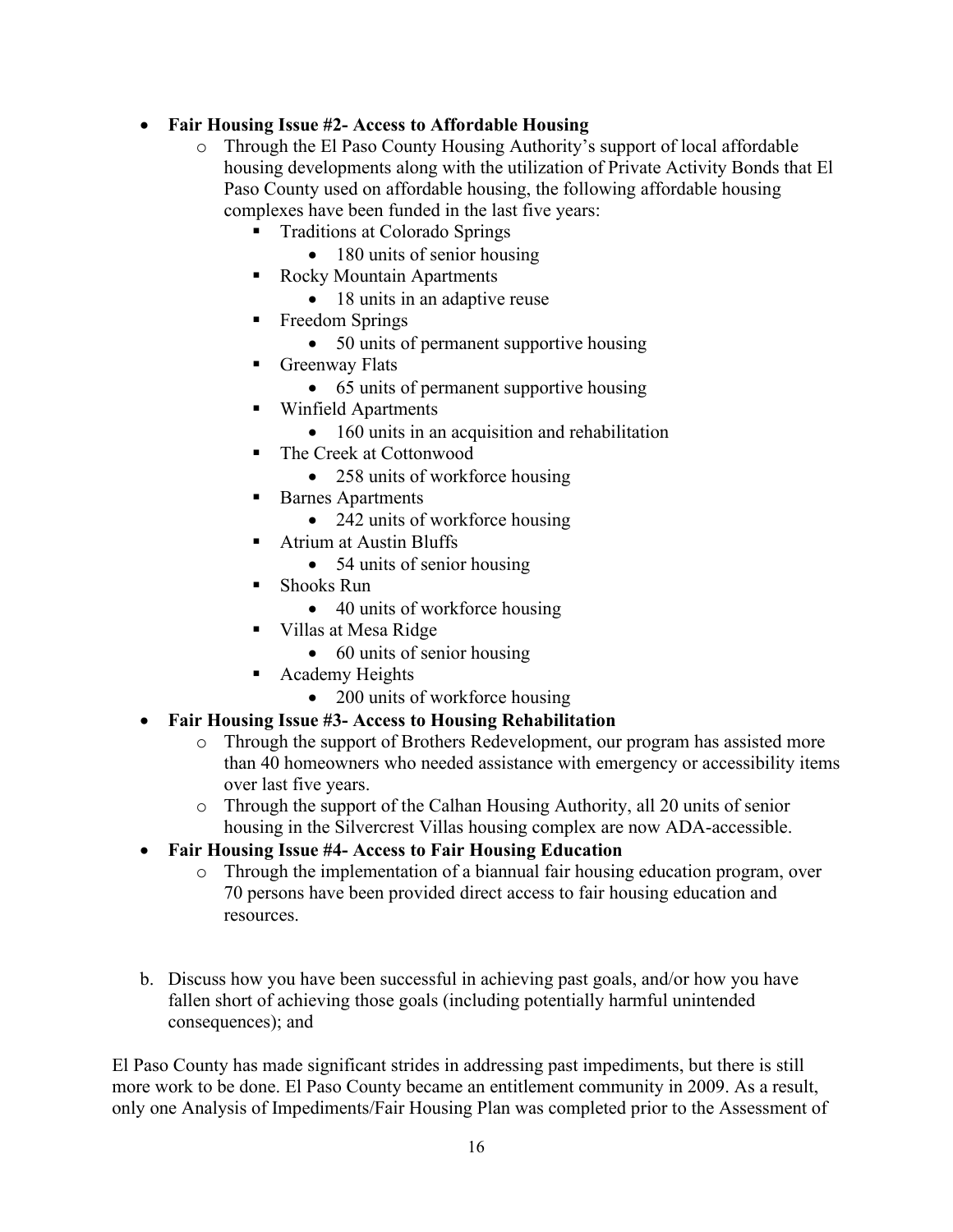Fair Housing. The initial efforts to create community resources for fair housing education has been successful, however, community outreach and education should be a continual and neverending process. Addressing major social and public policy concerns has proved to be a more challenging effort. El Paso County CDBG staff is committed to continuing the outreach, education and awareness efforts that will someday impact future local policy changes.

After the approval of our 2016 AFH document, our program was able to identify that there are several challenges related to using CDBG funding to support publicly funded affordable housing developments. Examples of these challenges include developers unwilling to work with CDBG regulations, lack of significant capital within our program, and most housing developments going within the City of Colorado Springs, which is outside our program's jurisdiction. Furthermore, staff concluded that the most effective way to remove impediments to fair housing choice and increase access to opportunity for all, was by strategically implementing various forms of publicly supported housing and ensuring public investments in specific neighborhoods, including services and amenities. This was accomplished by allocating CDBG funding to economically distressed target areas, carefully examining sites proposed for future affordable housing developments (funded with Private Activity Bond Allocation or El Paso County Housing Authority Trust Fund monies) to ensure that the sites were in environmentally healthy neighborhoods with greater access to opportunity, and by implementing a homebuyers program (Single Family Turnkey and Single Family Turnkey Plus) that offered grant assistance for down payments, which increased mobility options for many in the community.

c. Discuss any additional policies, actions, or steps that you could take to achieve past goals or mitigate the problems you have experienced.

El Paso County has made significant efforts towards fair housing outreach and education within the last five years. However, some residents have communicated that filing a fair housing complaint is not as effective as they would like because in most cases, they still need to find somewhere else to live. Working with community partners to find ways to improve interim or rapid response to fair housing complaints could create a more ideal pipeline to help citizens be served more effectively and efficiently.

As always, improved availability of scattered site vouchers and tax credit financing to further equitable access to opportunities and various types of housing would be ideal but requires increased partnership and commitment at the federal level. Our program hopes to address this by strengthening relationships with key federal level agencies and building an open and transparent line of communication.

d. Discuss how the experience of program participant(s) with past goals has influenced the selection of current goals.

For El Paso County and the other program participants, the experience is limited to the last twelve years. Not until 2008 did the area qualify as an Urban County and not until 2009 was it able to meet the necessary deadlines for submittal of the various plans. Our selection of current goals is largely based on community feedback during our consultation processes and data provided through HUD and the Census Bureau. We feel this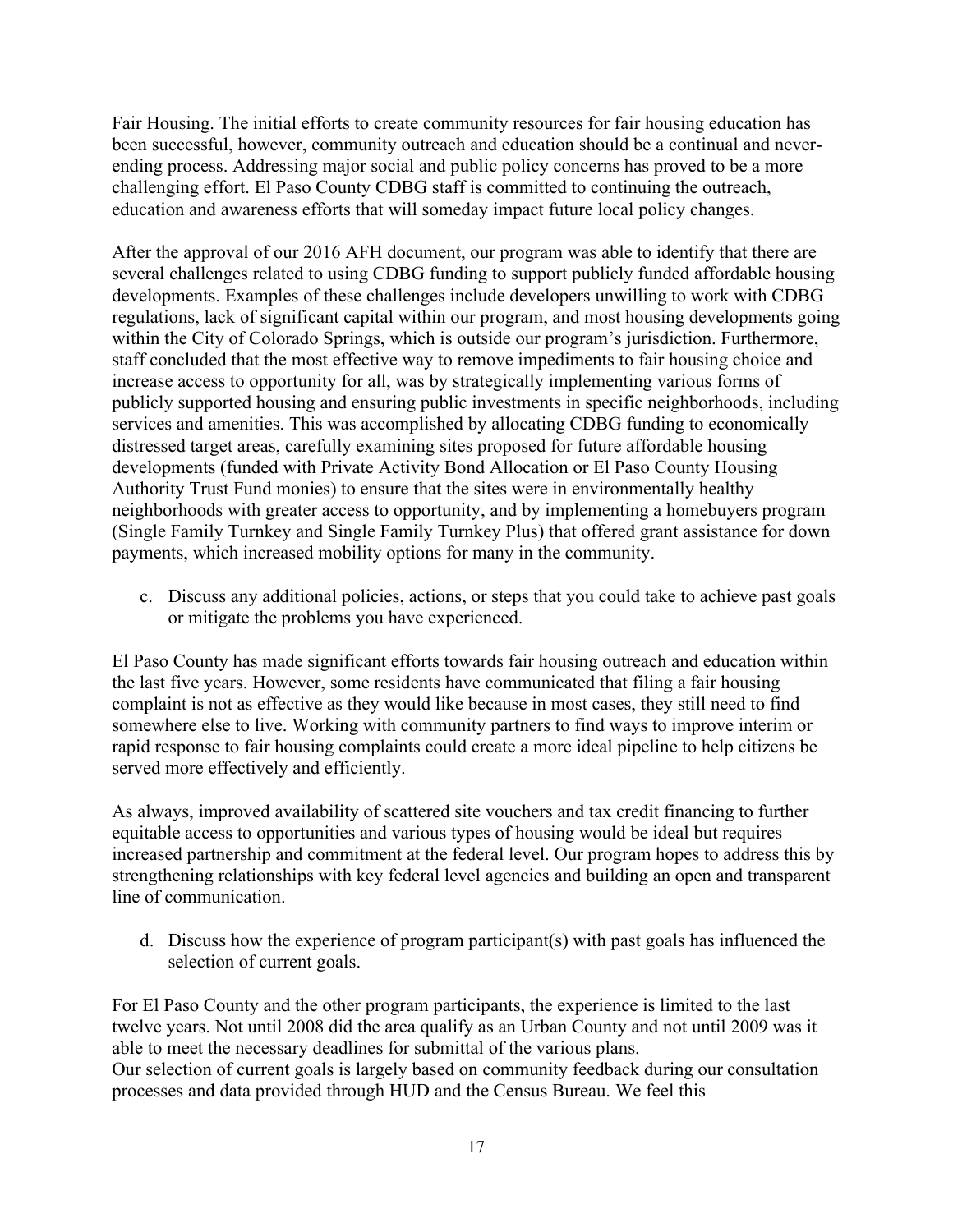qualitative/quantitative approach is balanced and thorough identifying the issues that are both urgent and feasible for our funding sources to address.

## **V. Fair Housing Analysis**

# **A. Demographic Summary**

1. Describe demographic patterns in the jurisdiction and region and describe trends over time (since 1990).

From 1990-2020, El Paso County, Colorado, experienced several changes to its demographic makeup, some of which did not match the changes that occurred over the first 20 years of data. The Hispanic population has continued to see growth throughout the last decade. U.S. Census 2019 estimates put the Hispanic population at 15.6% of the El Paso County population, which is just over twice as high as the 1990 percentage and 23% higher than the 2010 percentage. This trend continues to be the largest change of any Non-White race/ethnicity within the county. As would be expected, the largest group of Low English Proficiency (LEP) persons is Spanish speakers. The data from Table 1 demonstrates a clear trend of Hispanics, both English proficient and LEP, moving to and/or remaining in the area. As of 2019, Hispanics are the second-most populous race/ethnicity by a large margin.

The Non-Hispanic Blacks have not experienced the population representation decreases that they experienced in the 2000s. After holding about 7% representation in 1990 through 2010, their percentage dropped to 5.9% in the 2019 US Census Estimates even as the population totals have increased. The Non-Hispanic Black group has not seen the same growth as the other races/ethnicities.

According to 2019 US Census Data Estimates, the Hispanic population within the El Paso County Jurisdiction has grown in number and percent of total population. In 2010, there were 26,408 Hispanic people making up 12.89% of the county. By the 2019 estimates, those numbers have grown to 37,751 and 15.6%.

The White population has seen a similar increase to the Hispanic population. Even though there was an almost 4% decrease from 2000 to 2010, the population rebounded according to 2019 US Census Estimates to bring the percentage up to 80.3%. That's a large jump within a decade and helps to show how the Non-Hispanic Black community has dropped slightly.

Both the Non-Hispanic Native American and Asian/Pacific Islander populations have seen decreases in their total population numbers. Native Americans have decreased from 2,902 to 2,343, while Asian or Pacific Islanders have decreased from 7,967 to 6,119. Their respective percentages in the county population makeup have decreased since 2010 as well.

The interesting development within the Limited English Proficiency Languages for El Paso County is that Slavic Language moved into the #3 spot. It isn't by an overwhelming margin, but to have eastern European languages as a higher percentage than almost every other language is uncommon considering Other Eastern Europe is #6 on the national origin list.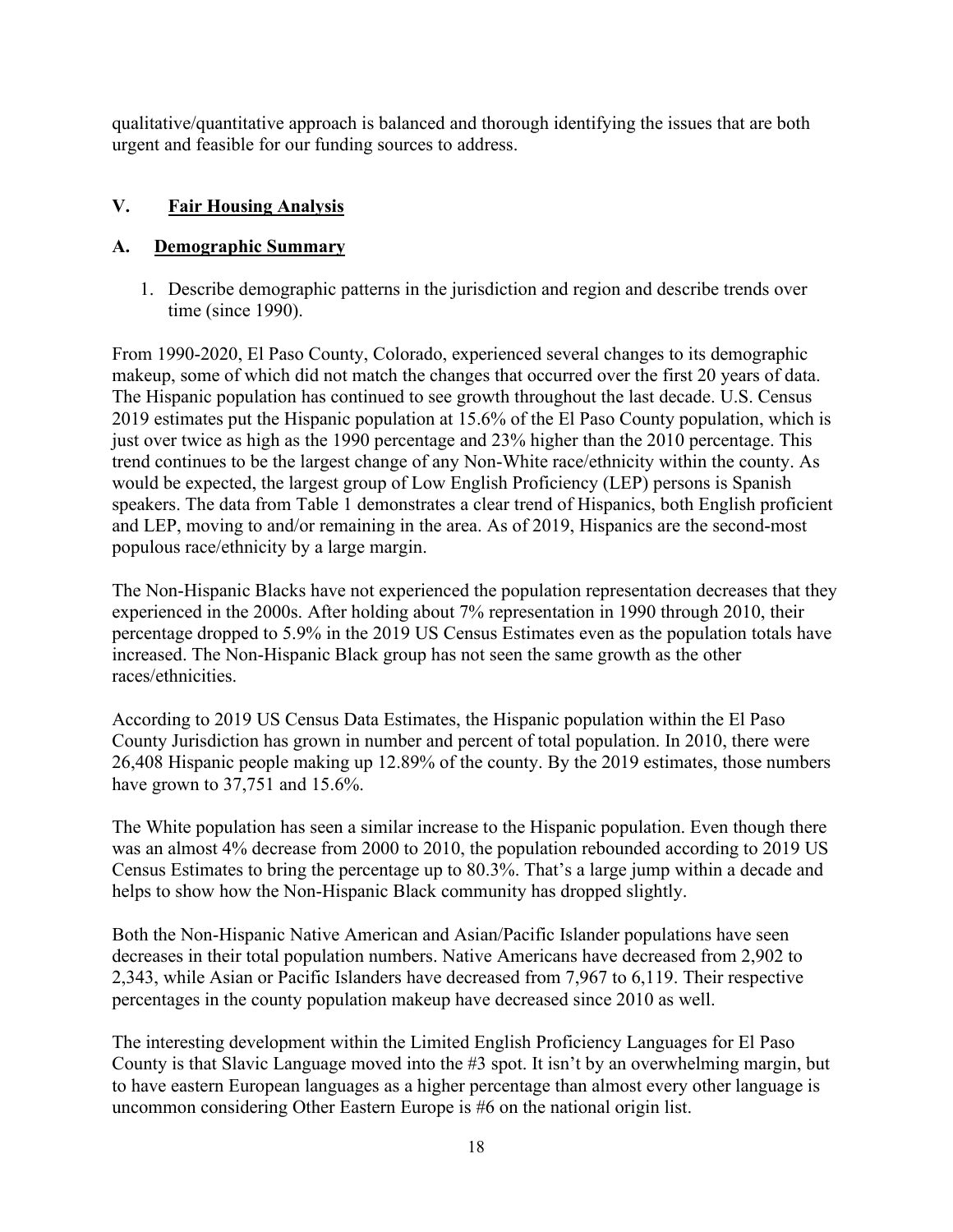According to Table 1, Germany has supplanted Mexico as the #1 country of origin within the El Paso County jurisdiction. In the city of Colorado Springs, Mexico is the still the #1 country of origin.

According to the 2019 US Census Estimates, The Urban County's disabled population primarily consists of persons with ambulatory and cognitive difficulties. Cognitive is the most common, but this difference is less than half a percent. Hearing and independent living difficulty are third and fourth respectively, but the difference between these is less than half a percent. Disabled persons make up 10.1% of the entire the Urban County population.

Regionally, many of the demographic changes that have occurred within the Urban County can be reflected, if not magnified, in the city of Colorado Springs. There is a noticeably higher concentration of persons of Black, Hispanic, and Asian origin in the south/southeastern portion of the city, but the Hispanic R/ECAP that was located in the southeastern portion of Colorado Springs is no longer present in 2020 HUD data. While there is greater disbursement of persons of Black, Hispanic, and Asian origin in the western and northern areas of the city in present day, the greatest concentrations still remain in the southeastern area of the city.

2. Describe the location of homeowners and renters in the jurisdiction and region and describe trends over time.

The 2016 Assessment of Fair Housing mentioned the relatively high rate of homeowner occupied housing, with renter occupied housing being located primarily near the military bases located throughout the jurisdiction. Concentrations between 16% and 30% can be found along the northernmost and southernmost portion of the I-25, as well as along Highway 24 traveling east toward and the area surrounding Peterson Air Force Base. However, when it comes to affordable rents, according to 2019 US Census Estimates, the #2 and #3 cheapest county to rent in are also the two counties farthest from Colorado Springs, which is where many residents work. Living an hour away from your job takes hours out of the day along with requiring reliable transportation and money for gas.

The 2016 Assessment of Fair Housing also talked about the consistency that El Paso County has experienced in the 2000s with the percentage of owner-occupied units remaining within 1.5% over 10 years (63.2% to 64.7%). That consistency carried right over into the following decade. According to 2019 US Census Estimates, owner-occupied units make up 64.1% of the county housing stock. The consistency is a positive sign that even as the County continues to have a transient military population, the number of people owning homes and generating wealth has remained the same.

## **B. General Issues**

# i. **Segregation/Integration**

**1. Analysis**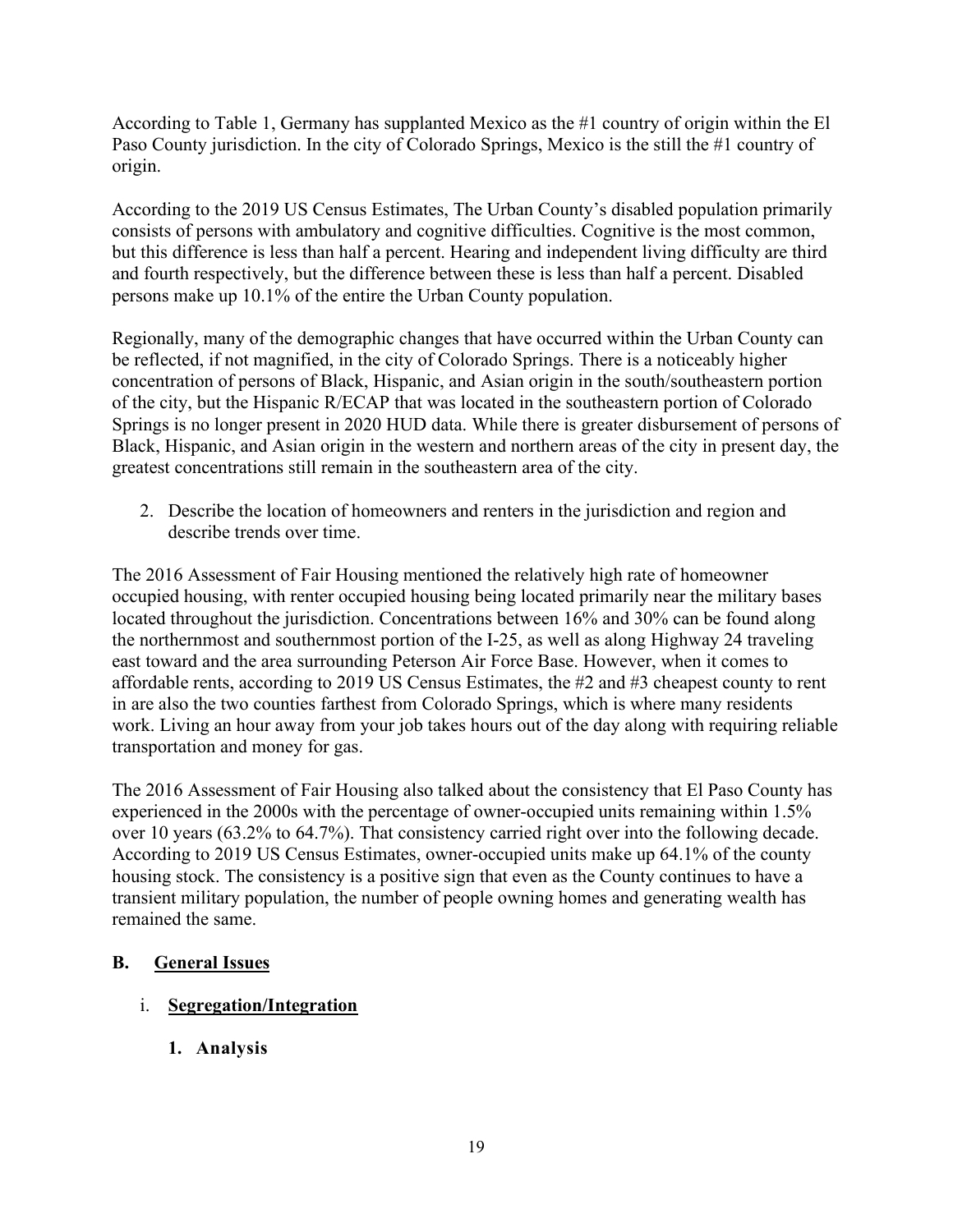a. Describe and compare segregation levels in the jurisdiction and region. Identify the racial/ethnic groups that experience the highest levels of segregation.

Generally speaking, the Urban County experiences low levels of segregation across different racial and ethnic groups. In 2020, White to Asian and Pacific Islander segregation is remains the lowest with a dissimilarity index score of 25.29. Hispanics to Whites and Non-White to White both remain around 30 for their index. The dissimilarity index for Black to White is the highest of all the groups at 43.12. Like our 2016 AFH document's information, this in the moderate category.

From a regional perspective, Table 3 demonstrates that Colorado Springs experiences racial/ethnic dissimilarities trends very similar to the Urban County. Much like the Urban County, the city of Colorado Springs experiences the greatest racial/ethnic dissimilarity trend between persons of Black and White racial/ethnic background. In 2016, data showed a R/ECAP within Colorado Springs. Updated R/ECAP data is not available and it no longer certain if there is a R/ECAP within Colorado Springs.

b. Explain how these segregation levels have changed over time (since 1990).

In 1990, the Asian or Pacific Islander to White dissimilarity index was in the low segregation category at 27.69. The dissimilarity index dropped to 23.06 in 2000, and then rose slightly to reach 24.80 in 2010. Generally speaking, this data suggests that there is a low level of segregation between Whites and Asian or Pacific Islanders, and that what segregation did exist has in fact decreased since 1990.

The Hispanic to White dissimilarity index displays a trend that since 1990 Hispanic to White segregation has steadily, albeit slowly, increased. 1990 data reveals an exceptionally low dissimilarity index at 27.55 between the two racial/ethnic groups. However, in 2000 it rose to 29.04 and then again in 2010 increased to 30.51. While these numbers are all considered to be in the low segregation category, there is still a clear increase in the dissimilarity index.

The White to Non-White dissimilarity index indicates that segregations levels have maintained within a  $+/-$  2 points of 31. 1990 saw the highest value, at 32.33, but then dropped to 29.63 in 2000 and increased slightly to 31.39 in 2010. Overall, these changes are very minor and display a lack of significant change between White to Non-White segregation levels.

Black to Non-White segregation has seen the greatest changes on the dissimilarity index. From 1990 to 2000, the Black/White dissimilarity index dropped from its highest point of 44.69 to its lowest at 40.67, almost into the low segregation category. However, from 2000 to 2010, the dissimilarity index rose from 40.47 to 44.47, almost to 1990 levels. While this trend is only +/-4 points on the dissimilarity index, it is still indicative of change when it is placed in comparison to the more relatively stable patterns displayed by other racial/ethnic categories on the dissimilarity index.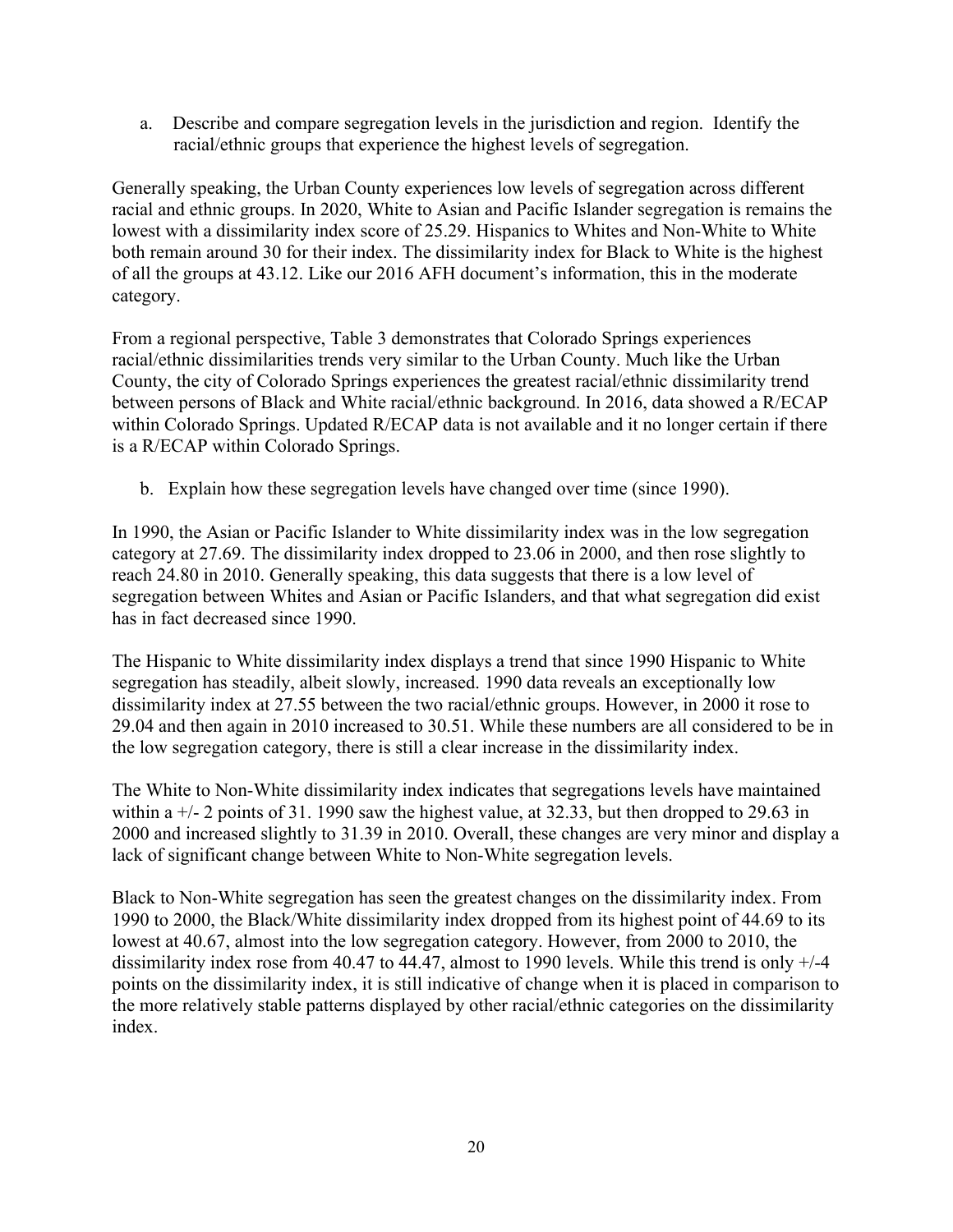The trend that is shown in Table 3, is that the current dissimilarity indices for all 4 categories have increased since 2010. Compared to the 1990 numbers, Asian or Pacific Islander/White is the only category to have decreased at their current levels.

c. Identify areas with relatively high segregation and integration by race/ethnicity, national origin, or LEP group, and indicate the predominant groups living in each area.

In the Urban County, there are no areas of significant segregation; however, there are locations with integration. The most significant area of integration across demographic, national origin, and LEP is the Fountain Valley region, which encompasses the areas commonly referred to as Security-Widefield, Stratmoor Hills, and Fountain. In particular, Fountain Valley has the highest concentration of LEP Spanish speakers in the Urban County, as well as the highest concentration of persons of German national origin, and demographically speaking, the highest integration across race/ethnicity. This area is also very close to the Fort Carson Army base. Both locations have a level of racial/ethnic integration similar to Fountain Valley.

A challenge faced by our program for the 2021 AFH update is the lack of 2020 Census data. Originally planned to be released in the summer of 2021, this data has been delayed and our program has had to rely primarily on 2019 ACS data, which is not as reliable or detailed. However, comparing the northern half of the County to the southern half of the County using the data available reveals a much higher population of minority groups in the southern half of the County.

Despite Hispanic being the second-highest race/ethnicity in the Urban County, there is only a very loose grouping of persons of Mexican national origin in Security-Widefield, and no clear trends elsewhere in the Urban County. Also, there is a very loose concentration of persons of Philippines national origin located due north of Colorado Springs, in the Monument/Black Forest areas. This trend is also backed by the loose concentration of the Asian or Pacific Islander demographic in the same areas. The Asian or Pacific Islander grouping in Monument/Black Forest is supported in Map 2 of the 2020 El Paso County demographics.

d. Consider and describe the location of owner and renter occupied housing in determining whether such housing is located in segregated or integrated areas.

In the 2016 Assessment of Fair Housing, it was found that there was no significant connection between owner and renter occupied housing and segregated or integrated areas. The highest renter-occupied areas in the Urban County, Fort Carson and the Air Force Academy, having renter occupied rates in excess of 68% because the majority of service members who live on base and either in the barracks, or in some form of assigned rental housing. Conversely, the area with the highest percentage of LEP, varied national origin, and racial/ethnic diversity is Fountain Valley. However, this area has a renter-occupied rate below 30% (specifically, in the 16.8%- 29.4% range). In terms of landmass, the vast majority of the Urban County has an owneroccupied rate in excess of 81%.

e. Discuss how patterns of segregation have changed over time (since 1990).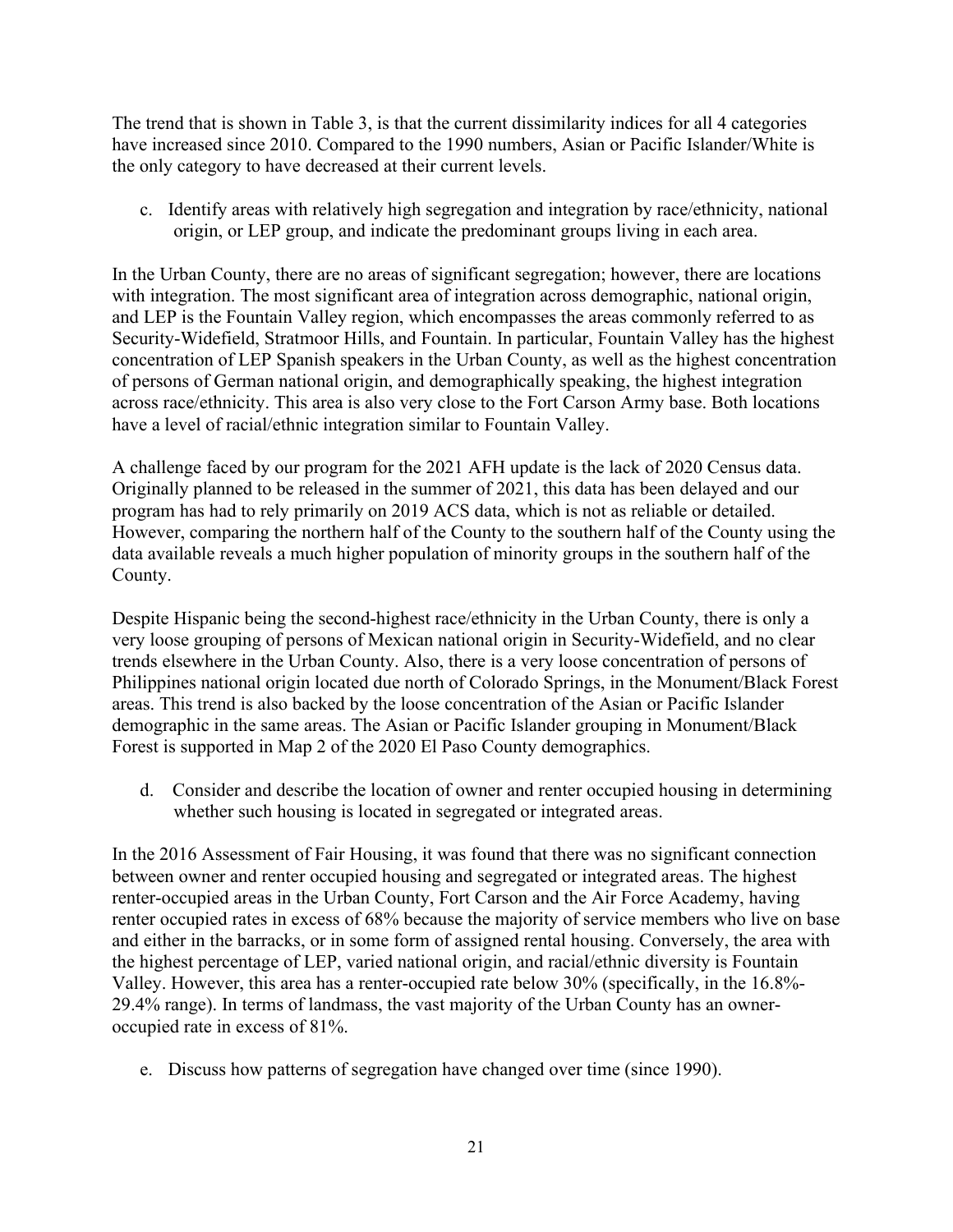As shown by the data in Table 1, as well as in Maps 1, 2, and 3, there is not statistically or geographically significant segregation in the Urban County. While there is more racial/ethnic diversity in the more urbanized areas of the Urban County, White Non-Hispanic persons account for more than 70% of the Urban County's population, and the remaining Non-White population is spread out more or less homogenously throughout each area of the Urban County.

A challenge faced by our program for the 2021 AFH update is the lack of 2020 Census data. Originally planned to be released in the summer of 2021, this data has been delayed and our program has had to rely primarily on 2019 ACS data, which is not as reliable or detailed. However, comparing the northern half of the County to the southern half of the County using the data available reveals a much higher population of minority groups in the southern half of the County.

f. Discuss whether there are any demographic trends, policies, or practices that could lead to higher segregation in the jurisdiction in the future.

Looking forward, there is no question that within all areas of El Paso County, there is a need for additional affordable housing. Additionally, this housing needs to be connected to low-cost transportation, an amenity that the majority of the Urban County does not have. Failure to accomplish these two objectives could very well result in the overcrowding of already existing affordable housing units, and segregate certain neighborhoods to one or two racial/ethnic groups. In particular, individuals with Low English Proficiency may find themselves with fewer housing choices and cluster into specific neighborhoods. Consultations with housing-based agencies, such as Greccio, Rocky Mountain Community Land Trust, Pikes Peak Habitat for Humanity, and others have helped our program to recognize that the continued lack of affordable housing is our area's largest threat to equitable housing access.

# **2. Additional Information**

a. Beyond the HUD-provided data, provide additional relevant information, if any, about segregation in the jurisdiction and region affecting groups with other protected characteristics.

Upon reviewing all HUD maps in the AFFH Tool that cover race, color, religion, sex, familiar status, national origin, and disability, there is no statistically significant data to support any protected groups experiencing segregation in El Paso County. In addition, maps provided by the Regional Housing Assessment were reviewed and confirmed the lack of protected class segregation in El Paso County.

Regionally speaking, Map 1 suggests that there is a certain amount of segregation experienced by Hispanics and potentially Blacks within the city of Colorado Springs. The southeastern section of the city appears to have a much higher concentration.

b.The program participant may also describe other information relevant to its assessment of segregation, including activities such as place-based investments and mobility options for protected class groups.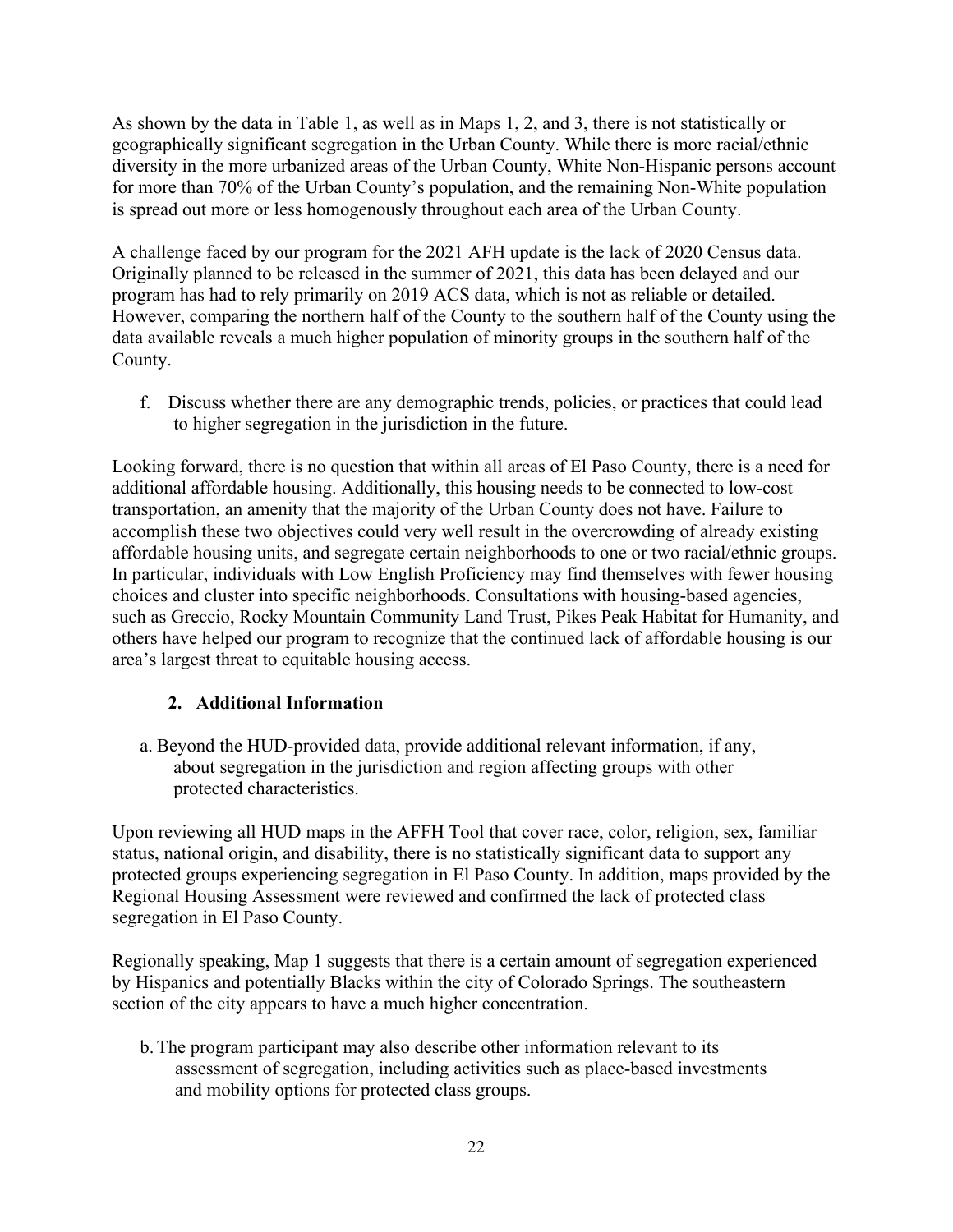Consultations with housing-based agencies, such as Greccio, Rocky Mountain Community Land Trust, Pikes Peak Habitat for Humanity, and others have helped our program to recognize that the continued lack of affordable housing is our area's largest threat to equitable housing access. In terms of improving place-based investments and mobility options for protected class groups, it is worth noting that there is a correlation between persons with ambulatory disabilities living close to major roadways (i.e., I-24, Highways 24 and 94). This is almost certainly by choice to increase access to services, but to allow ambulatory disabled persons greater freedom, improving public transit and mobility services to the disabled would be necessary.

## **3. Contributing Factors of Segregation**

*Consider the listed factors and any other factors affecting the jurisdiction and region. Identify factors that significantly create, contribute to, perpetuate, or increase the severity of segregation.*

- Community Opposition
- Displacement of residents due to economic pressures
- Lack of community revitalization strategies
- Lack of private investments in specific neighborhoods
- Lack of public investments in specific neighborhoods, including services or amenities
- Lack of regional cooperation
- Land use and zoning laws
- Lending Discrimination
- Location and type of affordable housing
- Occupancy codes and restrictions
- Private discrimination
- Other

As previously discussed, continued lack of affordable housing is our area's largest threat to equitable housing access. According to the National low Income Housing Coalition's 2019 report, within the Metropolitan Statistical Area of Colorado Springs, there are 92,830 renter households. The Fair Market Rent for a 2-bedroom unit is \$1,200. Unfortunately, the average renter wage within the MSA is \$16.63. This means that the renter must work 75 hours a week at that wage to earn enough to pay for their fair market rental unit. The numbers show that the lack of affordable housing within El Paso County puts undo burden upon renters who are below 80% AMI. The rents are high, and the wages do not make the housing attainable, let alone affordable.

# **ii. R/ECAPs**

## **1. Analysis**

a. Identify any R/ECAPs or groupings of R/ECAP tracts within the jurisdiction.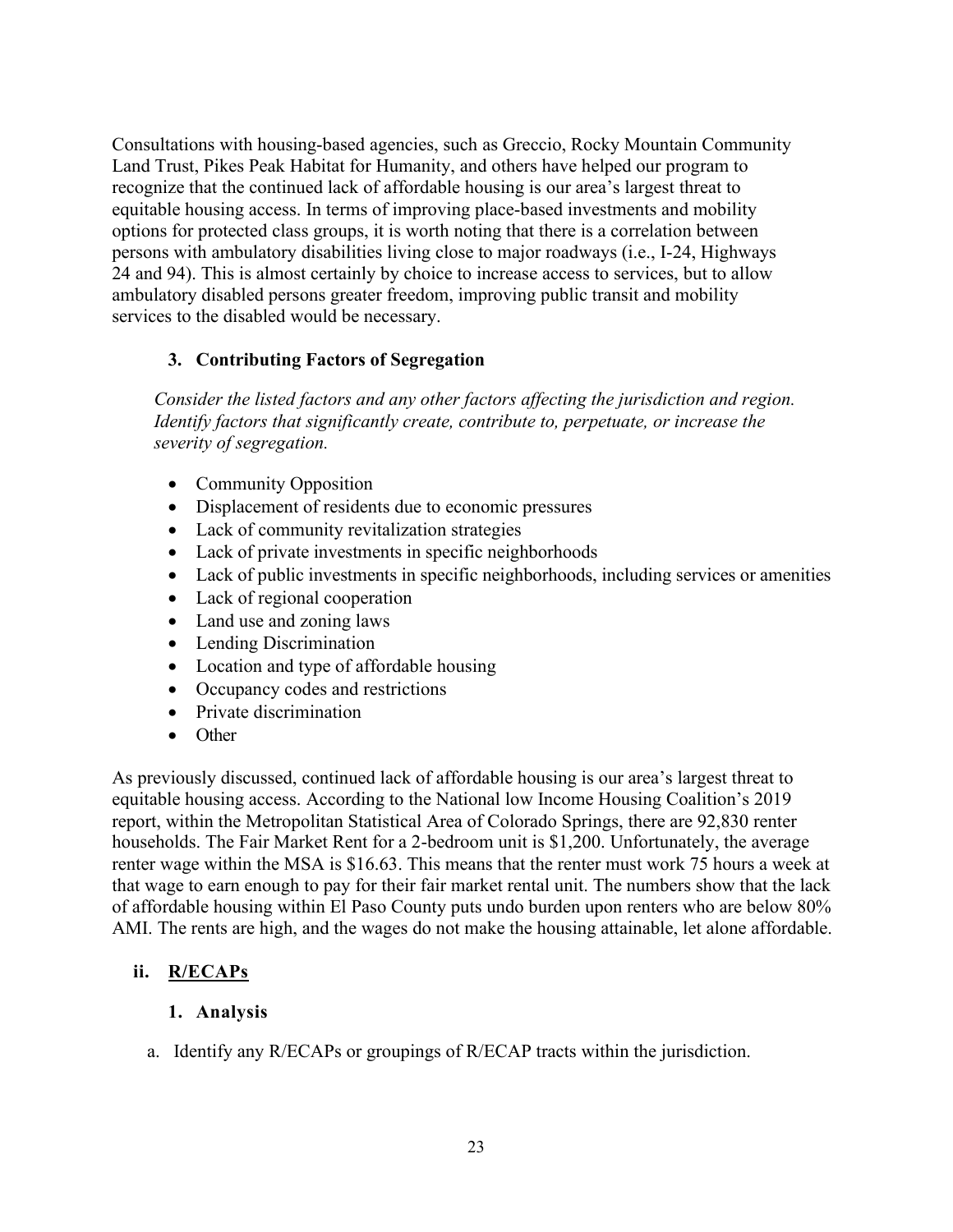In the 2016 AFH document, it was discussed that there are no R/ECAPs within the Urban County. At the time there was one R/ECAP within Colorado Springs. The updated AFH mapping tool no longer shows a R/ECAP within Colorado Springs. This is either because the R/ECAP is no longer present or because the mapping tool no longer supports this function.

b. Which protected classes disproportionately reside in R/ECAPs compared to the jurisdiction and region?

In the 2016 AFH document, it was discussed that there are no R/ECAPs within the Urban County. At the time there was one R/ECAP within Colorado Springs. The updated AFH mapping tool no longer shows a R/ECAP within Colorado Springs. This is either because the R/ECAP is no longer present or because the mapping tool no longer supports this function.

c. Describe how R/ECAPs have changed over time (since 1990).

In the 2016 AFH document, it was discussed that there are no R/ECAPs within the Urban County. At the time there was one R/ECAP within Colorado Springs. The updated AFH mapping tool no longer shows a R/ECAP within Colorado Springs. This is either because the R/ECAP is no longer present or because the mapping tool no longer supports this function.

## **2. Additional Information**

a. Beyond the HUD-provided data, provide additional relevant information, if any, about R/ECAPs in the jurisdiction and region affecting groups with other protected characteristics.

In the 2016 AFH document, it was discussed that there are no R/ECAPs within the Urban County. At the time there was one R/ECAP within Colorado Springs. The updated AFH mapping tool no longer shows a R/ECAP within Colorado Springs. This is either because the R/ECAP is no longer present or because the mapping tool no longer supports this function.

b. The program participant may also describe other information relevant to its assessment of R/ECAPs, including activities such as place-based investments and mobility options for protected class groups.

In the 2016 AFH document, it was discussed that there are no R/ECAPs within the Urban County. At the time there was one R/ECAP within Colorado Springs. The updated AFH mapping tool no longer shows a R/ECAP within Colorado Springs. This is either because the R/ECAP is no longer present or because the mapping tool no longer supports this function.

## **Contributing Factors of R/ECAPs**

*Consider the listed factors and any other factors affecting the jurisdiction and region. Identify factors that significantly create, contribute to, perpetuate, or increase the severity of R/ECAPs.*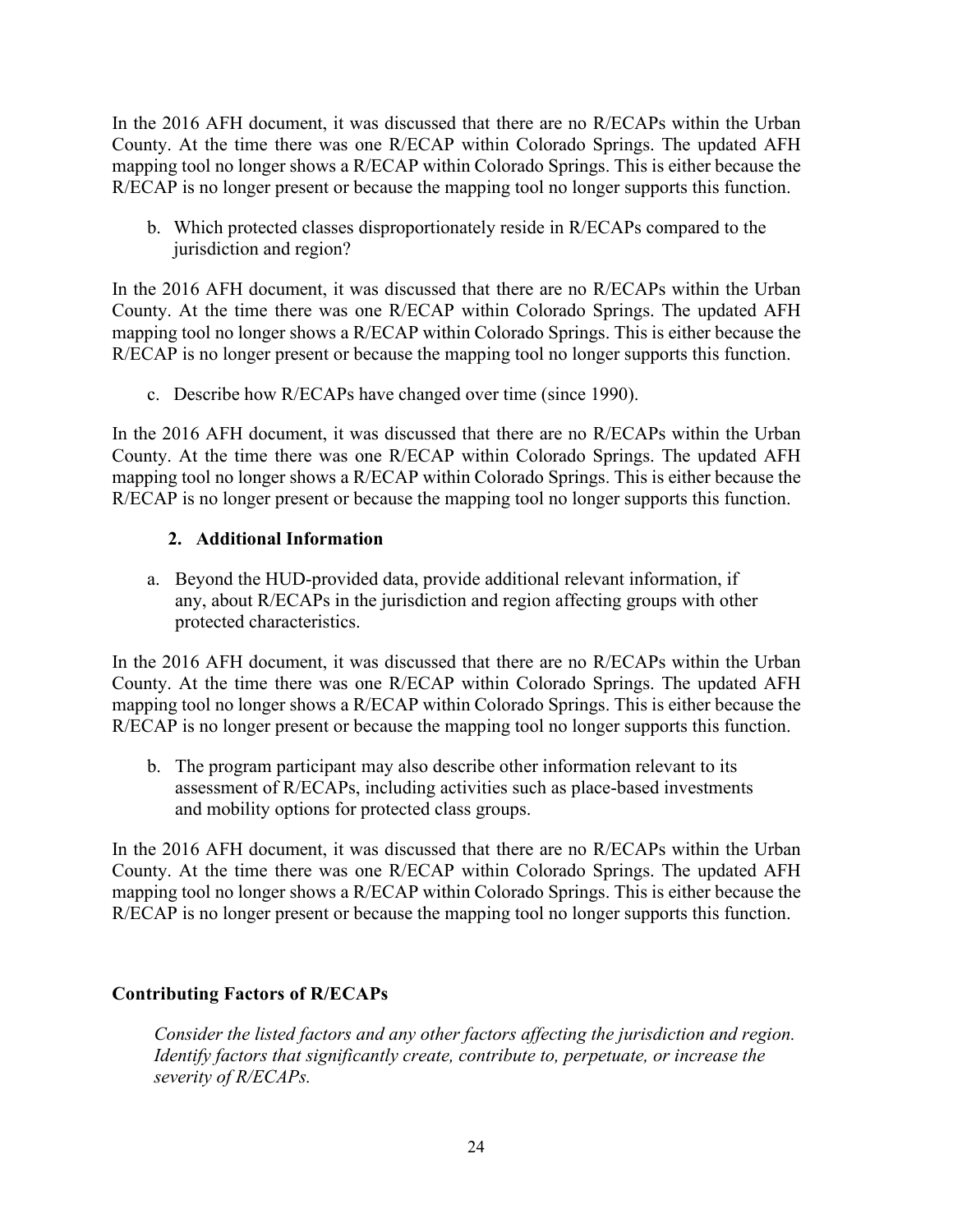- Community Opposition
- Deteriorated and abandoned properties
- Displacement of residents due to economic pressures
- Lack of community revitalization strategies
- Lack of private investments in specific neighborhoods
- Lack of public investments in specific neighborhoods, including services or amenities
- Lack of regional cooperation
- Land use and zoning laws
- Location and type of affordable housing
- Occupancy codes and restrictions
- Private discrimination
- Other

As indicated by the data from HUD and local resources, there are no R/ECAPs located in the Urban County, and as such, there are no factors that have created, contributed, perpetuated, or increased the severity of R/ECAPs. Please note that the evidence suggests the mapping tool no longer supports this function and we are unable to evaluate this portion.

# **iii. Disparities in Access to Opportunity**

# **1. Analysis**

# **a. Educational Opportunities**

i. Describe any disparities in access to proficient schools based on race/ethnicity, national origin, and family status.

In reference to Table 12 and the School Proficiency Index (defined as the measurement of the proficiency of elementary schools in the attendance area; the values for the index are determined by the performance of  $4<sup>th</sup>$  grade students on state exams), there are disparities between different racial or ethnic groups. However, within the total population, the disparities only differ by 5. For the population below the federal poverty line, the disparity is less than 10. White Non-Hispanics have the highest School Proficiency index at 59.12, with Black Non-Hispanics rating the lowest at 54.12. Hispanics, Asian or Pacific Islander, and Native American all rank in between these values, which suggests that the greatest disparity exists between White and Black Non-Hispanics.

While Table 12 does not specifically reference national origin, the AFFH map tool reveals that most persons of German and Mexican national origin live in areas where the school proficiency index is above 50. However, it is important to note that persons with top four national origins account for less than 3% of the Urban County population (as seen in Table 1). As such, this data is restricted in usefulness and trends may not indicate true disparities in access to proficient schools.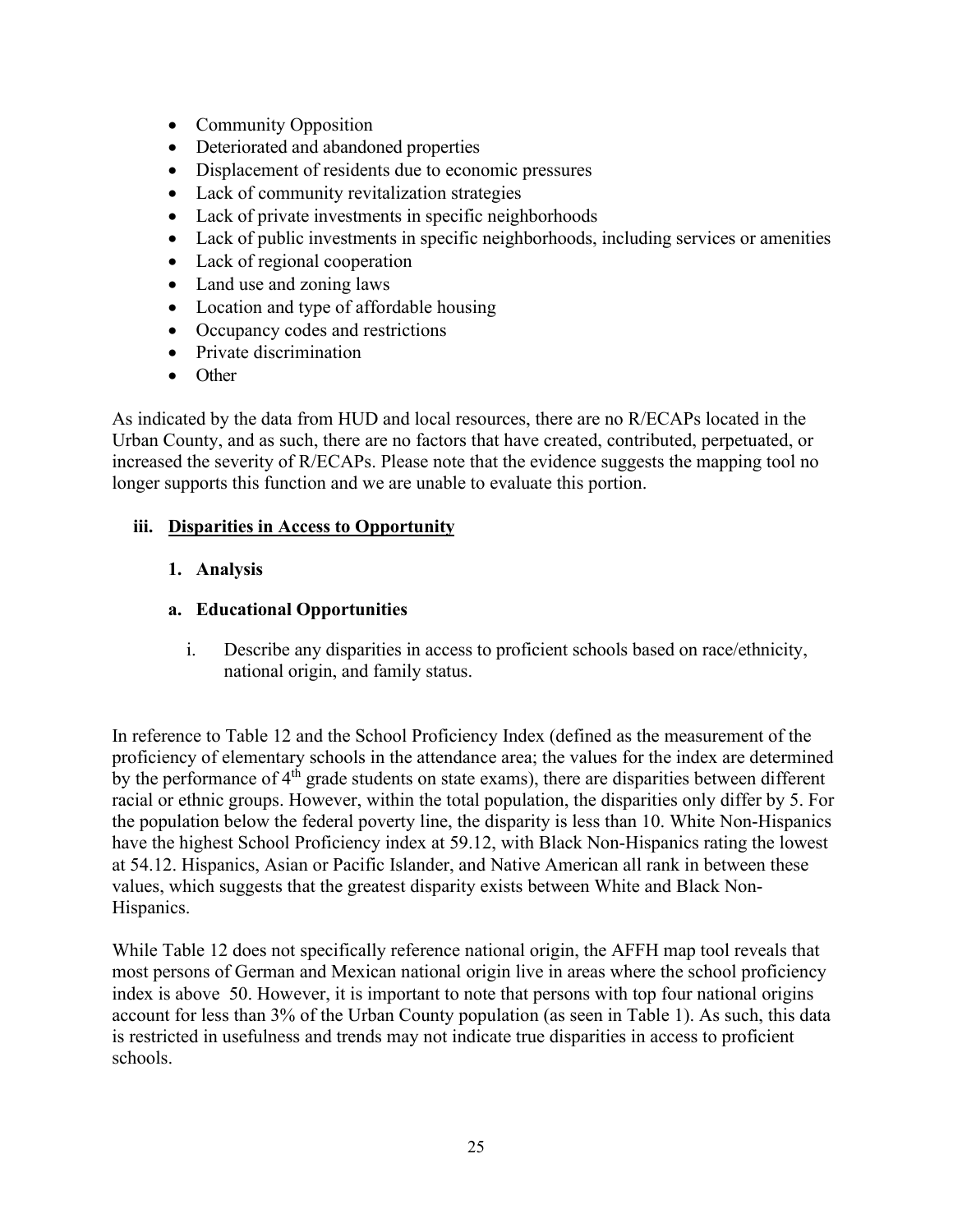In terms of family status, where the highest percentage of households with children are located, in the area around and just north of Fort Carson, there are also the least proficient schools. This disparity can partly be attributed to the transient nature of families on both military bases, meaning that children attending school in these areas are probably pulled out of school more frequently and their test scores suffer as a result.

ii. Describe the relationship between the residency patterns of racial/ethnic, national origin, and family status groups and their proximity to proficient schools.

The eastern half of the Urban County is inhabited mostly by persons of White, Non-Hispanic race/ethnicity. This section of El Paso County also suffers from some of the lowest school proficiency in the Urban County, and as such, the population located here has the least accessibility to proficient schools (due mostly to their geographic distance from more proficient schools).

Hispanics that live in the southern portion of El Paso County tend to live in areas with a school proficiency index below 40, while Hispanics that live north of Colorado Springs tend to live in areas with a school proficiency index above 40. This is mostly due to the northern half of the Urban County (particularly near Monument) trending towards higher school proficiency than the southern half. Blacks and Asians in El Paso County experience a location disparity similar to Hispanics, only in smaller concentrations due to their smaller population size.

Outside of the area just to the north of Fort Carson, Hispanics that live in El Paso County tend to live in areas with a school proficiency index above 50. Blacks and Asians in El Paso County experience a location disparity similar to Hispanics, only in smaller concentrations due to their smaller population size. There are pockets of lower school proficiency south and well north of Colorado Springs, however there is no trend of segregation or disparity due to their residence within a census tract.

In relation to national origin, persons of Mexican and German descent tend to be located in areas with a school proficiency below 40. In contrast, persons of Philippine and Korean national origin are concentrated in areas with a school proficiency above 40.

In the northern half of Urban County, there are three pockets of Philippine nation origin population. The lowest school proficiency within these areas is 87. To the south of Colorado Springs, the area with the highest school proficiency also correlates with a solid pocket of Korean national origin.

In terms of family status, the two areas of the Urban County with the largest population of households with children, Fort Carson, and the Air Force Academy, also have school proficiencies below 40. Another area with a significant number of households with children, Falcon, has a school proficiency index above 50. Although the Monument area has some of the highest school proficiency in the Urban County, the number of households with children trends below 60% and in some areas, below 40%.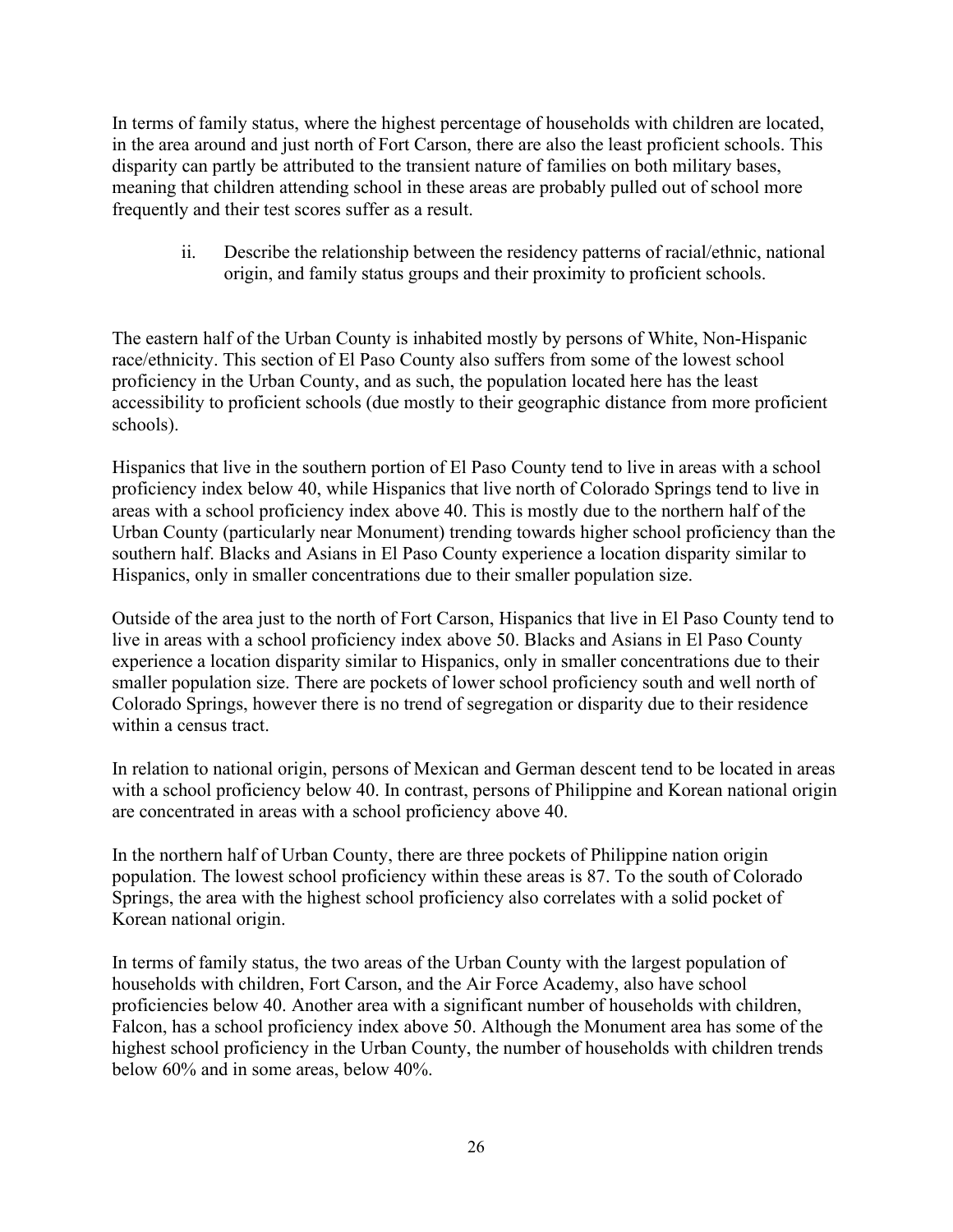In terms of family status, where the highest percentage of households with children are located, in the area around and just north of Fort Carson, there are also the least proficient schools with an index of below 50. The area around the Air Force Academy also has a high number of households with children, but their school proficiency is above 90. In and around Fountain, where the percentage of households with children is above 60%, the school proficiency index is 50 and above. Finally, the last area that has a high percentage of households with children is between Peyton and Falcon. The school proficiency index is high there as well, at 75.

iii. Describe how school-related policies, such as school enrollment policies, affect a student's ability to attend a proficient school. Which protected class groups are least successful in accessing proficient schools?

Amongst the 17 different school districts in El Paso County, a select few (such as Cheyenne Mountain School District 12, and Academy School District 20) are exceptionally higher rated and considered high quality school districts. However, many people who would like to get their children into these schools are unable to do so due to the limited public transportation system or fail to get accepted into the school district of their choice during the open enrollment period. The ability to get into these schools is often based on availability, which changes from year to year. Therefore, families who want to get their children into a better school district must be both lucky and financially equipped to provide transportation. Based upon the low poverty index in Table 12, this would suggest that Native American Non-Hispanic persons, especially in the Fountain Valley area of El Paso County, are at the greatest disadvantage when it comes to accessing proficient schools.

# **b. Employment Opportunities**

i. Describe any disparities in access to jobs and labor markets by protected class groups.

Perhaps the greatest disparity in access to jobs and labor market is the difference between the White Non-Hispanic and Black Non-Hispanic labor market engagement index (defined as a measure of unemployment rate, labor-force participation rate, and percent of the population ages 25 and above with at least a bachelor's index, by neighborhood). While the White Non-Hispanic labor market engagement index sits at 54.24, the Black Non-Hispanic is 37.79. With a range of over 16 points, it is clear that Black Non-Hispanics in El Paso County have access to fewer job markets than White Non-Hispanics, although the sizable difference in population between the two racial/ethnic groups may be partially to blame for this difference. The labor market engagement index uses percentages, which means the population difference is rendered moot.

In contrast, it is worth mentioning that there is very little difference or disparity between different race/ethnicity's jobs proximity index (defined as the physical distance between a place of residence and jobs by race/ethnicity). With a range of fewer than 4, it is difficult to say there is disparity as there is not enough statically significant data to draw a conclusion.

ii. How does a person's place of residence affect their ability to obtain a job?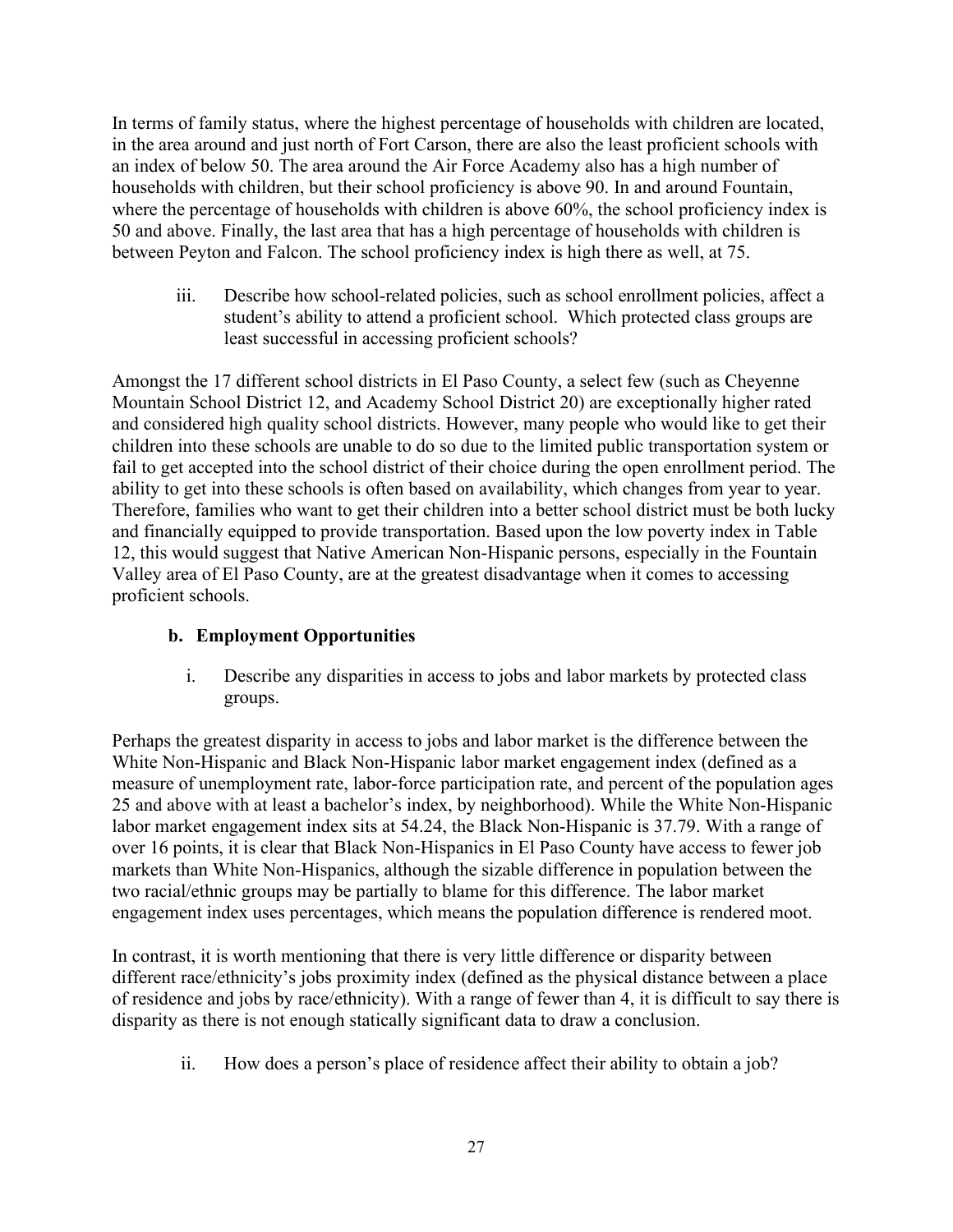Depending on which part of the Urban County a person lives, they have little to no opportunities to utilize public transportation, or they may have to commute long distances in a personal vehicle to obtain a job. This is particularly true for persons living in the eastern half of the Urban County. Map 10 clearly demonstrates that eastern sections of the Urban County have a very low job proximity index (below 30), and as such it is reasonable to assume that members of these communities commute excessively long distances to work. Coupled with the fact that there is no public transportation in these areas, having a personal vehicle is practically required to obtain a job.

Additionally, living far away from a job can make certain jobs undesirable or useless because the cost spent on transportation will be greater than the value of the income. Combined with the potentially dangerous winters in El Paso County, jobs outside a certain distance from the home become unappealing and limits a person's pool of job opportunities.

iii. Which racial/ethnic, national origin, or family status groups are least successful in accessing employment?

As previously stated, amongst race/ethnicity, there is no statistically significant difference in relation to the jobs proximity index. With a range of less than 4, it is difficult to rationalize any claims to one race/ethnicity have advantages over the other. Percentage of households with children also does not yield any clear results, as the rural data on Map 9 skews the appearance of the map, causing members of rural El Paso County to be excessively represented. When accounting for this, there is no significant percentages of households that experiences less success in accessing employment.

As explained in  $(b)(i)$ , the greatest disparity in access to jobs and labor market is the difference between the White Non-Hispanic and Black Non-Hispanic labor market engagement index. While there is a sizeable population difference between the two racial/ethnic groups, it is clear that of all races and ethnicities in the Urban County, Black Non-Hispanic persons are the least successful in accessing employment.

However, it is clear from Map 9 covering job proximity and national origin, that German and Mexican persons have a clear disadvantage due to their clustered location in Fountain Valley, which has an overall low job proximity rating.

## **c. Transportation Opportunities**

i. Describe any disparities in access to transportation based on place of residence, cost, or other transportation related factors.

As demonstrated in maps 12 and 13, there is no single area that suffers from significantly more expensive transportation costs. However, citizens of El Paso County that reside in the more rural, eastern half of the Urban County, especially suffer from having little to no public transportation available at all.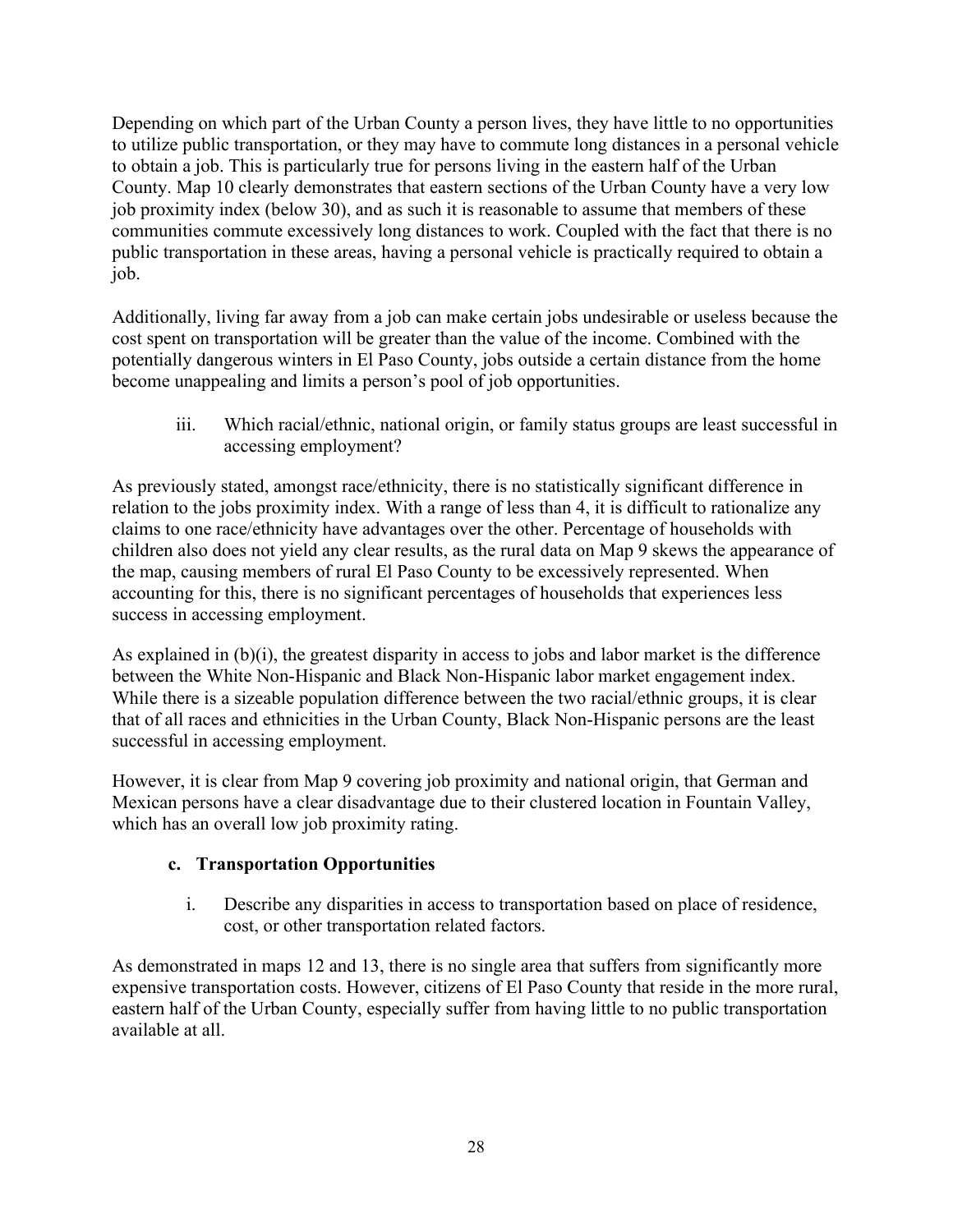ii. Which racial/ethnic, national origin or family status groups are most affected by the lack of a reliable, affordable transportation connection between their place of residence and opportunities?

In reference to maps 12 and 13, there are no disparities in access to transportation. Unfortunately, this is because the public transportation system in El Paso County is severely lacking, so everyone, regardless of protected class, suffers from this problem equally. Given the fact that El Paso County encompasses over 2,000 square miles, and much of the land being rural or undeveloped, a comprehensive county-wide transportation system would be difficult to implement.

iii. Describe how the jurisdiction's and region's policies, such as public transportation routes or transportation systems designed for use personal vehicles, affect the ability of protected class groups to access transportation.

The overall lack of public transportation availability is damaging to all persons. This is particularly true for persons with ambulatory disabilities, who tend to live off major roads for the sake of access to necessary services. This shortcoming was also noticed during the 2016 El Paso County Assessment of Fair Housing survey, wherein approximately 76% of respondents agreed that there are no reliable transportation connections between homes and opportunities in El Paso County.

Since 2016, bus service has greatly expanded within our region. In addition to efforts outlined from the CDBG program, the Colorado Springs bus system now reached into Manitou Springs, the edge of Monument, and Security/Widefield. Unfortunately, hours of service are still limited to 5 am to 7 pm. Residents who need transportation outside these hours are severely limited in their options.

# **d. Low Poverty Exposure Opportunities**

i. Describe any disparities in exposure to poverty by protected class groups.

Exposure to poverty is not entirely equal among different race/ethnicities. Although White Non-Hispanics have a low poverty index of 69.94, Black Non-Hispanics have an index of 64.93. While the difference of 5 is not incredibly significant, it is enough to indicate that Black Non-Hispanics do have greater exposure to poverty than White Non-Hispanics. This notion is also made clear through the Map 12, which shows the trend of Black Non-Hispanics to reside in the Security-Widefield area, which for the most part experiences a low poverty index below 40.

For persons of non-United States national origin, persons of Mexican and German national origin experience the highest exposure to poverty. The area with the greatest grouping of Mexicans and Germans, the Security-Widefield area, also has a poverty index trending below 40. As previously stated, it is also important to note that there are relatively few persons of non-United Sates national origin in the Urban County, which potentially makes the data in regards to national origin less reliable.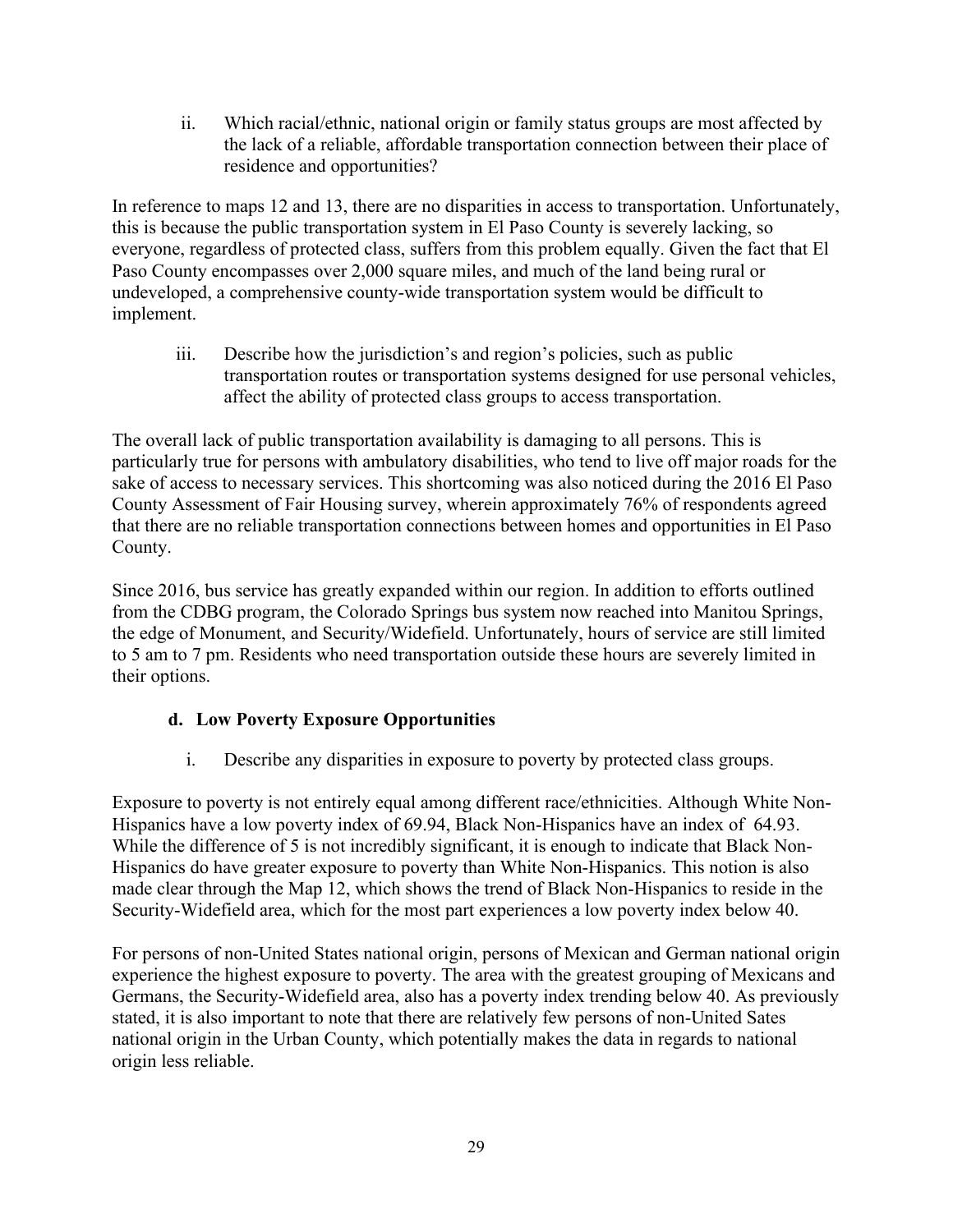In regard to households with children, there is a large cluster of families exposed to poverty just north of Fort Carson, which can potentially be explained in part by the increased likelihood of single family incomes among military families. The Security-Widefield area of Fountain Valley also has areas with a low poverty index around 40, however these areas have a smaller percentage of households with children. North of Fort Carson has about 80% of families with children, where the Security-Widefield area is closer to 50%.

ii. What role does a person's place of residence play in their exposure to poverty?

Place of residence is perhaps the single greatest contributing factor to a person's exposure to poverty. There are a number of areas, particularly to the north, that have very low exposure to poverty levels. It is safe to assume, in studying Map 12, that persons in those areas regardless of race/ethnicity, national origin, or any other protected class are exposed to far less poverty than other areas of the Urban County, such as portions of Fort Carson, Stratmoor Valley, and the western edge of the Urban County. Conversely, persons who live in areas southeast of Security Widefield, in sections that have a low poverty index above 40, must travel through areas with higher exposure to access the city of Colorado Springs.

iii. Which racial/ethnic, national origin or family status groups are most affected by these poverty indicators?

As previously discussed in  $(1)(d)(i)$ , Table 12 clearly demonstrates that persons of Black Non-Hispanic race/ethnicity are the most affected by poverty indicators displayed in Maps 14. While it is important to note that persons of Black Non-Hispanic race/ethnicity account for less than 6% of the overall population in El Paso County, there is enough disparity in the low poverty index to confirm this trend.

As previously discussed in (1)(d)(i), Table 12 clearly demonstrates that persons of Black Non-Hispanic race/ethnicity are the most affected by poverty indicators displayed in Maps 12. However, while White Non-Hispanics and Asian or Pacific Islander Non-Hispanics are in the 69's, the disparity between those two populations and the other 3 is not that great. Black Non-Hispanics, Hispanics and Native American Non-Hispanics are all lower, they are all right around 65. The positive sign in this is that one racial/ethnic group does not experience a worse low poverty index than the others.

For national origin, there is not enough disparity or statistical significance to the grouping of persons of Mexican or German national origin to single one national origin out. Additionally, there are enough persons of German or Mexican origin located throughout the Urban County to suggest this grouping has less to do with poverty and more to with ease of access to Fort Carson or other economic opportunities.

Families with children do not experience more poverty than other family types per se, however it is important to note that certain locations with larger percentages of households with children (such as Fort Carson) are exposed to poverty more than families with children in other parts of the Urban County. However, this has less to do with the family status itself and more to do with the specific location of residence.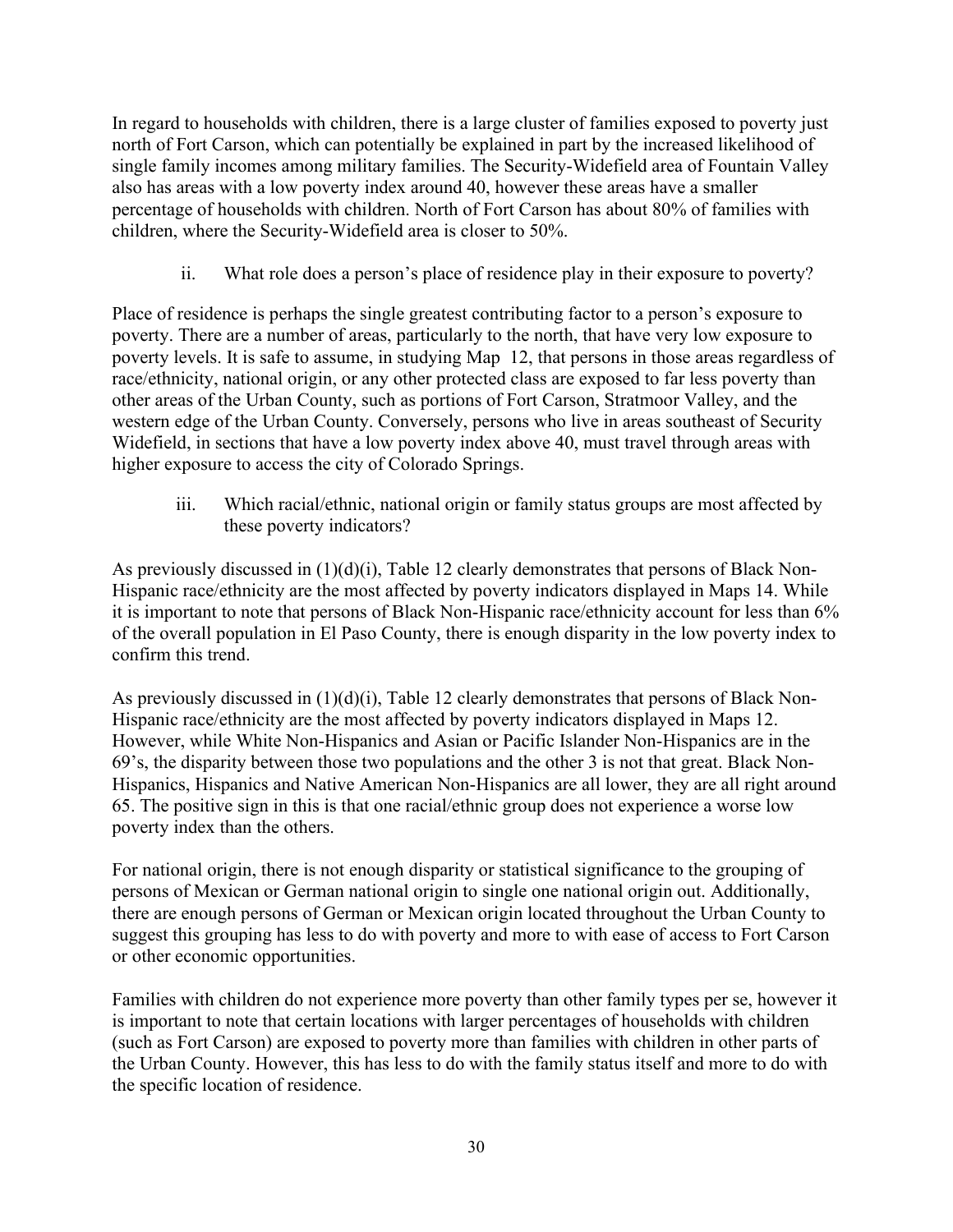iv. Describe how the jurisdiction's and region's policies affect the ability of protected class groups to access low poverty areas.

There are a number of barriers within the Urban County, and the city of Colorado Springs, that diminish the ability of protected class groups to access low poverty areas, mostly through a lack of affordable housing. As discussed in our 2016 AFH, Colorado Spring's demanding zoning codes make additional infill of the city difficult, even more so for multi-family housing units. Since 2016, Colorado Springs had improved their zoning codes to prove infill. Please note that the city of Colorado Springs is within the region, but outside the jurisdiction so El Paso County has no authority over their zoning and land use process.

In a similar fashion, the NIMBY-ism (Not In My Backyard mentality refers to a community opposition to a proposal based on its location to their property) attitude that is present in El Paso County makes it exceedingly difficult for additional human services establishments to be built. Such establishments are especially important for disabled persons and households with children. As a result, citizens who must be near certain kinds of human service are limited in their residency options, which can ultimately force them into areas with higher poverty exposure.

# **e. Environmentally Healthy Neighborhood Opportunities**

i. Describe any disparities in access to environmentally healthy neighborhoods by protected class groups.

There is no disparity in access to environmentally healthy neighborhoods by race/ethnicity. This data is clearly displayed in Table 12, which shows that the range of the environmental health index is within 4 points. Such a slight range fails to illustrate any true disparity amongst racial/ethnic groups. Data from 13 supports this conclusion as well.

The results of national origin are similar to race/ethnicity. There are no statistically significant differences in access to environmentally healthy neighborhoods in terms of national origin. Not only is this clearly demonstrated by Map 13, but it is also supported by the lack of racial/ethnic disparity in access to environmentally healthy neighborhoods.

The results of familial status are similar to the first two. There are no statistically significant differences in access to environmentally healthy neighborhoods in terms of family status. Not only is this clearly demonstrated by Map 13, but it is also supported by the lack of racial/ethnic disparity in access to environmentally healthy neighborhoods.

The only area of the Urban County that has an Environmental Health Index of less than 90 is just to the south of Colorado Springs and the Colorado Springs Airport, shown on Map 13. This area drops down by less than 20 for environmental health showing that the area is only good, compared to the great results from the rest of the county. Improvements to our community's health index since 2016 can be largely attributed towards the commitment of the military and the local water utility providers to eliminate PFCs from the water. Additionally, the closure of the downtown power plant means that there is no longer a coal-burning power plants within the immediate metro area.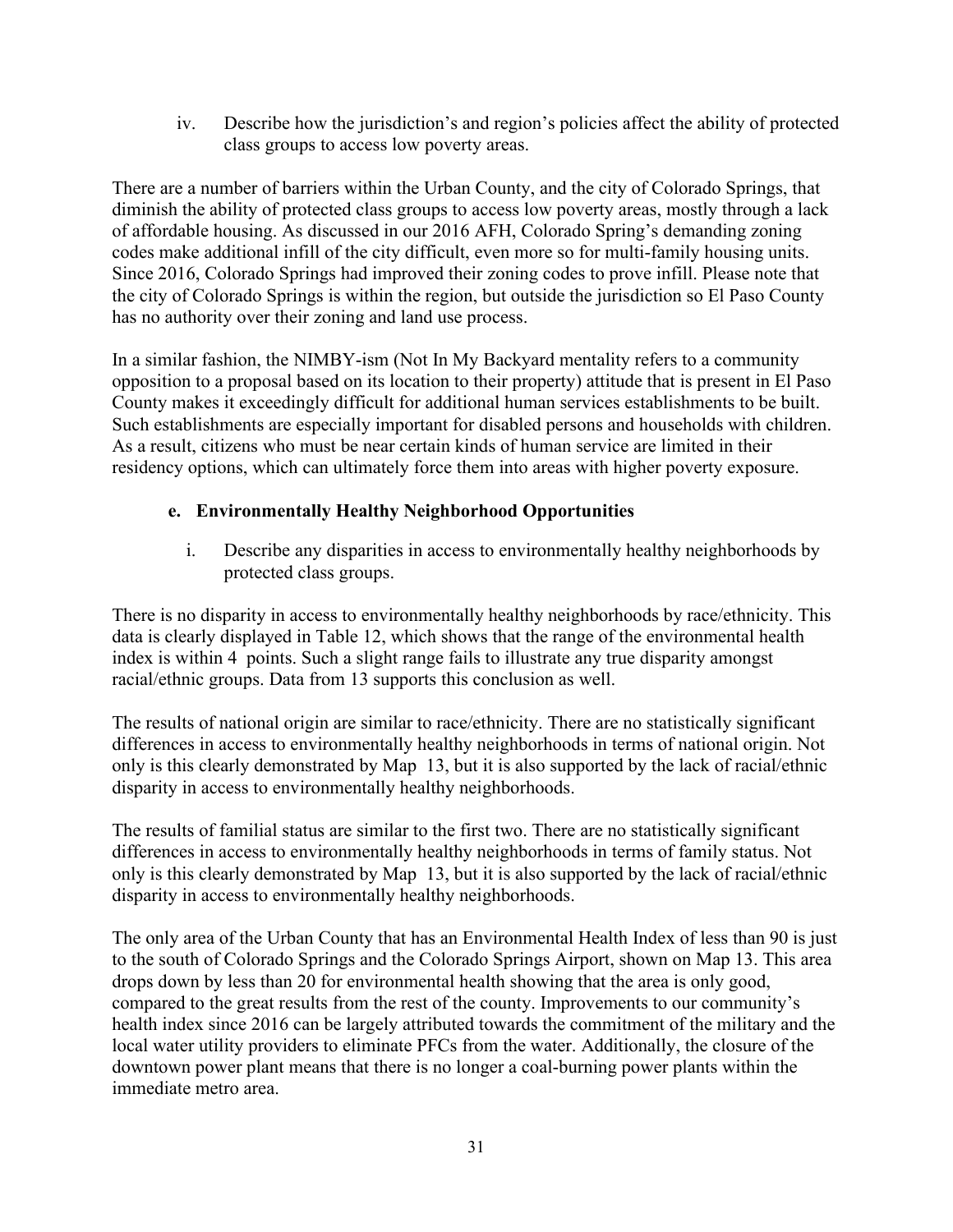ii. Which racial/ethnic, national origin or family status groups have the least access to environmentally healthy neighborhoods?

Since there is no clear disparity amongst racial/ethnic, or national origin protected groups, the only protected group that has the least access to environmentally healthy neighborhoods is families with children in the Air Force Academy and Fort Carson regions.

There is no disparity in access to environmentally healthy neighborhoods by race/ethnicity, national origin, or family status. Improvements to our community's health index since 2016 can be largely attributed towards the commitment of the military and the local water utility providers to eliminate PFCs from the water. Additionally, the closure of the downtown power plant means that there is no longer a coal-burning power plants within the immediate metro area.

## **f. Patterns in Disparities in Access to Opportunity**

i. Identify and discuss any overarching patterns of access to opportunity and exposure to adverse community factors based on race/ethnicity, national origin or familial status. Identify areas that experience an aggregate of poor access to opportunity and high exposure to adverse factors. Include how these patterns compare to patterns of segregation and R/ECAPs.

Before digging too deeply into patterns in disparities in access to opportunity, it is important to mention that El Paso County has a number of features that make the Urban County unique, particularly in comparison to other nearby counties. El Paso County has over 2,000 square miles, which makes it exceptionally large for an Urban County, especially in Colorado. Additionally, there is an altitude range of almost 10,000 feet in the Urban County alone. A variety of climates, from the steep western slopes to the eastern prairies, play a part in determining the shape of the community.

In Table 3, the greatest disparity is between Black and White racial/ethnic groups. It is important to keep in mind the large difference in population between the two groups (White Non-Hispanics account for 74.47% of the population, while Black Non-Hispanics account for 5.57%.) It is true that in viewing Map 4, it would almost appear as if LEP persons are concentrated in the Fountain Valley area, but this is simply because this is the area of the Urban County with the highest population concentration and urbanization. This trend also holds true for persons of non-United States national origin. In short, when the population of El Paso County is examined by protected class groups, there are no statistically significant disparities in access to opportunity.

Yet when the Urban County is broken down by different areas, location-specific trends begin to emerge. This is particularly true in the Fountain Valley area. While the area enjoys a relatively low housing burden and the greatest racial/ethnic diversity in the Urban County, it also has its fair share of barriers in access to opportunity. Specifically, the area suffers from a low job proximity index, low labor market index, low public transportation access, and certain areas have a low poverty index trending below 40. These issues do not single out one specific protected group, but rather affect every resident of Fountain Valley.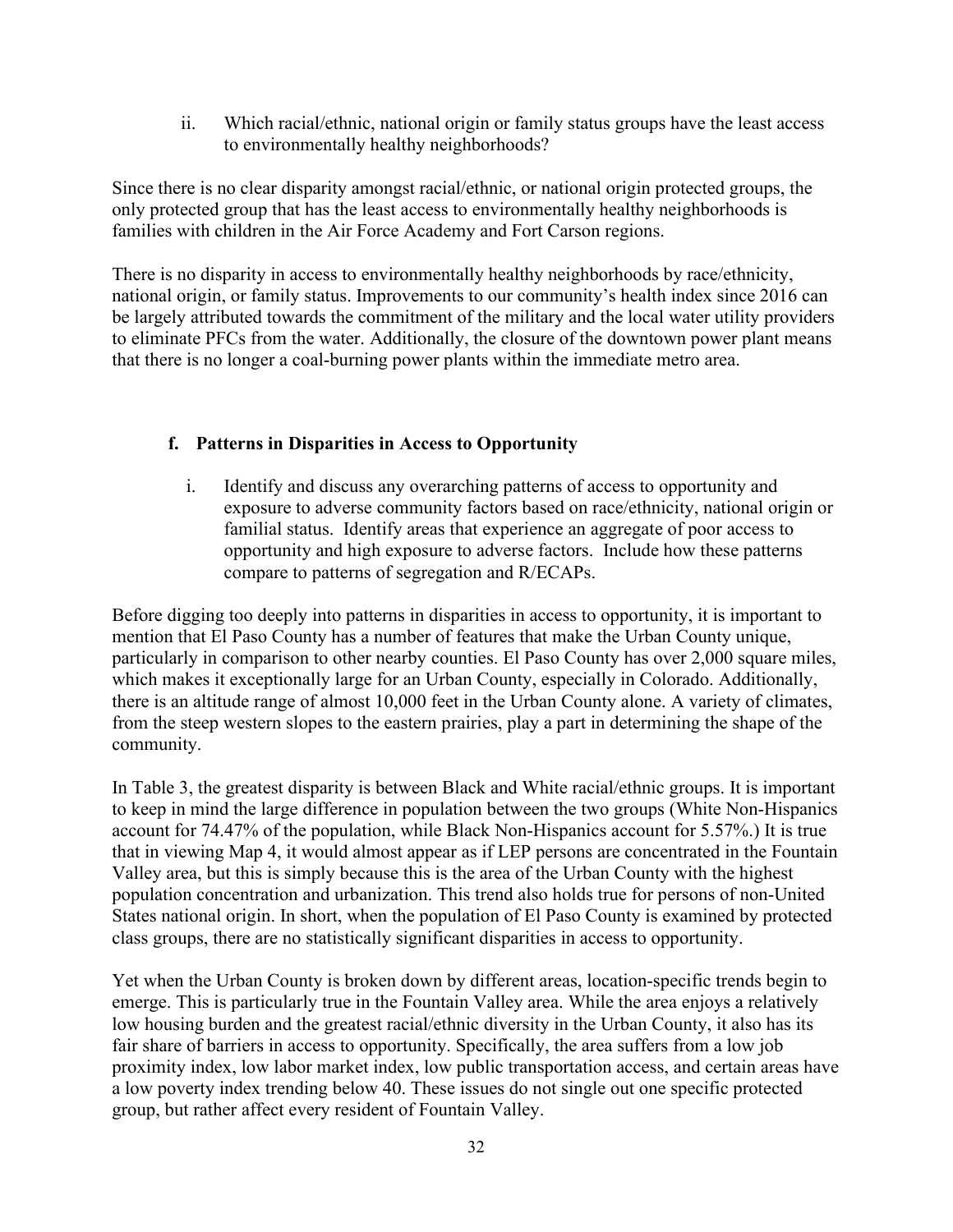The eastern half of El Paso County is primarily comprised of rural prairie with small towns. The rural aspect of this area is only made clearer by the fact that there is only one section 8 housing location in the entire eastern area, as well as less than 2.88% of households making use of housing vouchers according to the 2016 Assessment of Fair Housing. However, the housing burden in this area is significant (over 31%) and the school proficiency index is very low (below 30). Coupled with low job proximity, low labor market, and essentially no public transportation to speak of, there are clear limitations what opportunities are accessible in this location. For residents seeking a rural lifestyle, these factors may seem insignificant.

In terms of familial status, the area with the greatest barriers preventing access to opportunity is Fort Carson. Although over 80% of households on base have children and the job proximity index is high, the base has a very low school proficiency index, high housing burden, low labor market index, and low environmental health.

## **2. Additional Information**

a. Beyond the HUD-provided data, provide additional relevant information, if any, about disparities in access to opportunity in the jurisdiction and region affecting groups with other protected characteristics.

2019 US Census Estimates point out that the El Paso County region as a whole suffers from low homeownership rates among Blacks, Asians, and Hispanics. The Assessment suggests this may partially be explained by Asians and Hispanics are culturally more likely to reside in multigenerational homes. This is further compounded by the fact that since 2010, rental units that cost less than \$500 only make up 4.6% of the rental stock within El Paso County. At the same time, units that cost more \$1,000 now make up over 75% of the available units and over 50% cost more than \$1,5000.

Regional issues were also highlighted in the IC Study, the assessment highlights the number of disabled persons who have difficulty finding safe and affordable housing. ADA compliant affordable housing is high demand, with little supply. This issue is further complicated by reports of landlords not complying with requests to allow service or emotional support animals, per the IC study.

b. The program participant may also describe other information relevant to its assessment of disparities in access to opportunity, including any activities aimed at improving access to opportunities for areas that may lack such access, or in promoting access to opportunity (e.g., proficient schools, employment opportunities, and transportation).

El Paso County's upcoming goal of improving access to public transportation through infrastructure improvements has a threefold benefit. First, it will improve opportunities for families to send their children to choice schools. Second, it will improve employment opportunities by increasing ease of access to public transportation. And third, disabled persons who were previously unable to access bus stops will now have access. These efforts will be especially focused in the Fountain Valley region, which at present has particularly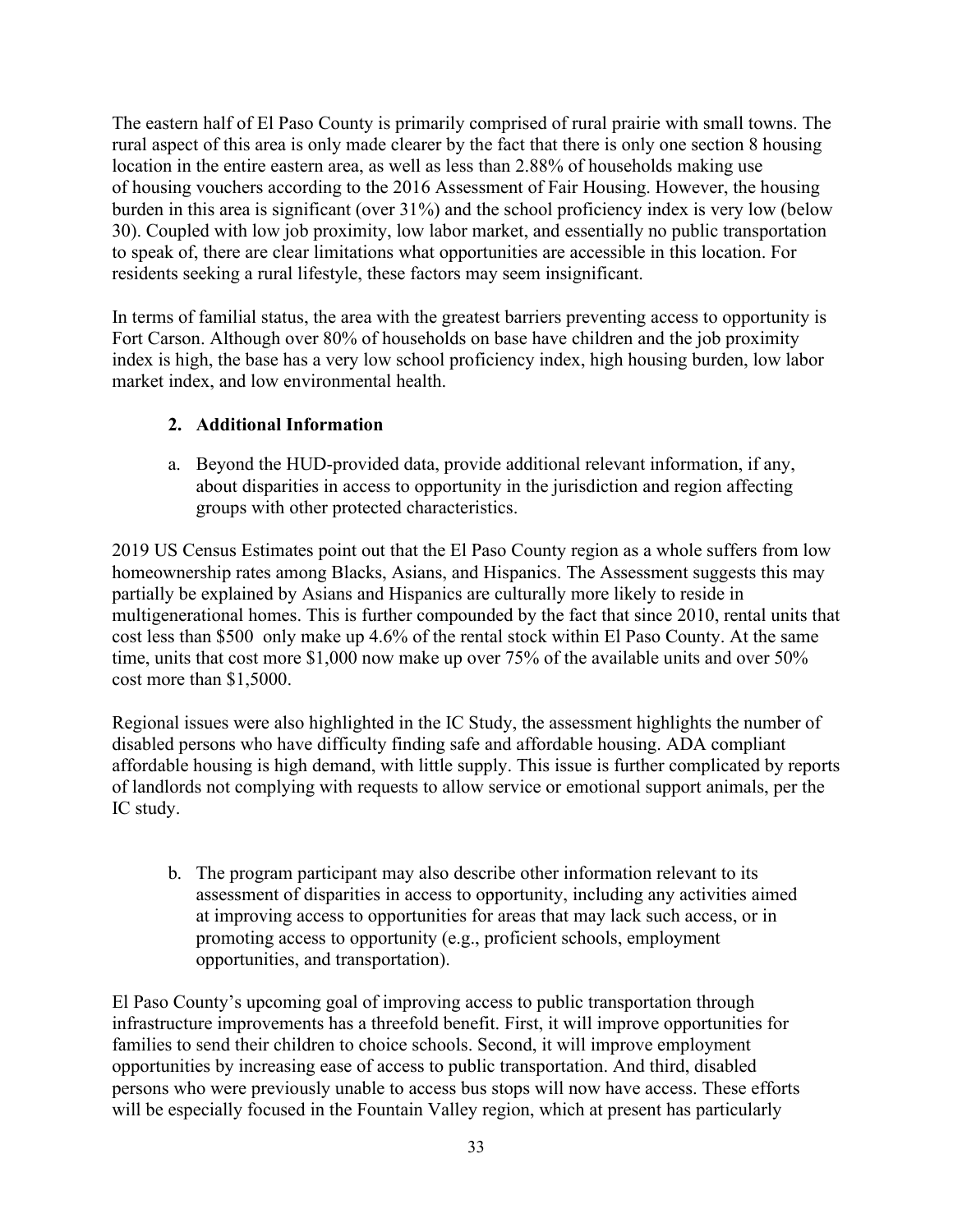deficient public transportation. Overall, greater access to public transportation equals greater access to opportunities.

# **3. Contributing Factors of Disparities in Access to Opportunity**

*Consider the listed factors and any other factors affecting the jurisdiction and region. Identify factors that significantly create, contribute to, perpetuate, or increase the severity of disparities in access to opportunity.*

- Access to financial services
- The availability, type, frequency, and reliability of public transportation
- Lack of private investments in specific neighborhoods
- Lack of public investments in specific neighborhoods, including services or amenities
- Lack of regional cooperation
- Land use and zoning laws
- Lending Discrimination
- Location of employers
- Location of environmental health hazards
- Location of proficient schools and school assignment policies
- Location and type of affordable housing
- Occupancy codes and restrictions
- Private discrimination
- Other

The factors that most significantly contribute to and perpetuate the severity in access to opportunity in the jurisdiction and region are as follows: the availability and frequency of public transportation, lack of regional cooperation, and the location of environmental health hazards. The public survey indicated that the majority of the Urban County residents feel that there is not reliable, affordable transportation between homes and opportunities, and this sentiment is also backed by the data in Map 10. The Transit Trips Index is below 50 in almost every area of El Paso County, not because citizens choose to abstain from public transportation, but rather because the availability is insufficient. The region's lack of cooperation, specifically in terms of public transportation, is especially prevalent in areas where the city's boundaries end and small pockets of unincorporated El Paso County are left with no formal municipal government to support them. Improved service between transportation providers has been a promising update since 2016 but more collaboration is needed to maximize benefit to the community.

Regional factors that create disparities in access to opportunity are not terribly dissimilar from the factors affecting the Urban County. While it is true that Mountain Metro has the best public transportation available within the region, its failure to meet a variety of work schedules and keep up with the urban sprawl of the city constrains its usefulness. Furthermore, the city has made unsuccessful attempts to coordinate a truly effective transit system with the city of Fountain and non-profits that provide transportation services, such as Silver Key. Improved regional coordination could certainly improve the issues faced by residents of the City of Colorado Springs in terms of access to opportunity.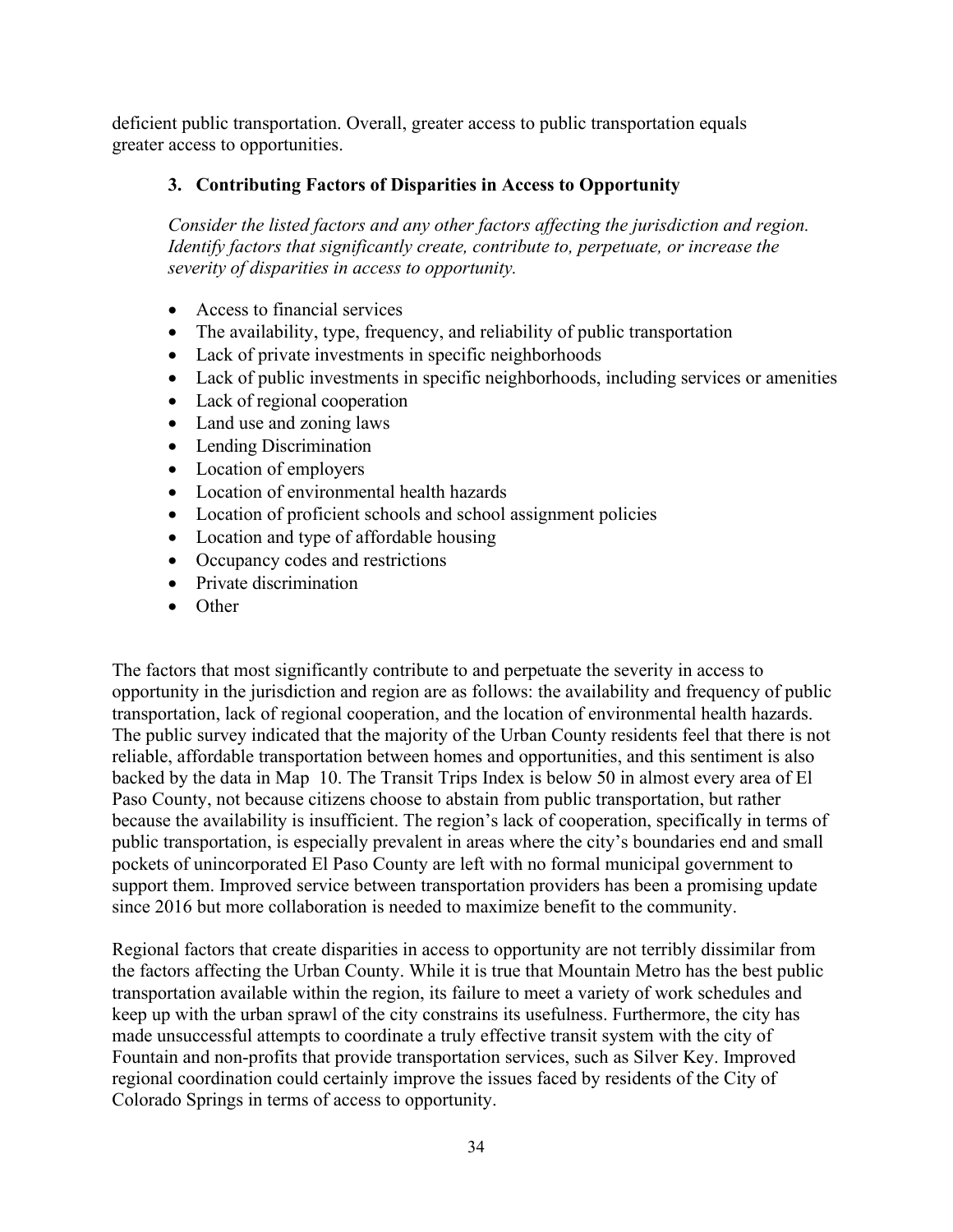Environmental health issues do not affect the city of Colorado Springs as significantly as certain areas of the Urban County, although it is a well-known fact that inner areas of the city unsurprisingly have lower air quality than areas on the outer edge. However, this can be mostly attributed to the emissions of vehicles and any ozone that may be created from industrial sites. Since 2016 progress has been made to close/decommission local coal plants and is expected to improve health outcomes for the region as a whole.

# **iv. Disproportionate Housing Needs**

# **1. Analysis**

a. Which groups (by race/ethnicity and family status) experience higher rates of housing cost burden, overcrowding, or substandard housing when compared to other groups? Which groups also experience higher rates of severe housing burdens when compared to other groups?

Overall, Native American households experience the greatest percentage of the four housing problems measured by HUD, as demonstrated on Table 9. To be more specific, out of the 226 Native American households in the Urban County, 103 of those households experienced at least one of the following: incomplete kitchen facilities, incomplete plumbing facilities, more than 1 person per room, and cost burden greater than 30%. Though Native American households are only 4% higher than any other group, the White, Non-Hispanic group is also 7.5% lower than the second lowest ethnicity. This puts the disparity between Whites and Native Americans at almost 17%. However, it is important to remember that this data is based on a sample size of less than 400 households, meaning that the issue should be more thoroughly examined before a definitive conclusion is drawn.

When severe housing cost burden or any of the four severe housing problems are taken into account on Tables 9 and 10, Asian or Pacific Islanders are actually the most disproportionately affected race/ethnicity. This is due to the fact that at 41.85%, they are in close second for the percentage of households that are experienced the 4 severe housing problems and they are the highest group at 17.12% for Severe Housing Cost Burden. This statistic is unexpected because in most areas measured by the AFFH tool, Asian or Pacific Islanders measure fairly close to White Non-Hispanics in access to opportunities, including access to proficient schools and low poverty exposure.

b. Which areas in the jurisdiction and region experience the greatest housing burdens? Which of these areas align with segregated areas, integrated areas, or R/ECAPs and what are the predominant race/ethnicity or national origin groups in such areas?

As seen on Map 6, the area within the Urban County with the highest housing burden is Fort Carson where more than 52% of households in the census tract experience housing burden. The census tract just north of Fort Carson is at almost 66%. This data is derived from ACS data, which tends to be less reliable for rural or transient populations such as military installations. The most integrated area of the Urban County, Security-Widefield, has housing burden that trends below 40%.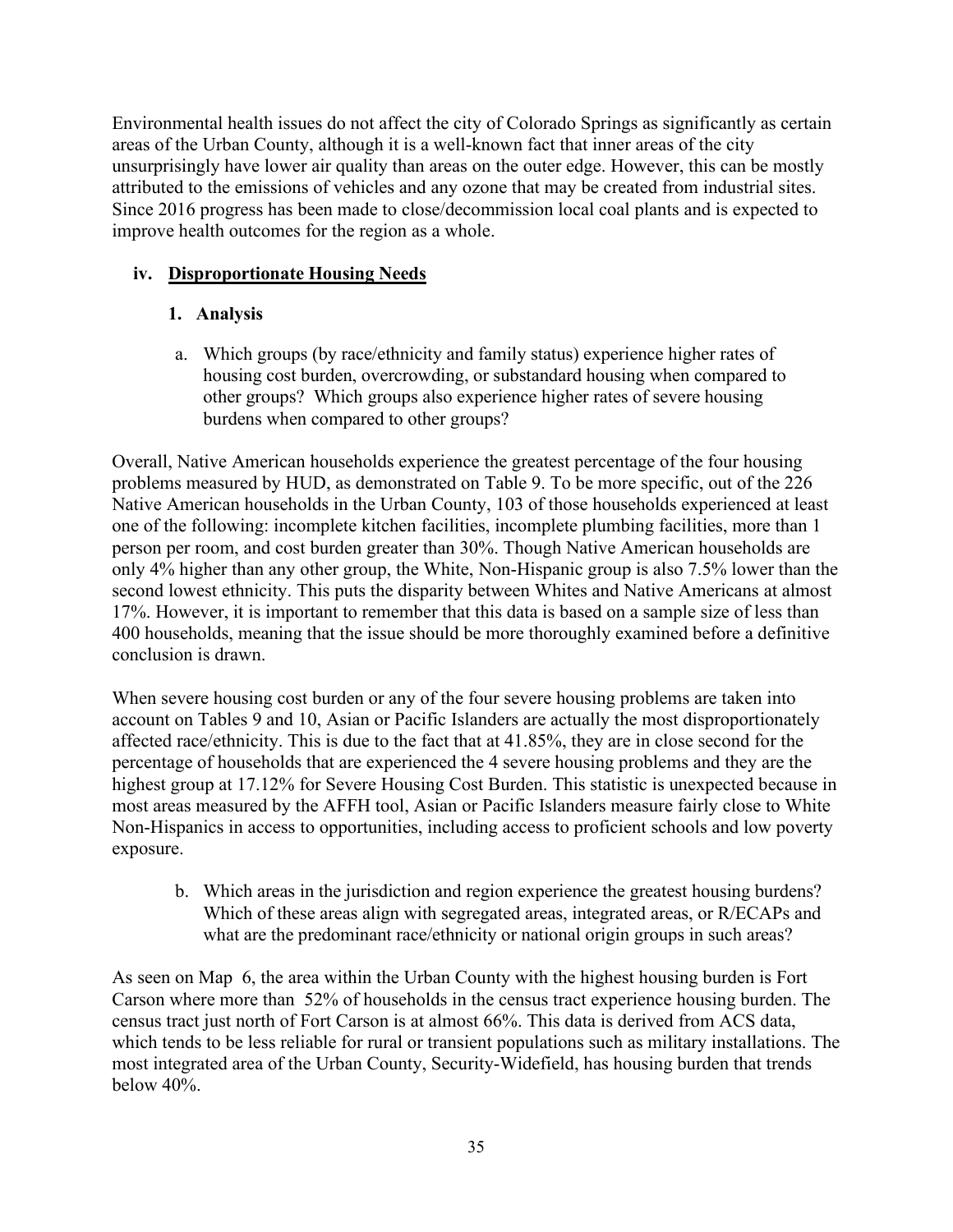Regionally speaking, Colorado Springs has a number of locations within its city limits that have housing burden in excess of 40%. This is particularly true for the south/southeastern area of the cityThis trend also coincides with the city's southeastern section having higher concentrations of Black and Hispanic persons. Furthermore, this area of housing burden is also where a higher number of persons of Mexican national origin reside.

c. Compare the needs of families with children for housing units with two, and three or more bedrooms with the available existing housing stock in each category of publicly supported housing.

In reference to Table 9, the majority of households in the Urban County are families with fewer than five people. Despite this, in the analysis of publicly supported housing, the majority of households with children still chose to occupy Project-Based Section 8 or utilize housing choice vouchers. Furthermore, the majority of households in these two categories of housing are families with children. The issue with the Public Housing row of the table is that there is only one public housing option in the Urban County and that is a senior community. For this reason, it appears as if public housing is only 0 to 1-bedroom is that there is a very limited amount of public housing available in the Urban County, and all of it is designed for seniors.

d. Describe the differences in rates of renter and owner-occupied housing by race/ethnicity in the jurisdiction and region.

Utilizing 2019 US Census Estimates data, a few trends emerge regarding race/ethnicity in the jurisdiction and region of El Paso County. Perhaps most notable is the difference between Asian and Pacific Islanders that arises when the racial/ethnic groups are broken apart, rather than clumped together as they are in the HUD Affirmatively Furthering Fair Housing Tool Maps. While Asians have an owner-occupied rate within 6% of Whites, the Pacific Islander owneroccupied rate is more than 30% lower, and is the lowest of any race. The majority of multifamily housing within El Paso County is located within the city limits of Colorado Springsand the majority of owner-occupied housing units reside in the Urban County and along the fringes of Colorado Springs city limits. The renter-occupied map also reconfirms the fact that the largest concentration of renter-occupied housing in the Urban County is on Fort Carson. Within the City of Colorado Springs, the sections of higher renter-occupied housing also coincide with the concentrations of Hispanic and Black populations.

## **2. Additional Information**

a. Beyond the HUD-provided data, provide additional relevant information, if any, about disproportionate housing needs in the jurisdiction and region affecting groups with other protected characteristics.

Based on 2019 U.S. Census data, the El Paso County jurisdiction and region has three-bedroom units as the most common. This is in direct contrast with the trend of less than 3 people per household, along with the increased need for affordable housing. Furthermore, a map showing the median number of rooms per housing unit reveals that the majority of housing units with more than six rooms are located to the north and west, while units with less than six rooms are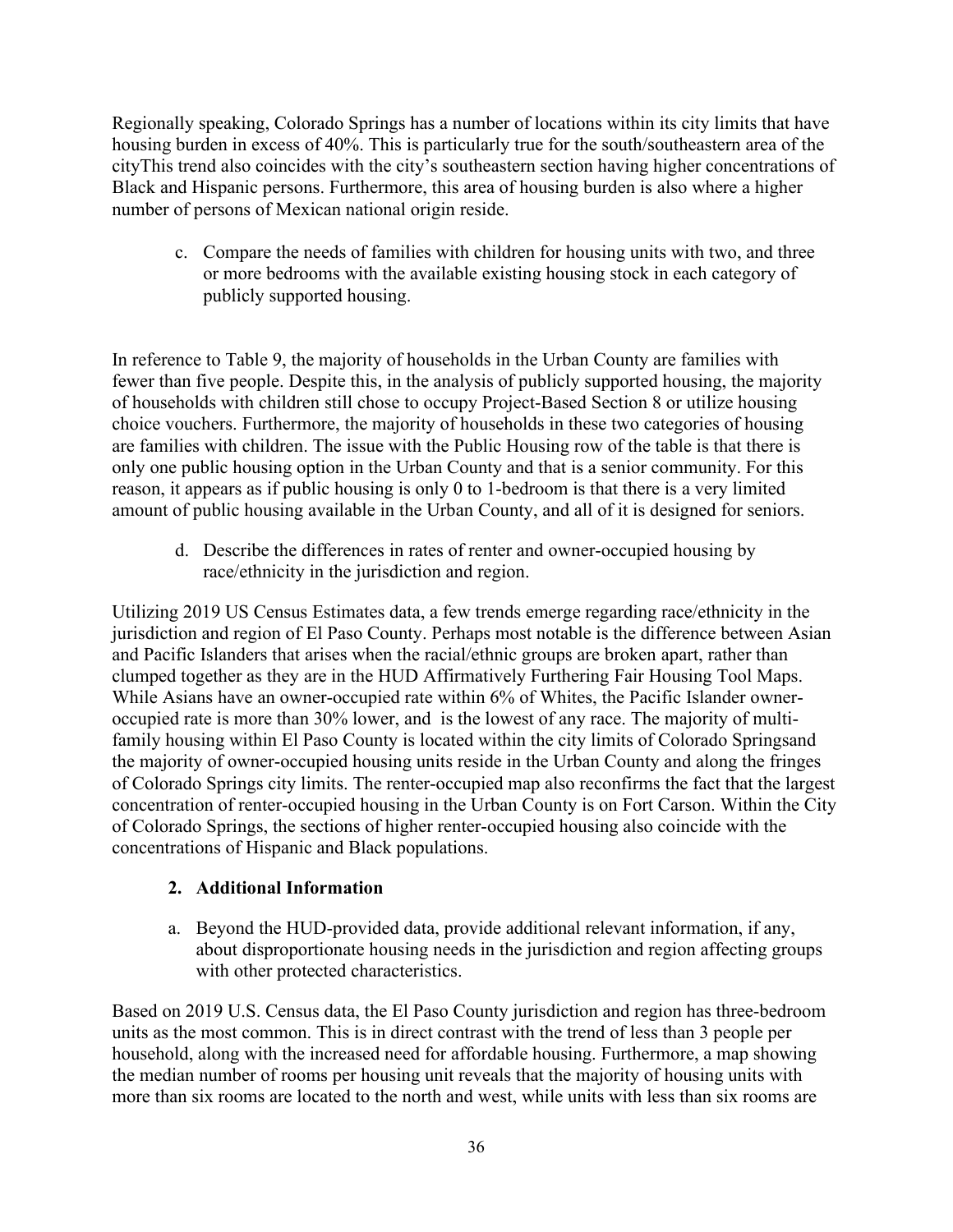located centrally and to the southeast. Lastly, 44.6% of occupied units paying rent have a gross rent that is over 35% of the household income. 30% is widely recognized as the benchmark for the percentage that housing payments should be under. 52% of renting households go into this category. While this is a 2019 estimate, the numbers have been consistently around 50% for the last 5 years. El Paso County renters are cost-burdened with the price of their rents.

b. The program participant may also describe other information relevant to its assessment of disproportionate housing needs. For PHAs, such information may include a PHA's overriding housing needs analysis.

In 2016, data from local housing authorities, specifically the Colorado Springs Housing Authority (CSHA) and Fountain Housing Authority (FHA), indicate that both have housing choice voucher waitlists that are longer than the actual number of vouchers available. This is particularly troublesome in the case of the CSHA, which has had their wait list closed for a number of years, yet still has more than 3,000 households on their waitlist. It should be noted that CSHA administers its programs on a regional basis, serving all areas of El Paso County, except for those served by FHA.

Since 2016, this situation has not improved. Affordable housing continues to be needed and wait lists for affordable housing vouchers and properties continue to be long and/or closed. The Calhan Housing Authority confirmed during a consultation that they have a waitlist in excess of 2 years for a unit.

# **3. Contributing Factors of Disproportionate Housing Needs**

*Consider the listed factors and any other factors affecting the jurisdiction and region. Identify factors that significantly create, contribute to, perpetuate, or increase the severity of disproportionate housing needs.*

- The availability of affordable units in a range of sizes
- Displacement of residents due to economic pressures
- Lack of private investments in specific neighborhoods
- Lack of public investments in specific neighborhoods, including services or amenities
- Land use and zoning laws
- Lending Discrimination
- Other

Perhaps the greatest contributing factor to disproportionate housing needs regionally and by jurisdiction, is the great need for more affordable housing units. Specifically, more housing units in a greater range of sizes that are also ADA compliant. As previously discussed, there are a disproportionate number of units available that are three or more bedrooms. However, these units are also usually more expensive than smaller options, and the lack of options can be a barrier for those who live alone, such as the elderly. The exorbitantly long waitlists reported by both housing authorities is also a clear indicator of the shortage. Since 2016, this situation has not improved. Affordable housing continues to be needed and wait lists for affordable housing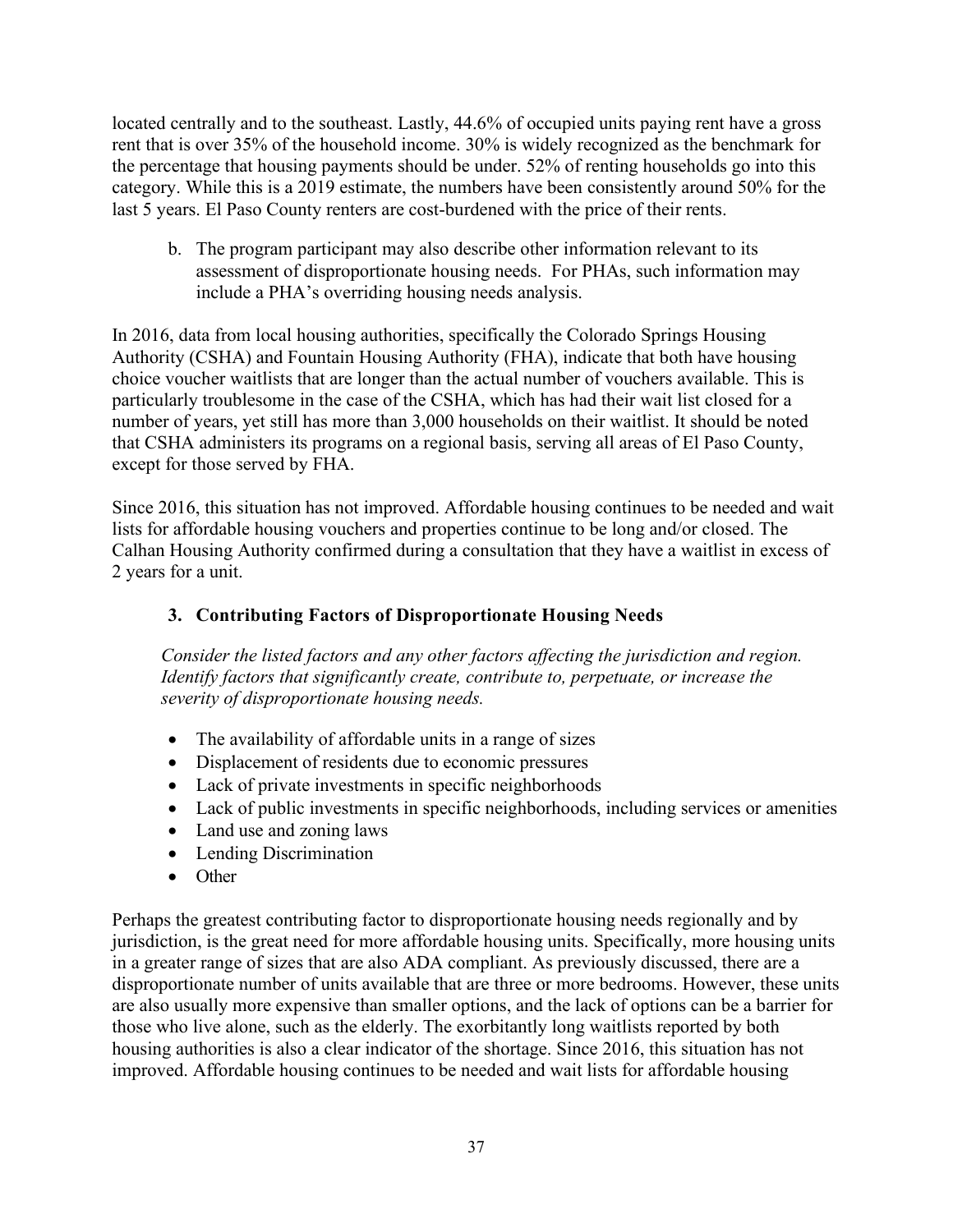vouchers and properties continue to be long and/or closed. The Calhan Housing Authority confirmed during a consultation that they have a waitlist in excess of 2 years for a unit.

Also worth noting are the efforts by non-profits such as Brothers Redevelopment to rehabilitate housing and provide emergency assistance. Their programming operates regionally and receives CDBG funding from El Paso County. They consistently utilize all funding granted and have waitlists for their services. While these investments in the region provide another layer of services to those in need of affordable housing, it does not change the fact the overall lack of available units.

Two other forms of public investment that aim to help low- and moderate-income households get into affordable homes come from the El Paso County Housing Authority. The Turnkey Plus Mortgage Program is a down-payment assistance program that provides 4% or 5% soft second mortgages at 0% interest to help homebuyers with closing costs and the down payment. Since it's creation in 2019, the program has assisted 442 homebuyers through \$5,776,956 of assistance.

The Housing Trust Fund is the other avenue that helps citizens with accessing affordable housing by helping developers with gap financing. This revolving loan fund typically provides \$200,000 to \$500,000 at 1% to 3% interest to developers who are looking to build affordable housing within the county. Over the last 5 years, the El Paso County Housing Authority has provided \$3,695,000 in assistance to 9 different projects, helping to bring a total of 925 affordable units to those in need.

## **C. Publicly Supported Housing Analysis**

## **1. Analysis**

- **a. Publicly Supported Housing Demographics**
- i. Are certain racial/ethnic groups more likely to be residing in one category of publicly supported housing than other categories (public housing, project-based Section 8, Other HUD Multifamily Assisted developments, and Housing Choice Voucher (HCV))?

According to 2019 US Census Estimates and Table 5, of the 81562 housing units in qualifying Urban County, a total of 700 units are publicly supported housing units. The vast majority of publicly supported housing units are HCV units ( 506), as well as 40 units of public housing and 154 units of project-based Section 8 units. When looking into the different categories of publicly supported housing, there are trends which show that certain racial/ethnic groups are more likely to be residing in certain categories. HUD Table 6 shows that those of Caucasian descent are the highest percentage users in all publicly supported housing categories. However, the data indicates that certain racial/ethnic groups are more likely to be residing in one category of publicly supported housing than other categories. When looking strictly at race and ethnicity it appears that Whites are more likely to reside in public housing; Blacks are more likely to reside in the HCV program and Hispanics are more likely to reside in project- based Section 8 units.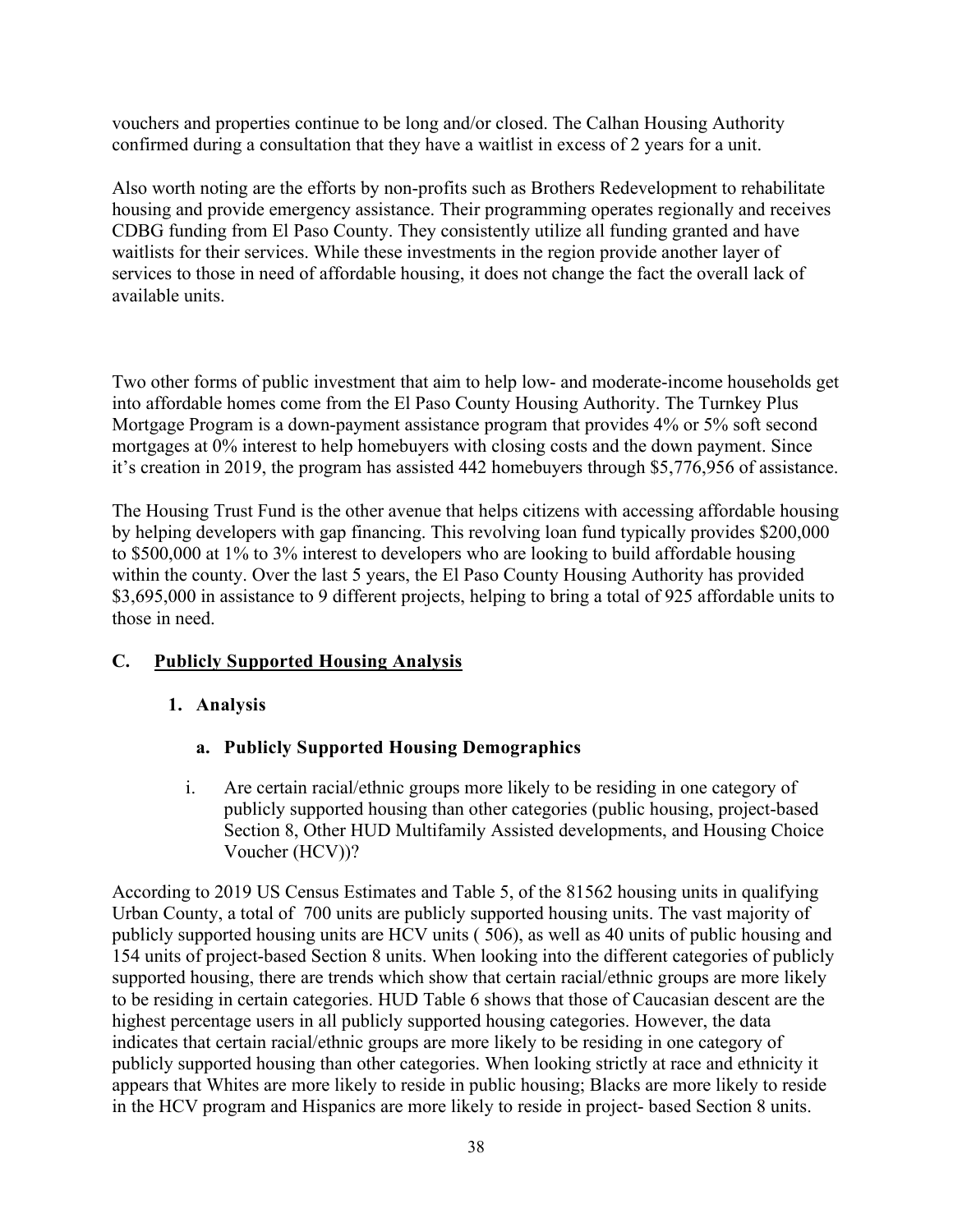ii. Compare the demographics, in terms of protected class, of residents of each category of publicly supported housing (public housing, project-based Section 8, Other HUD Multifamily Assisted developments, and HCV) to the population in general, and persons who meet the income eligibility requirements for the relevant category of publicly supported housing. Include in the comparison, a description of whether there is a higher or lower proportion of groups based on protected class.

According to 2019 US Census Estimates and Table 6, of the 242,188 residents that reside in the qualifying Urban County, 194,474 (80.3%) are White, 14,352 (5.9%) are Black, 37,751 (15.6%) are Hispanic and 5,598 (2.3%) are Asian or Pacific Islander. When looking at public housing, the percentages stay in the same general direction as the overall population demographics with those who access public housing being 67.5% White, 15% Black, 17.5% Hispanic and 0% Asian or Pacific Islander. With only one Public Housing building with 40 units in El Paso County, one or two families in one direction or another make a big difference, which explains why the percentages accessing Public Housing don't match the population breakdown. However, when looking at the other categories of publicly supported housing, the percentages are even more disproportionate to the overall Urban County demographics. Those utilizing project-based Section 8 units are 48.05% white, 22.73% Black, 28.57% Hispanic and 0% Asian or Pacific Islander. Per the statistics above, Blacks and Hispanics accessing project-based section 8 units are at a higher percentage than the overall demographic statistic. It is also important to note that Hispanics reside in this category at a higher percentage than any other publicly supported housing category. Those utilizing the HCV program are 48.87 % White, 27.55% Black, 20.62% Hispanic and 1.60% Asian or Pacific Islander. Per the statistics above, Blacks and Hispanics accessing project-based section 8 units are at a higher percentage than the overall demographic statistic. It is also important to note that Blacks reside in this category at a higher percentage than any other publicly supported housing category. Furthermore, the majority of publicly supported housing exists within the city limits of Colorado Springs. While this is within the region, it is not within Urban County jurisdiction. This is likely due to the rural nature of much of the qualifying Urban County.

## **b. Publicly Supported Housing Location and Occupancy**

i. Describe patterns in the geographic location of publicly supported housing by program category (public housing, project-based Section 8, Other HUD Multifamily Assisted developments, HCV, and LIHTC) in relation to previously discussed segregated areas and R/ECAPs.

In 2016 there were no R/ECAPs within the Urban County jurisdiction. Since 2016 the mapping tool to examine R/ECAPs is no longer supported, and the data is unavailable.

> ii. Describe patterns in the geographic location for publicly supported housing that primarily serves families with children, elderly persons, or persons with disabilities in relation to previously discussed segregated areas or R/ECAPs?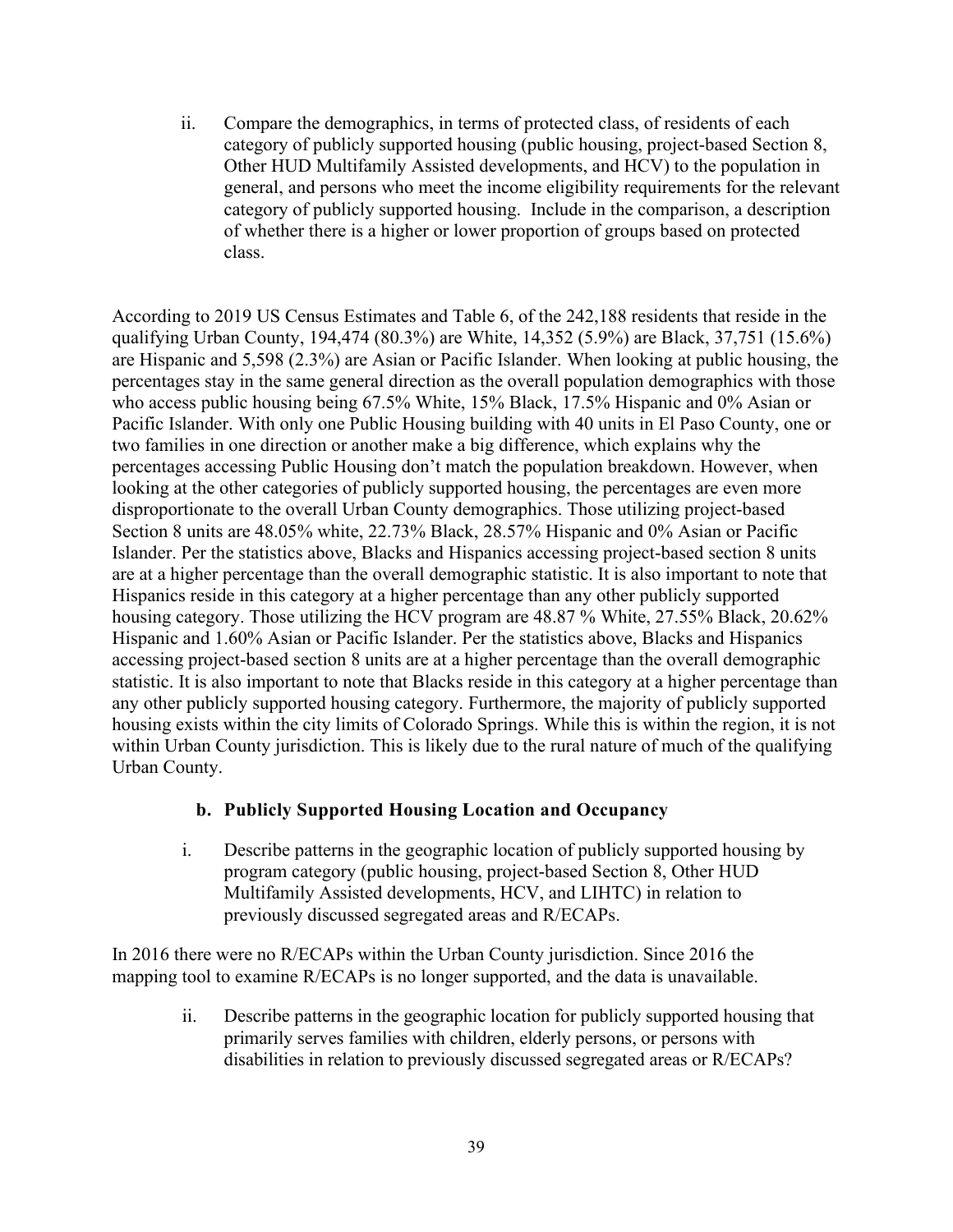In 2016 there were no R/ECAPs within the Urban County jurisdiction. Since 2016 the mapping tool to examine R/ECAPs is no longer supported, and the data is unavailable.

It is also important to note that the majority of publicly supported housing resides within the city limits of Colorado Springs. While this is within the region, it is not within the jurisdiction. This is likely due to the rural nature of much of the qualifying Urban County. El Paso County Housing Authority staff have confirmed that prospective developers almost always want to develop exclusively within Colorado Springs, mostly due to easy utility access.

iii. How does the demographic composition of occupants of publicly supported housing in R/ECAPS compare to the demographic composition of occupants of publicly supported housing outside of R/ECAPs?

In 2016 there were no R/ECAPs within the Urban County jurisdiction. Since 2016 the mapping tool to examine R/ECAPs is no longer supported, and the data is unavailable.

It is also important to note that the majority of publicly supported housing resides within the city limits of Colorado Springs. While this is within the region, it is not within the jurisdiction. This is likely due to the rural nature of much of the qualifying Urban County.

iv. (A) Do any developments of public housing, properties converted under the RAD, and LIHTC developments have a significantly different demographic composition, in terms of protected class, than other developments of the same category? Describe how these developments differ.

Though the local data is limited, it appears that the majority of publicly supported housing has similar demographic composition.

> (B) Provide additional relevant information, if any, about occupancy, by protected class, in other types of publicly supported housing.

Though local data is limited, in 2016 our document noted that conjunction with Map 6, voucher units are used heavily in the central/southeast area of Colorado Springs. This trend is in line with the concentrations of persons of Black and Hispanic race/ethnicity in the city of Colorado Springs. In terms of the Urban County, most vouchers are used in the Fountain Valley area, however this is closely in line with the urbanization trends in the Urban County, as well as poverty exposure.

v. Compare the demographics of occupants of developments, for each category of publicly supported housing (public housing, project-based Section 8, Other HUD Multifamily Assisted developments, properties converted under RAD, and LIHTC) to the demographic composition of the areas in which they are located. Describe whether developments that are primarily occupied by one race/ethnicity are located in areas occupied largely by the same race/ethnicity. Describe any differences for housing that primarily serves families with children, elderly persons, or persons with disabilities.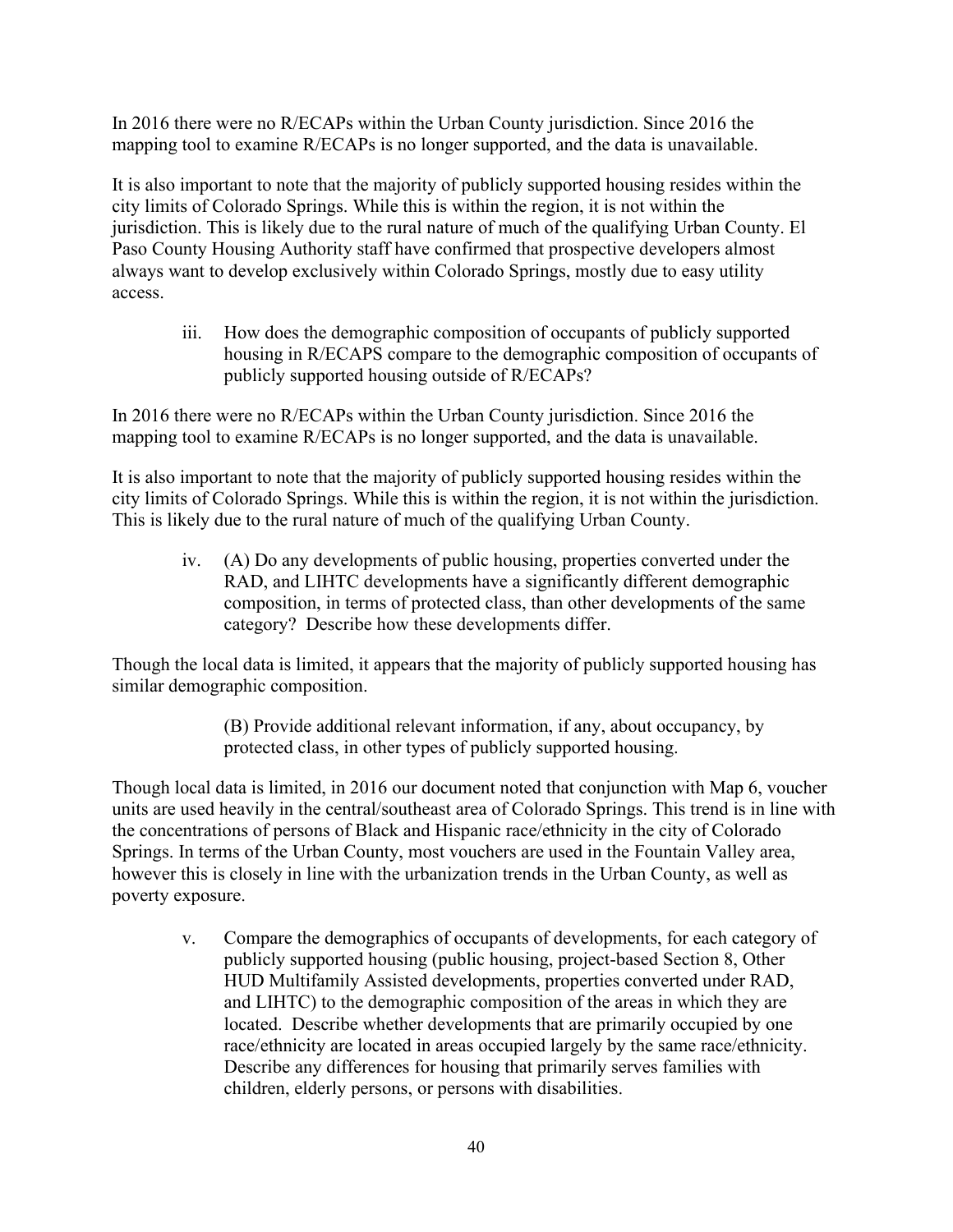The HCV program is administered through a scattered site approach, ensuring no concentrations of poverty. The public housing and project-based Section 8 developments' demographics mirror those of the overall populations they are located within. For example, in Table 8 it can be noted that the Silvercrest Villas a project-based Section-8 senior community has a White population of 100%. This development is located in the rural eastern town of Calhan. Calhan has a total population of 704 residents, of which 695, or 98.7%, are White. However, the other public housing and project-based Section 8 developments are located within the city of Fountain and a small pocket of unincorporated El Paso County just north of Fountain. Fountain demographics according to census data show an overall population of about 74.5% White, while the White populations of the developments range from 39.5-67.5 % White. Furthermore, the households with children in the Fountain area make up about 59.2% of the population while the developments show 80.67% of their developments are households with children.

The overall population of El Paso County, Colorado, is roughly  $11\%$  12% disabled. In Table 15, it is depicted that a larger percentage of disabled persons access publicly supported housing. It is important to note that 60% of people living in public housing are disabled and 25.2% of those accessing the HCV program in our jurisdiction are disabled. Project-Based Section 8 vouchers in the jurisdiction report only 7% of their population are disabled. In summary, public housing and the HCV program experience higher rates of utilization by residents with disabilities in relation to their county-wide distribution.

# **c. Disparities in Access to Opportunity**

i. Describe any disparities in access to opportunity for residents of publicly supported housing, including within different program categories (public housing, project-based Section 8, Other HUD Multifamily Assisted Developments, HCV, and LIHTC) and between types (housing primarily serving families with children, elderly persons, and persons with disabilities) of publicly supported housing.

As previously discussed, the majority of publicly supported housing resides within the region in the city limits of Colorado Springs, which is not within the jurisdiction. However, there are a few publicly supported developments within the Fountain Valley area and one senior development in the Town of Calhan, while the majority of services and public transportation resides within the city of Colorado Springs. Since 2016 our program has worked to increase access to fair housing education and transportation for rural County residents, particularly those in eastern El Paso County and municipalities like Calhan. Reducing the disparity has led to an increase in access to services, job corridors and school choice. Additionally, when planning future publicly supported housing developments, access to opportunity should be considered during the site selection process.

## **2. Additional Information**

a. Beyond the HUD-provided data, provide additional relevant information, if any, about publicly supported housing in the jurisdiction and region, particularly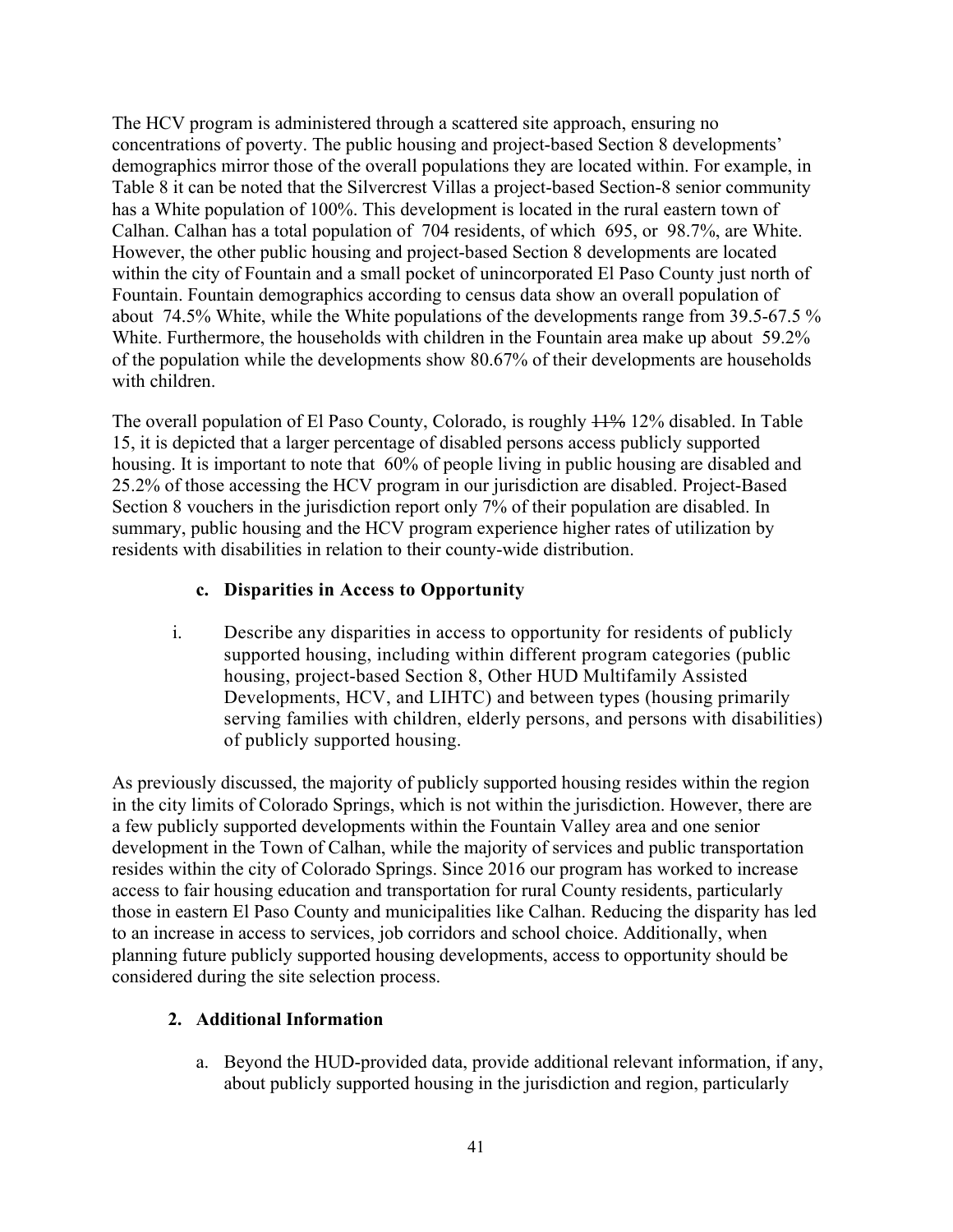information about groups with other protected characteristics and about housing not captured in the HUD-provided data.

As previously discussed, those with disabilities trying to access publicly supported housing incur a lengthier process which limits their access to opportunity. While there is significant waitlist for any member of the community access public supported housing, accessible units for those with disabilities are very limited. The limited availability can double or triple the waitlist timeframe. As noted by the Calhan Housing Authority, the wait list for a unit at their housing complex is in excess of 2 years.

> b. The program participant may also describe other information relevant to its assessment of publicly supported housing. Information may include relevant programs, actions, or activities, such as tenant self-sufficiency, place-based investments, or mobility programs.

While much of the previous data discussed access to publicly supported rental housing, the El Paso County Housing Authority supports home purchases through the Turnkey Plus Down Payment Assistance Program. This component is also imperative when looking at fair housing issues in the region. This program also allows residents to access the option of homeownership, while also ensuring that housing choice is opened to them regionally. The program may be utilized throughout El Paso County, including within the city limits of Colorado Springs, so residents have access to areas of opportunity regionally.

Additionally, when analyzing demographic utilization data of the program, it was apparent that those protected by class (race and ethnicity) were able to access the program. For example, of the 375 homebuyers through the first two years of the Turnkey Plus Program, 22.67% were Hispanic. 2019 US Census Data estimates put the Hispanic population at 15.6% of El Paso County. These comparable demographics comparisons are continued throughout the program analysis reports. Down payment assistance is accessible to all homebuyers in El Paso County, regardless of race or ethnicity.

## **3. Contributing Factors of Publicly Supported Housing Location and Occupancy**

*Consider the listed factors and any other factors affecting the jurisdiction and region. Identify factors that significantly create, contribute to, perpetuate, or increase the severity of fair housing issues related to publicly supported housing, including Segregation, RECAPs, Disparities in Access to Opportunity, and Disproportionate Housing Needs. For each contributing factor that is significant, note which fair housing issue(s) the selected contributing factor relates to.*

- Admissions and occupancy policies and procedures, including preferences in publicly supported housing
- Land use and zoning laws
- Community opposition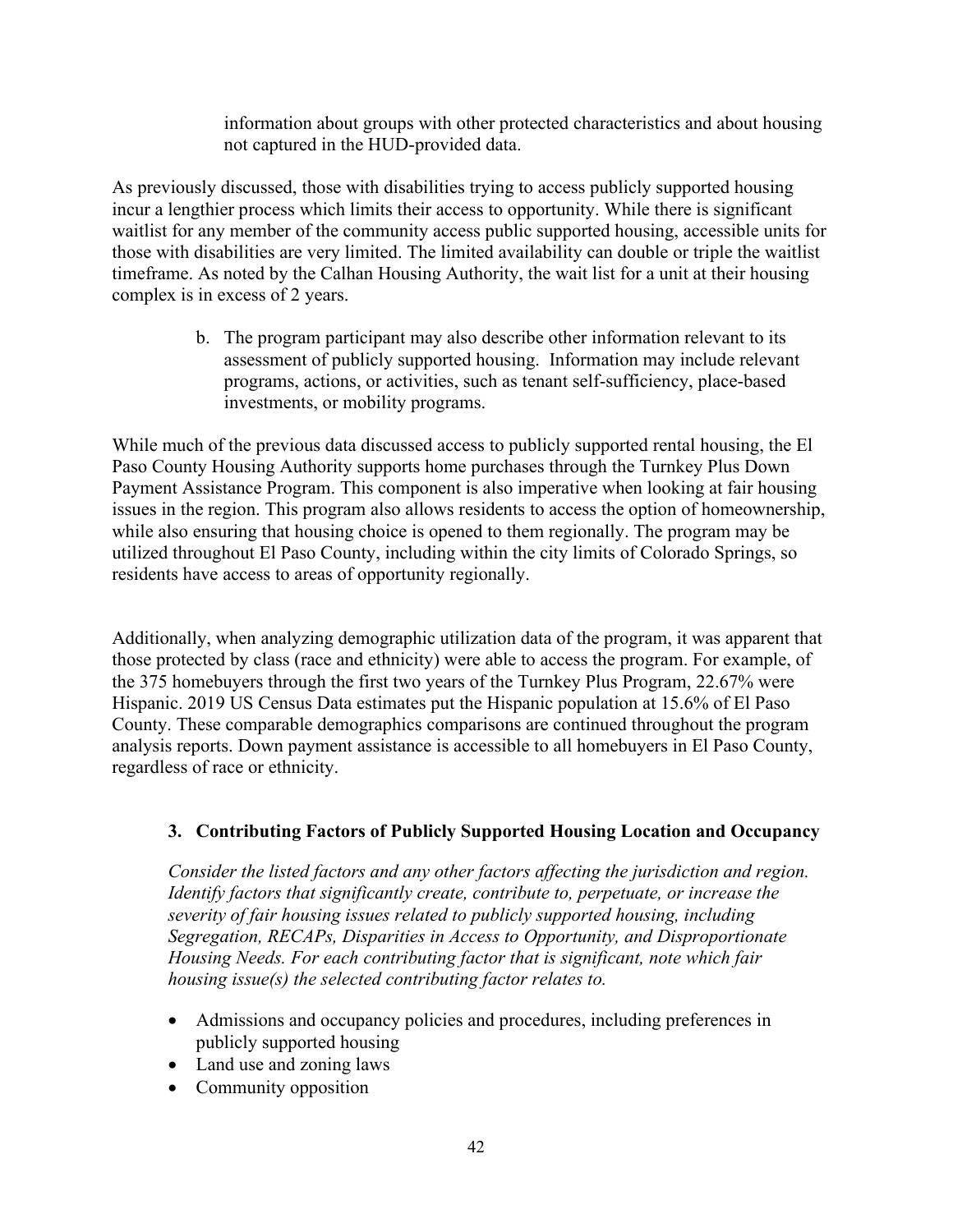- Impediments to mobility
- Lack of private investment in specific neighborhoods
- Lack of public investment in specific neighborhoods, including services and amenities
- Lack of regional cooperation
- Occupancy codes and restrictions
- Quality of affordable housing information programs
- Siting selection policies, practices, and decisions for publicly supported housing, including discretionary aspects of Qualified Allocation Plans and other programs
- Source of income discrimination
- Other

There are several contributing factors of publicly supported housing location and occupancy. First, it is important to note that there is a significant need for additional publicly supported housing. This can be attributed to not only HUD and census data, but the thousands of current residents on waitlists to access publicly supported housing. When future publicly supported housing is being planned it is important that access to opportunities is considered during the site selection process. This means that factors such as access to adequate infrastructure, transportation, job corridors, public services and proficient schools should all be considered. Furthermore, activities should be undertaken to ensure that current publicly supported housing developments also have access to opportunities. This can be accomplished by improving infrastructure and access to transportation, job corridors, public services, and proficient schools. While much of this can be improved through providing access to improved infrastructure and transportation to areas with job corridors, public services, and proficient schools, it is important to take a two-pronged approach and also undertake activities that improve and bring these opportunities to the areas in which the publicly supported housing is already located. Some of the most successful past CDBG funded projects have been mobile services that essentially are taken to the neighborhoods of those in need. For example, the El Paso County CDBG Program has funded activities that bring health, food and job training mobile services right to outlying areas including Fountain Valley and rural eastern El Paso County—where current publicly supported housing is located.

Regionally, the city of Colorado Springs has much more publicly supported housing in comparison to the Urban County. However, as discussed in the 2016 AFH document, there is still a definitive shortage of affordable and publicly supported housing within the city as well. A particularly troublesome issue for the city of Colorado Springs is the majority of its publicly supported housing is located in the south/southeast area of the city, aligning closely with areas of high housing burden, and concentrations of persons of Black or Hispanic race/ethnicity, as well as higher concentration of persons of Mexican national origin.

# **D. Disability and Access Analysis**

# **1. Population Profile**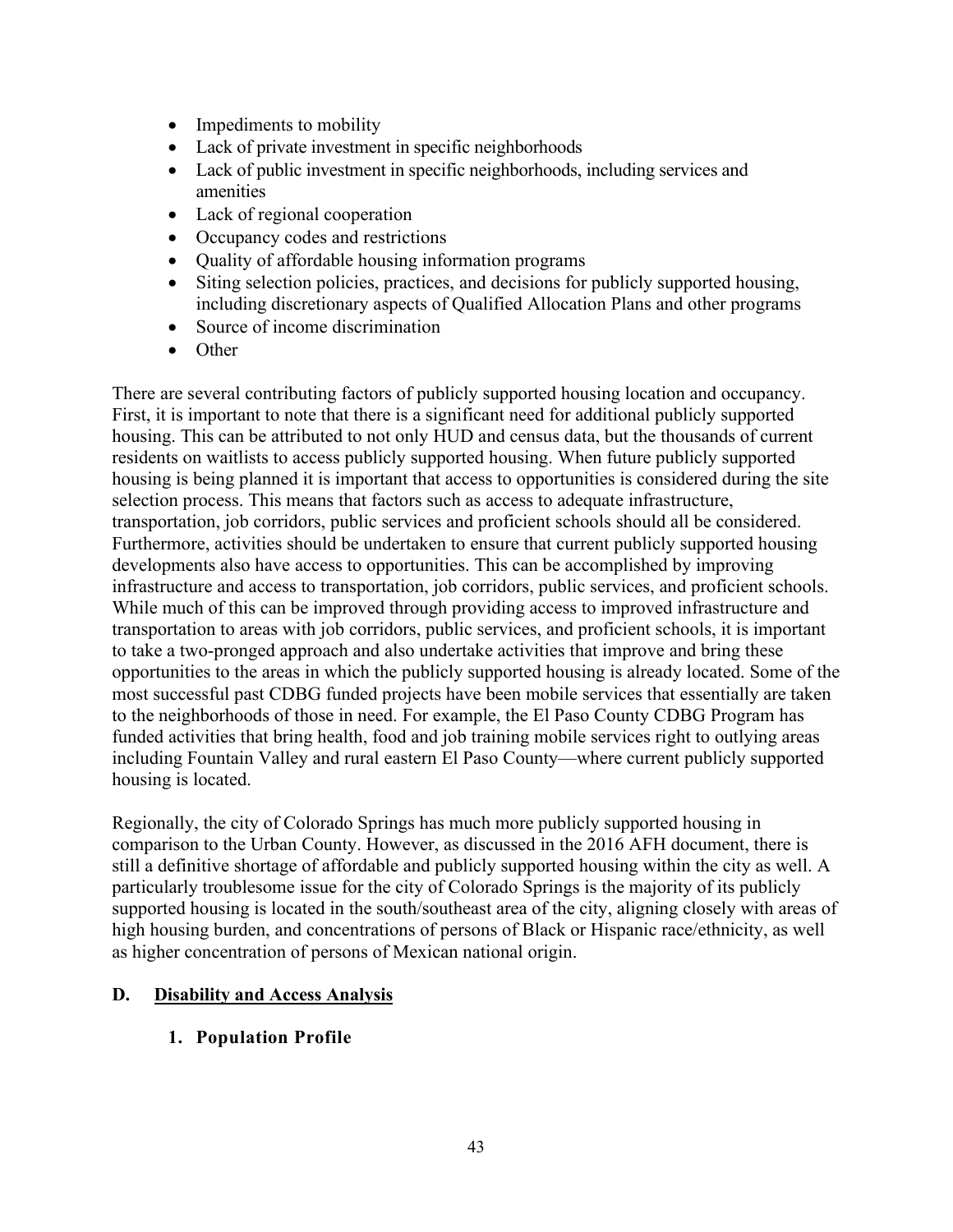a. How are persons with disabilities geographically dispersed or concentrated in the jurisdiction and region, including R/ECAPs and other segregated areas identified in previous sections?

Geographically, persons with disabilities are not concentrated disproportionately in any area. The areas that persons with disabilities are located is consistent with urbanization trends displayed in earlier maps. There are 3 main pockets of concentration that occur within the Urban County: just north of Colorado Springs along I-25, the Fountain Valley, and the Manitou Springs area. All three areas of concentration are consistent with urbanization trends and do not display a tendency for persons with disabilities to lean towards living in one area over another.

Regionally speaking, there are no differences in concentration of different types of disabilities between the city of Colorado Springs and the Urban County. This statement is also backed by Table 13, which shows that there is no statically significant difference in distribution of disability types between the jurisdiction and region.

> b. Describe whether these geographic patterns vary for persons with each type of disability or for persons with disabilities in different age ranges.

In reference to Table 14, there are no statistically significant differences between the Urban County and Colorado Springs in reference to the distribution of disabled persons by age. Both distributions are consistent with each other within less than one percent.

As previously discussed, Maps 14 and 15 show disabled distribution to be consistent with urbanization trends throughout the Urban County, but there is one tendency to not. For disabled persons aged 5-17, Manitou Springs and north of Colorado Springs are not areas of concentration. Instead, only south of Colorado Springs in the Fountain area is an area of concentration. However, this map matches the mapping of familial status in Maps 7-13. Most families live in the Fountain area, so that leads to the concentration of children with disabilities that is shown in Map 15.

# **2. Housing Accessibility**

a. Describe whether the jurisdiction and region have sufficient affordable, accessible housing in a range of unit sizes.

Since the 2016 AFH submission, it is apparent that one of the major issues increasing within the region facing the El Paso County jurisdiction and region is a lack of affordable housing. Every single consultation with local stakeholders during our 2021 preparation of this document revealed concerns about the sharp increases in local market rent and housing prices. Many agencies expressed concerns that larger units are being subdivided to make housing more affordable, which in turn increases housing issues such as overcrowding of units.

Furthermore, the majority of affordable housing is not accessible for disabled persons (this is most likely because the majority of affordable housing was built pre-1991). Multiple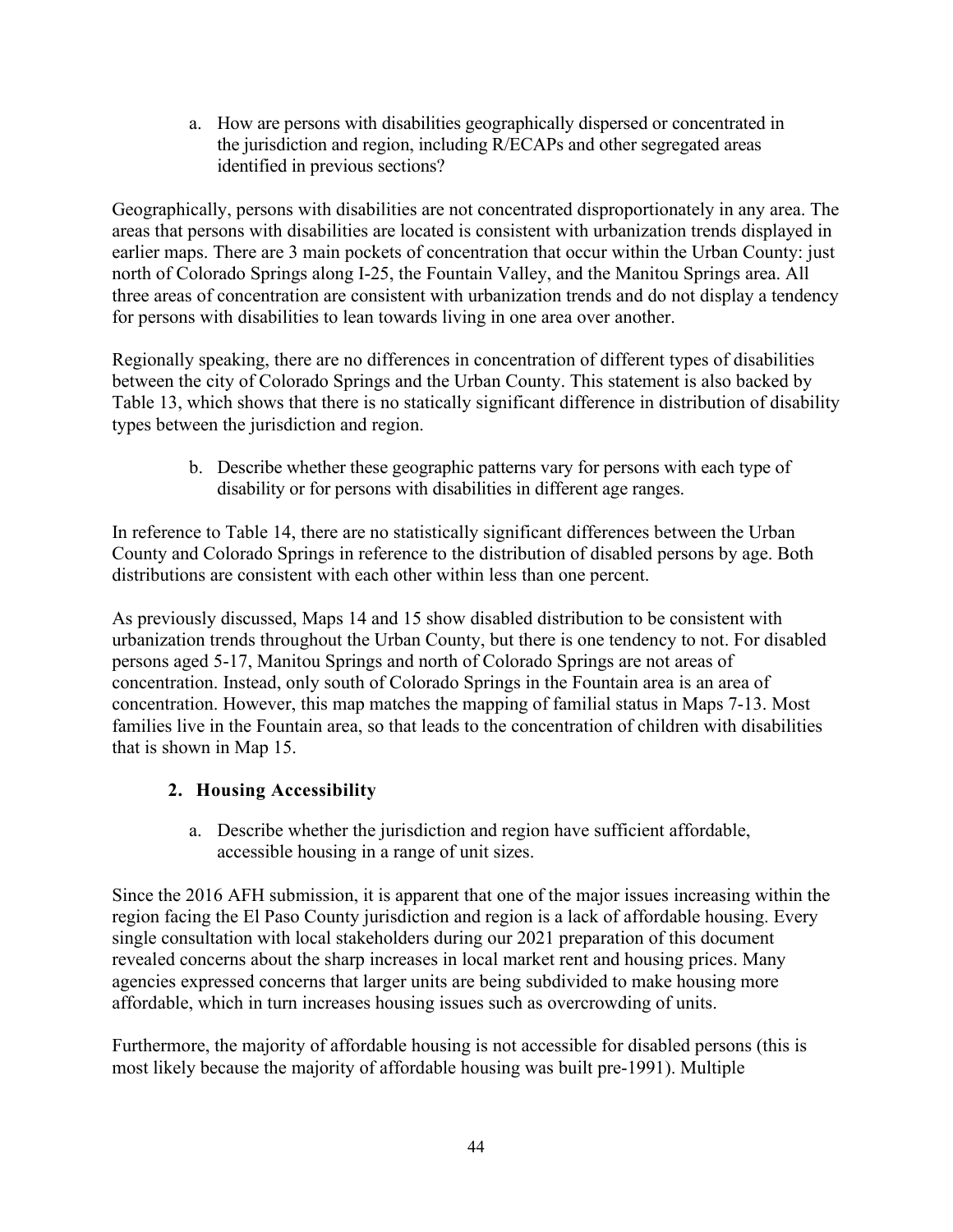consultations revealed that as the number of seniors in our region increases, the need for ADA accessible units has increased as well.

> b. Describe the areas where affordable accessible housing units are located. Do they align with R/ECAPs or other areas that are segregated?

As previously discussed, there are no R/ECAPs or segregation within the Urban County. Because of this, there are no R/ECAPs that align with areas that are segregated. The mapping tool used to analyze R/ECAPs is no longer available.

> c. To what extent are persons with different disabilities able to access and live in the different categories of publicly supported housing?

In reference to Table 15, almost two-thirds of all persons within public housing have a disability, which would suggest that public housing is very much accessible for disabled persons. In contrast, only about 7% of persons living in project-based section 8 housing have a disability, and 25% of persons in the HCV program have a disability. However, it is important to note that these numbers do not consider the number of disabled persons on the wait lists for affordable housing vouchers, who have to usually wait longer for an accessible unit to become available.

# **3. Integration of Persons with Disabilities Living in Institutions and Other Segregated Settings**

a. To what extent do persons with disabilities in or from the jurisdiction or region reside in segregated or integrated settings?

As previously stated, there is no statistically significant data to suggest that there are segregated areas in the Urban County. However, Fountain Valley is an integrated and diverse area, which also coincides where the majority of housing choice vouchers are used, as shown in Map 5.

Regionally, Map 17 shows that there is no evidence of persons with disabilities experiencing segregation within Colorado Springs. If anything, there is strong integration within the urbanized community, and higher populated areas coincide with higher concentrations of disabled persons.

> b. Describe the range of options for persons with disabilities to access affordable housing and supportive services.

While it is true that most affordable housing for disabled persons is in short supply in the Urban County, there are a number of services available to help connect them to their needs. The Independence Center, for example, works as a one stop shop that provides a number of services, most notably housing vouchers specifically for disabled persons to get into accessible affordable housing. Other organizations, such as Brothers Redevelopment, help to rehabilitate housing and make it more accessible utilizing CDBG funds. Additional agencies, such as the city of Fountain, utilize CDBG funds to make sidewalks and other infrastructure more accessible for improve their transportation options. To improve already existing housing, Emergency Home Repair helps to make home modifications and build wheelchair ramps.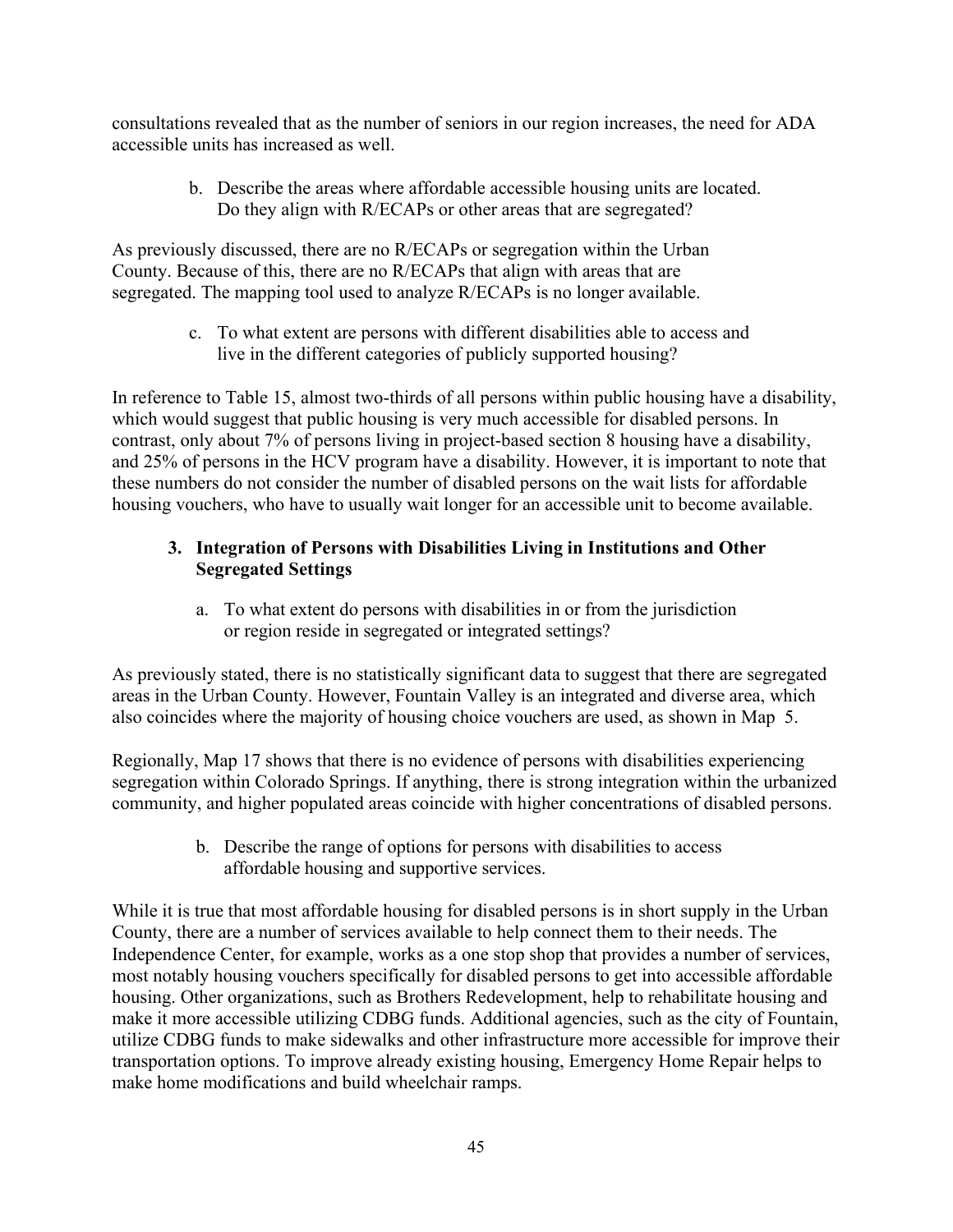In terms of supportive services, a number of local organizations, such as the Colorado Crisis Services, TESSA, Mental Health America of Colorado, Another Life Foundation, and NAMI Colorado Springs, help to provide guidance and connect disabled persons to services such as therapy, group programs, or emergency support. Depending on the income level of the disabled person, some of these services are provided free or at low cost.

# **4. Disparities in Access to Opportunity**

a. To what extent are persons with disabilities able to access the following? Identify major barriers faced concerning:

# **i. Government services and facilities**

While El Paso County government buildings provide accommodation for disabled persons, the movement of the El Paso County services to the Citizens Service Center (CSC) in the northwest part of town created an additional barrier for disabled persons to visit, particularly those that live in Fountain Valley. Since 2016, improvements to the transportation system has improved this issue somewhat but it still takes over 3 hours for a residents to complete a trip from Fountain to CSC and back.

It is also important to note that the Rocky Mountain ADA Center, located within Colorado Springs, provides information about the ADA to empower disabled persons and connect them with local resources. While they themselves do not provide advocacy or legal services, they are able act a central hub of information to connect disabled persons to groups that fit their needs.

## **ii. Public infrastructure (e.g., sidewalks, pedestrian crossings, pedestrian signals)**

As discussed in the Affordable Housing Assessment, based on the 2012 American Community Survey, there is a need to update aging infrastructure in order to make it ADA compliant. This includes the improvements of sidewalks or adding sidewalks where there are none. For persons with disabilities lacking a sidewalk, particularly in inclement weather, can be a major barrier and even dangerous. Improving accessibility to transportation through improving infrastructure is a future goal of the El Paso County Economic Development Department – a goal intending to use CDBG funds.

## **iii. Transportation**

As has been discussed multiple times throughout this document, the public transportation within the El Paso County region is severely lacking. Since 2016, major improvements to the transportation system have been undertaken, some in part thanks to CDBG funding. That being said, the need for improved access to services continues to be a request from local stakeholders, as revealed in recent consultations. Major issues include a lack of bus services on weekends, as well as little variety in times of service offered. Additionally, an increase in bus routes between Fountain Valley and Colorado Springs is necessary to make commuting to work easier for those in the Fountain Valley area.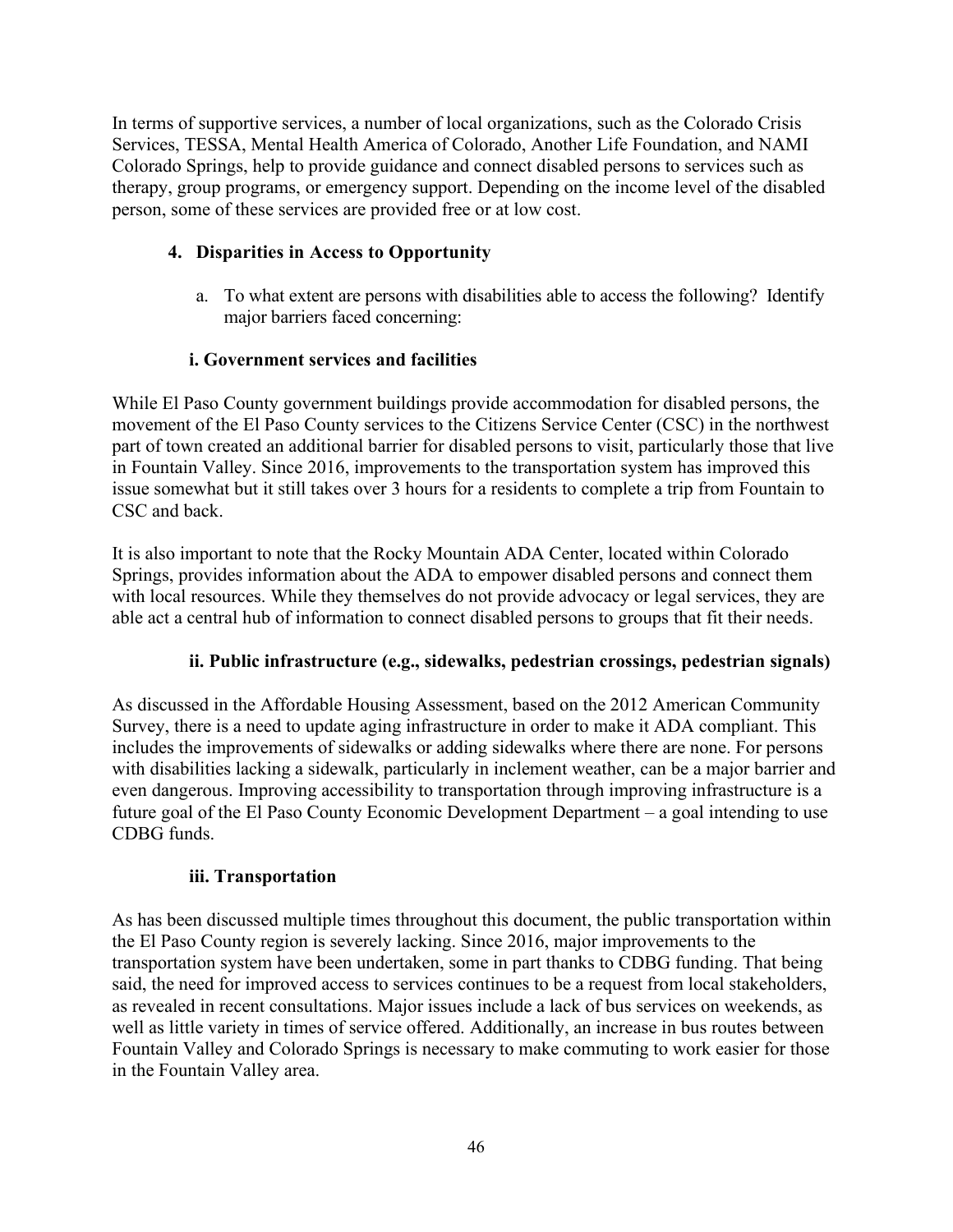#### **iv. Proficient schools and educational programs**

Educational and job training opportunities for in-demand occupations are offered by the Pikes Peak Workforce Center, which also has a number of other disabled-focused services. Unfortunately, proficient school districts in the region do not necessarily offer comparable services for disabled students. While disabled students are eligible for the Section 504 program, in order to enroll in the program, students in District 12 must first go through a Child Find program in order to establish eligibility. Furthermore, District 12 does not offer a bus transportation service, so parents must be able to drive their children to or from work, unless said transportation is covered by their Section 504 plan. For District 20, transportation is offered, but at a price. The fee is only waived if the child is determined to need transportation as part of their individualized education plan, or if there is significant financial hardship.

#### **v. Jobs**

A major barrier for disabled persons accessing jobs is a lack of public transportation, which has been previously discussed. Additional barriers between disabled persons and jobs previously included a lack of a workforce center outside of the City of Colorado Springs limits, but that has recently changed. The Pikes Peak Workforce Center now has a satellite location in Fountain, as well as southeastern Colorado Springs by the Security-Widefield area. The Pikes Peak Workforce Center offers computers with disability hardware (such as JAWS or Open Book) as well as TTY devices.

Additionally, the Independence Center now offers satellite offices in Fountain, Monument, and Calhan. These satellite offices immensely improve access to services for persons with disabilities, particularly those who cannot drive and need local access to resources.

> b. Describe the processes that exist in the jurisdiction and region for persons with disabilities to request and obtain reasonable accommodations and accessibility modifications to address the barriers discussed above.

For reasonable accommodations at proficient schools in the jurisdiction and region, the individuals must contact the school district directly and advocate on behalf of their child's needs. This approach is also similar for employers and educational programs. Advocacy organizations, such as the Independence Center, can assist as needed, but cannot act entirely on behalf of the individual. For disabled persons who have issues with a city or county program, they can contact the ADA/504 Coordinator of each respective government and file a complaint with them. If a disabled person feels they have not been given reasonable accommodation by the ADA/504 Coordinator or any organization, they are also able to file a complaint through the Colorado Department of Regulatory Agencies (DORA), specifically in the Civil Rights Division. Alternately, they can also file their complaint through HUD's Fair Housing and Equal Opportunity (FHEO) department.

> c. Describe any difficulties in achieving homeownership experienced by persons with disabilities and by persons with different types of disabilities.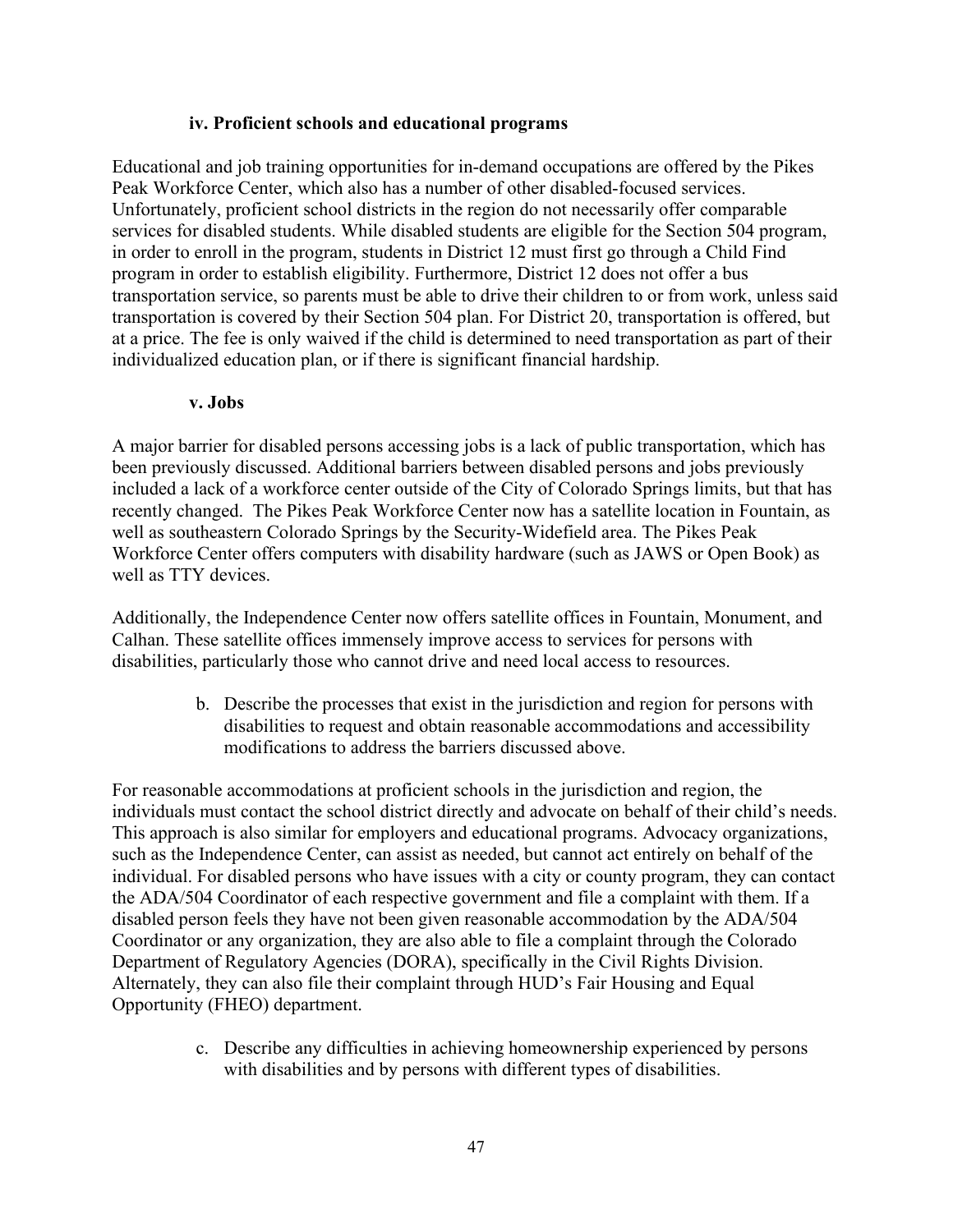Perhaps the greatest difficulty facing disabled persons who wish to become homeowners is simply finding a home that accommodates their disabilities. Homes are not required to be ADA complaint, and as such, potential homeowners will find themselves with few to potentially no options for homes that already comply with their needs. Assuming they have the appropriate level of financing available, some homebuyers may turn to new construction in hopes of getting the house built to comply with their disability. While this approach is certainly viable, this idea may be cost prohibitive for some potential homebuyers. Additionally, it would be plausible for some to retrofit the home to their needs, but this option will also not be financially feasible for all persons. This is where local agencies, such as Brothers Redevelopment and their Help for Homes initiative, come into use as they expend their CDBG funding to help disabled residents retrofit homes. These opportunities are not limited by a person's type of disability; any person that falls within their income requirements is eligible. Examples of repair work done include roll-in showers, hearing impaired smoke detectors, and wheelchair ramp installation. The Independence Center also offers home modifications, but generally utilizes Medicaid to fund the retrofitting.

## **5. Disproportionate Housing Needs**

a. Describe any disproportionate housing needs experienced by persons with disabilities and by persons with certain types of disabilities.

While the concentration of disabled persons in the eastern half of the Urban County is not significant, there are enough to suggest that disabled persons in the area potentially experience a housing burden in excess of 30%, as shown in Map 6. There does look to be a slight tendency for those with cognitive disabilities to live in the areas of Monument and Black Forest. This may have less to do with where persons of cognitive disabilities want to live and more to do with their support systems live. As stated in the IC Study, persons with cognitive disabilities are often overlooked or their needs ignored because their disability is 'invisible.' The lack of understanding in their disability creates societal barriers as well, as opposed to just physical ones. The problem is further compounded if they have multiple types of disabilities, which makes them especially vulnerable to abuse or neglect at the hands of landlords or financial agencies.

## **6. Additional Information**

a. Beyond the HUD-provided data, provide additional relevant information, if any, about disability and access issues in the jurisdiction and region affecting groups with other protected characteristics.

As discussed in the 2016 AFH document, the need for affordable housing in both the jurisdiction and region is expected to grow. If the supply fails to meet the demand, persons with disabilities suffer disproportionately, as they must wait significantly longer for the opportunity to move into affordable, accessible housing. The IC Study discusses the fact that there are already disabled persons in the community who choose to live in housing units that do not meet their needs and potentially endangers their safety simply for the sake of living in housing that is within their means.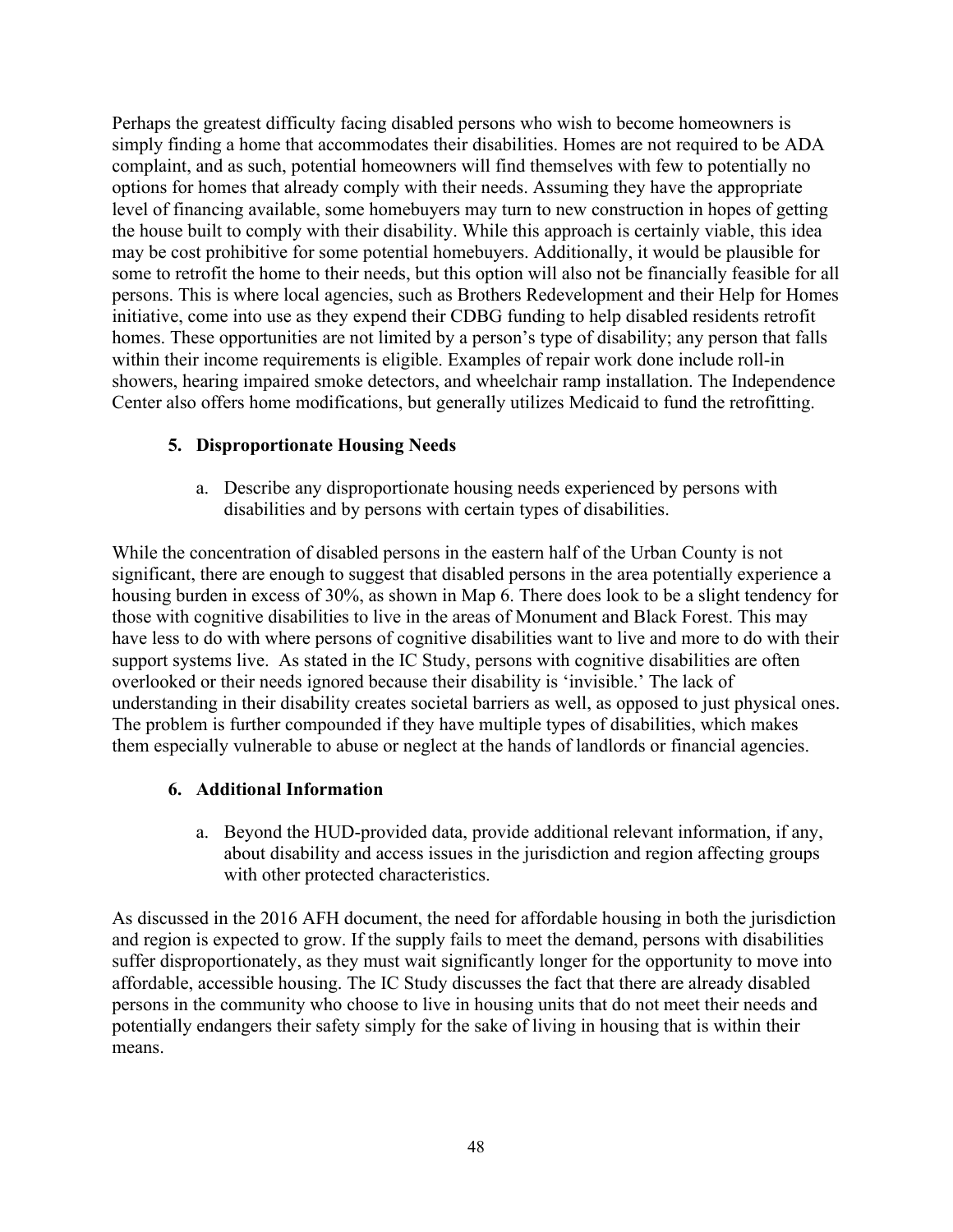Disabled persons' access to homeownership can be further limited if they are a Non-White race/ethnicity, particularly Black or Hispanic. The Regional Housing Assessment states that persons of Black or Hispanic race/ethnicity have a disproportionately low percentage of homeownership, and when compounded with the additional barriers experienced by disabled persons, purchasing a home as a Non-White disabled person can become prohibitively difficult. Likewise, if someone is disabled and has Low English Proficiency, getting access to the resources they need can be especially challenging.

> b. The program participant may also describe other information relevant to its assessment of disability and access issues.

As discussed in our 2016 AFH document, disabled persons, especially persons with cognitive disabilities, are at a higher risk of becoming homeless. This is especially true for persons with traumatic brain injuries (TBI) or other trauma-based issues, as they may not have the mental faculties to fully understand their situation, and therefore become unable to help themselves out of it. Our CDBG program continues to seek out opportunities to improve access to opportunities for those with disabilities, to include persons with cognitive disabilities.

# **7. Disability and Access Issues Contributing Factors**

*Consider the listed factors and any other factors affecting the jurisdiction and region. Identify factors that significantly create, contribute to, perpetuate, or increase the severity of disability and access issues and the fair housing issues, which are Segregation, RECAPs, Disparities in Access to Opportunity, and Disproportionate Housing Needs. For each contributing factor, note which fair housing issue(s) the selected contributing factor relates to.*

- Access to proficient schools for persons with disabilities
- Access to publicly supported housing for persons with disabilities
- Access to transportation for persons with disabilities
- Inaccessible government facilities or services
- Inaccessible sidewalks, pedestrian crossings, or other infrastructure
- Lack of affordable in-home or community-based supportive services
- Lack of affordable, accessible housing in range of unit sizes
- Lack of affordable, integrated housing for individuals who need supportive services
- Lack of assistance for housing accessibility modifications
- Lack of assistance for transitioning from institutional settings to integrated housing
- Land use and zoning laws
- Lending Discrimination
- Location of accessible housing
- Occupancy codes and restrictions
- Regulatory barriers to providing housing and supportive services for persons with disabilities
- State or local laws, policies, or practices that discourage individuals with disabilities from being placed in or living in apartments, family homes, and other integrated

settings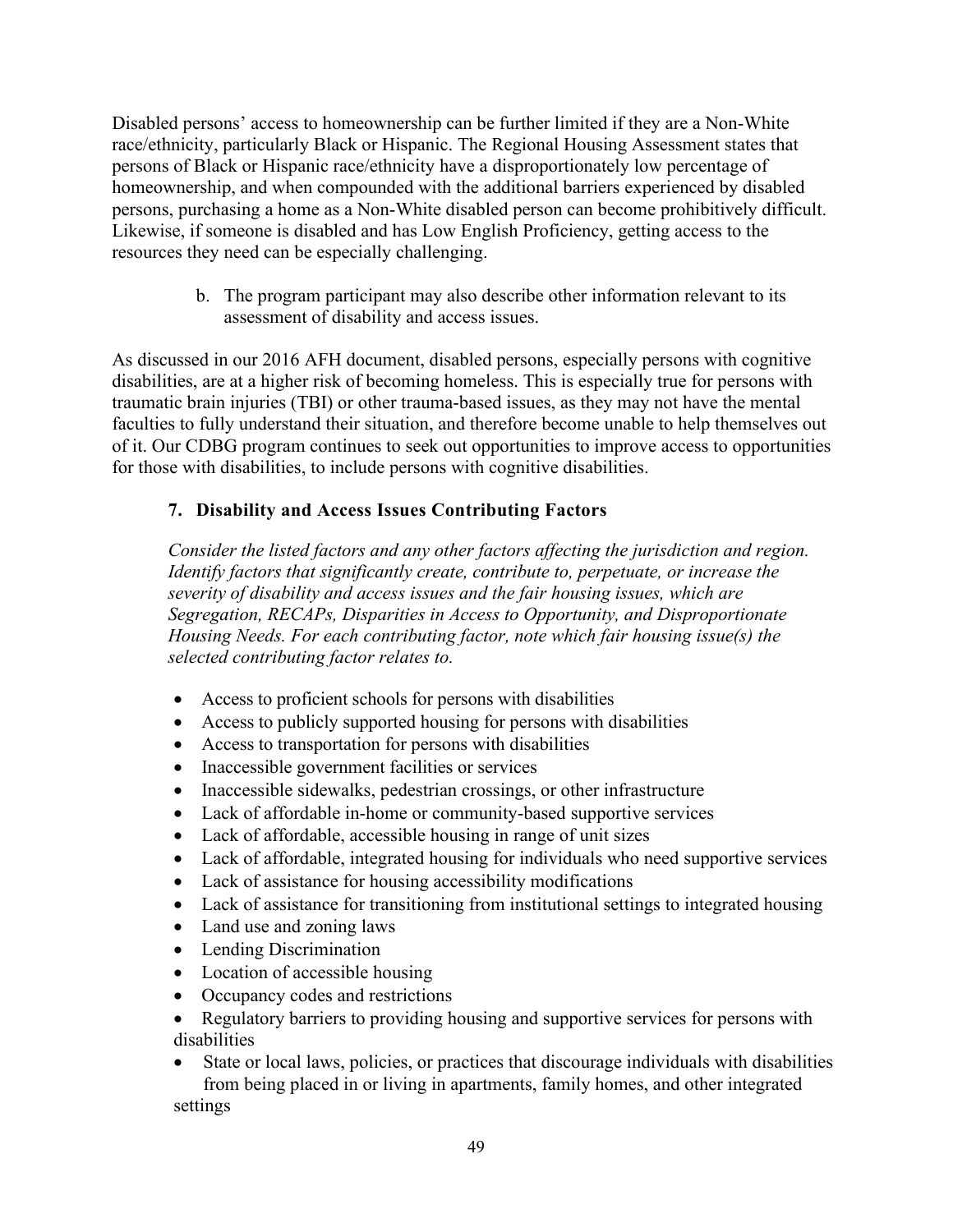• Other

Perhaps the greatest fair housing issue facing the jurisdiction and region is a lack of housing units that are both affordable and accessible. Factors contributing to this include a lack of publicly supported accessible housing and a lack of housing units in a variety of ranges. To put this in perspective, the Calhan Housing Authority currently has a waitlist in excess of 2 years. Nearly every agency consulted during the development of this document confirmed they are deeply concerned about the state of affordable housing within our region. When this is taken into account with the fact that there is already a shortage of affordable housing in the jurisdiction and region, there is little doubt that there is not nearly enough supply of affordable, accessible housing to meet existing demand, let alone future demand.

In a similar vein, another fair housing issue is the lack of infrastructure between housing and public transportation, which perpetuates a disabled person's reliance on outside resources and only contributes to accessibility issues. While this issue has been addressed through multiple avenues in the last five years, this 2016 issue continues to be an area of concern for our county in 2021.

# **E. Fair Housing Enforcement, Outreach Capacity, and Resources Analysis**

1. List and summarize any of the following that have not been resolved: a charge or letter of finding from HUD concerning a violation of a civil rights-related law, a cause determination from a substantially equivalent state or local fair housing agency concerning a violation of a state or local fair housing law, a letter of findings issued by or lawsuit filed or joined by the Department of Justice alleging a pattern or practice or systemic violation of a fair housing or civil rights law, or a claim under the False Claims Act related to fair housing, nondiscrimination, or civil rights generally, including an alleged failure to affirmatively further fair housing.

In 2016, El Paso County made significant efforts to obtain fair housing complaints filed within the region against landlords/housing developments and financial institutions within the last five years. Information was obtained from the Department of Regulatory Agencies- Colorado Civil Rights Division and the U.S. Department of Housing and Urban Development- Fair Housing and Equal Opportunity. While regional information was obtained, it was unclear how many complaints were within the El Paso County CDBG jurisdiction. Please note below a brief summary of the complaints filed in El Paso County overall.

Colorado Department of Regulatory Agencies (DORA)- Colorado Civil Rights Division (CCRD): Over a three-year period from 2017 to 2019, Colorado Civil Rights Division has received a total of 587 housing charges filed throughout the state of Colorado. Of the complaints filed, the three most common protected classes within housing disputes are physical disabilities, mental disabilities and race. In 2020, 26.7% of all complaints were based on physical disabilities, 16.7% were mental disabilities and 12.2% were race. Most of the other protected classes did receive complaints, but only color and familial status were over 5%. Of the 587 complaints filed, 92% had a finding of no probable cause. Only a total of 30 cases had a finding of probable cause by the Colorado Civil Rights Division.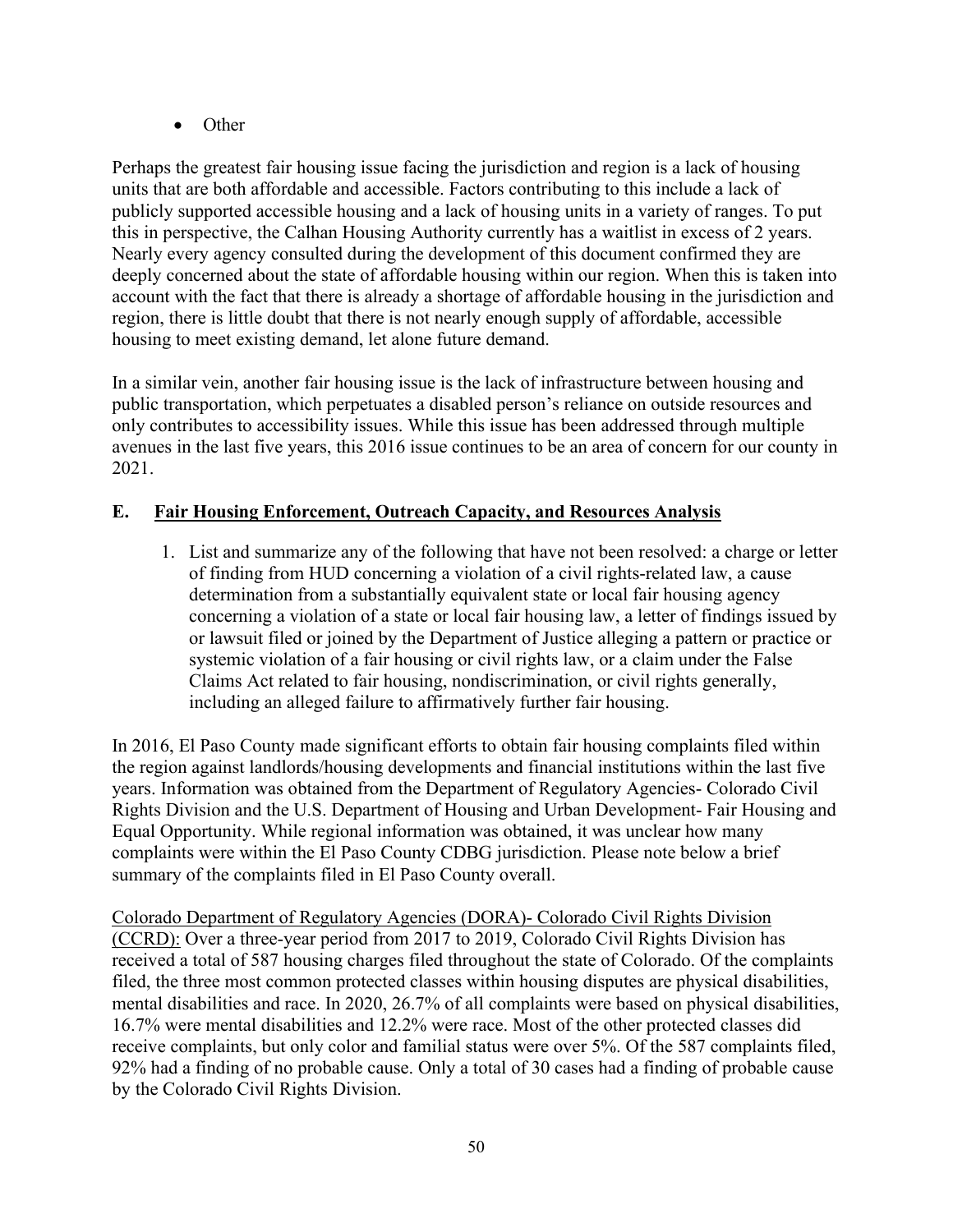2. Describe any state or local fair housing laws. What characteristics are protected under each law?

The Federal Fair Housing Act (Title VIII of the Civil Rights Act of 1968), as amended, prohibits discrimination in housing on the basis of race, color, national origin, religion, gender, familial status, and disability. The Act covers most types of housing including rental housing, home sales, mortgages as well as land use and zoning. HUD has the primary authority for enforcing the Fair Housing Act.

The State of Colorado also has a state law that prohibits housing discrimination (Colorado Revised Statutes, Title 24, Article 34, Part 5 – Housing Practices). The state law offers the same protections as the Fair Housing Act in addition to providing protections based on marital status, creed, and ancestry. Additionally, refusing to make reasonable accommodations for persons with disabilities or to harass or interfere with a person exercising their Fair Housing rights is prohibited by these laws. The Colorado Civil Rights Division has the authority to enforce the law.

Effective May 29, 2008, the Colorado Anti-Discrimination Act was expanded to include sexual orientation, inclusive of transgender status, to the list of protected classes for housing. Colorado now prohibits discrimination against individuals because they are straight, lesbian, gay, bisexual or transgender (LGBT) in housing rentals, home sales, real estate financing, homeowner associations, and other housing situations.

Effective January 1, 2021, it is also now illegal to discriminate against persons on the basis of their source income in the state of Colorado.

In addition to complying with all applicable federal fair housing laws, rules, and regulations, El Paso County complies with all applicable state laws, rules, and regulations including sections 24- 34-401 et seq., 24-34-501 et seq., and 24-34-601 et. seq., of the Colorado Revised Statutes and rules promulgated by the Colorado Civil Rights Commission. Characteristics protected under state law include, but are not necessarily limited to, disability, race, creed, color, sex, sexual orientation, marital status, familial status, religion, national origin, and ancestry.

In summary, it is illegal to discriminate in the sale, rental, and financing of dwellings, and in other housing-related transactions, based on:

- Race
- Color
- National origin
- Religion
- Sex/Gender
- Familial status (including children under the age of 18 living with parents or legal custodians, pregnant women, and people securing custody of children under the age of 18)
- Disability or Handicap
- Marital Status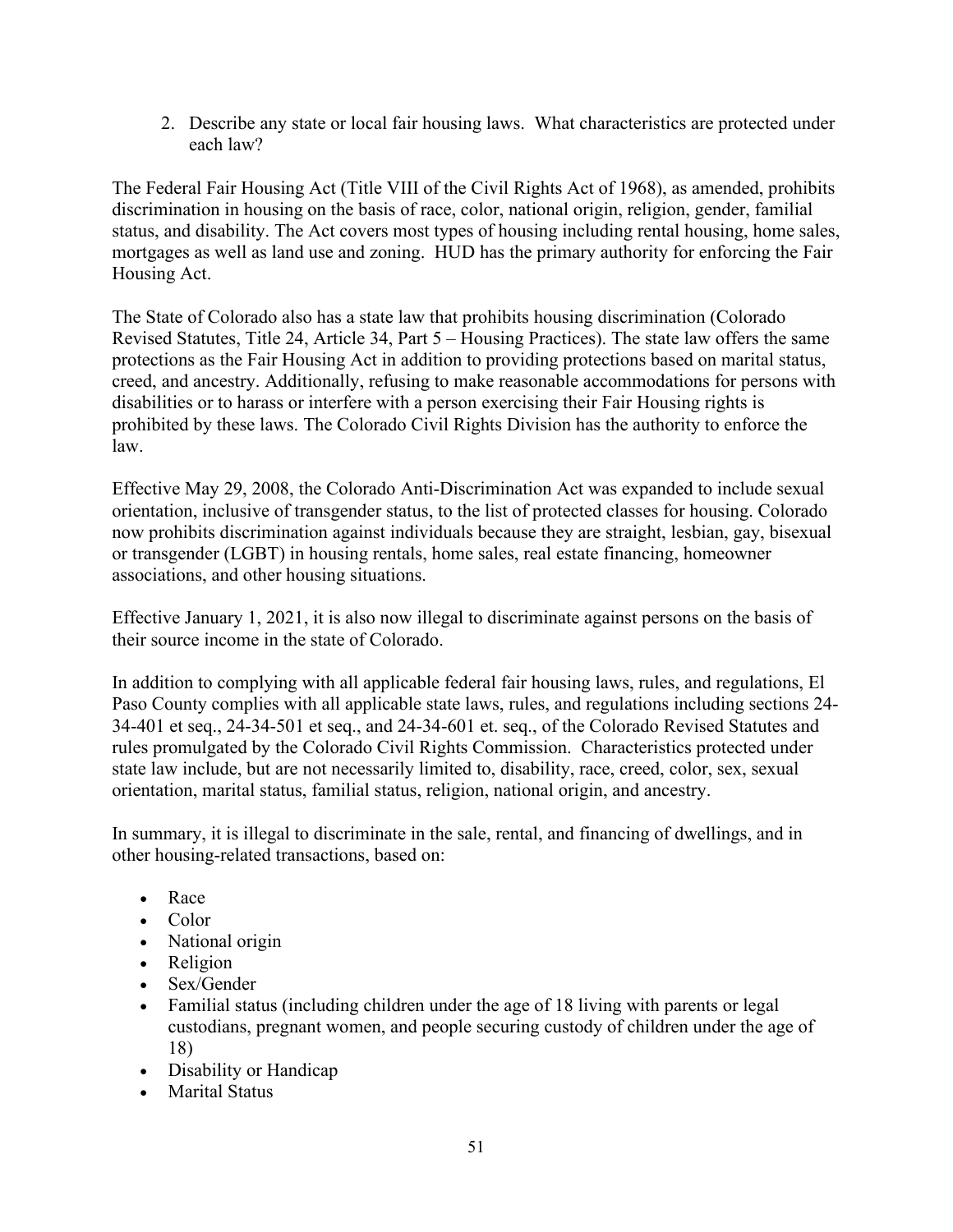- Sexual Orientation
- Creed
- Ancestry
- Source of Income
	- 3. Identify any local and regional agencies and organizations that provide fair housing information, outreach, and enforcement, including their capacity and the resources available to them.

U.S. Department of Housing and Urban Development (HUD)- Fair Housing and Equal Opportunity (FHEO): The mission of the Office of Fair Housing and Equal Opportunity is to eliminate housing discrimination, promote economic opportunity, and achieve diverse, inclusive communities by leading the nation in the enforcement, administration, development and public understanding of federal fair housing policies and laws.

Colorado Department of Regulatory Agencies (DORA)- Colorado Civil Rights Division (CCRD): The CCRD is charged with enforcing the State's anti-discrimination laws in the areas of employment, housing, and public accommodations. CCRD works to eliminate and prevent discrimination in these areas through investigation, education, mediation, and enforcement.

Pikes Peak Justice and Peace Commission: The Pikes Peak Justice and Peace Commission educates, advocates, and cultivates peace, justice, and sustainability in the Pikes Peak region.

People's Access to Homes (PATH): PATH is a newly formed community organizing/advocacy group which came from efforts of the Independence Center to advance the cause of housing for all.

El Paso County Attorney's Office: While the El Paso County Attorney's Office does not represent residents in fair housing matters, they do educate staff and enforce fair housing laws for internal program administration purposes.

El Paso County Community Development Block Grant (CDBG) Program: The El Paso County Community Development Block Grant program staff administers and maintains a Fair Housing website on the El Paso County domain. This site not only has a copy of the program's current Assessment of Fair Housing Tool, but also has a list of local and regional fair housing resources and contacts. Additionally, CDBG staff hosts fair housing educational and outreach opportunities and plans to increase these in the coming program years in response to identified fair housing issues in this tool.

## 4. **Additional Information**

a. Provide additional relevant information, if any, about fair housing enforcement, outreach capacity, and resources in the jurisdiction and region.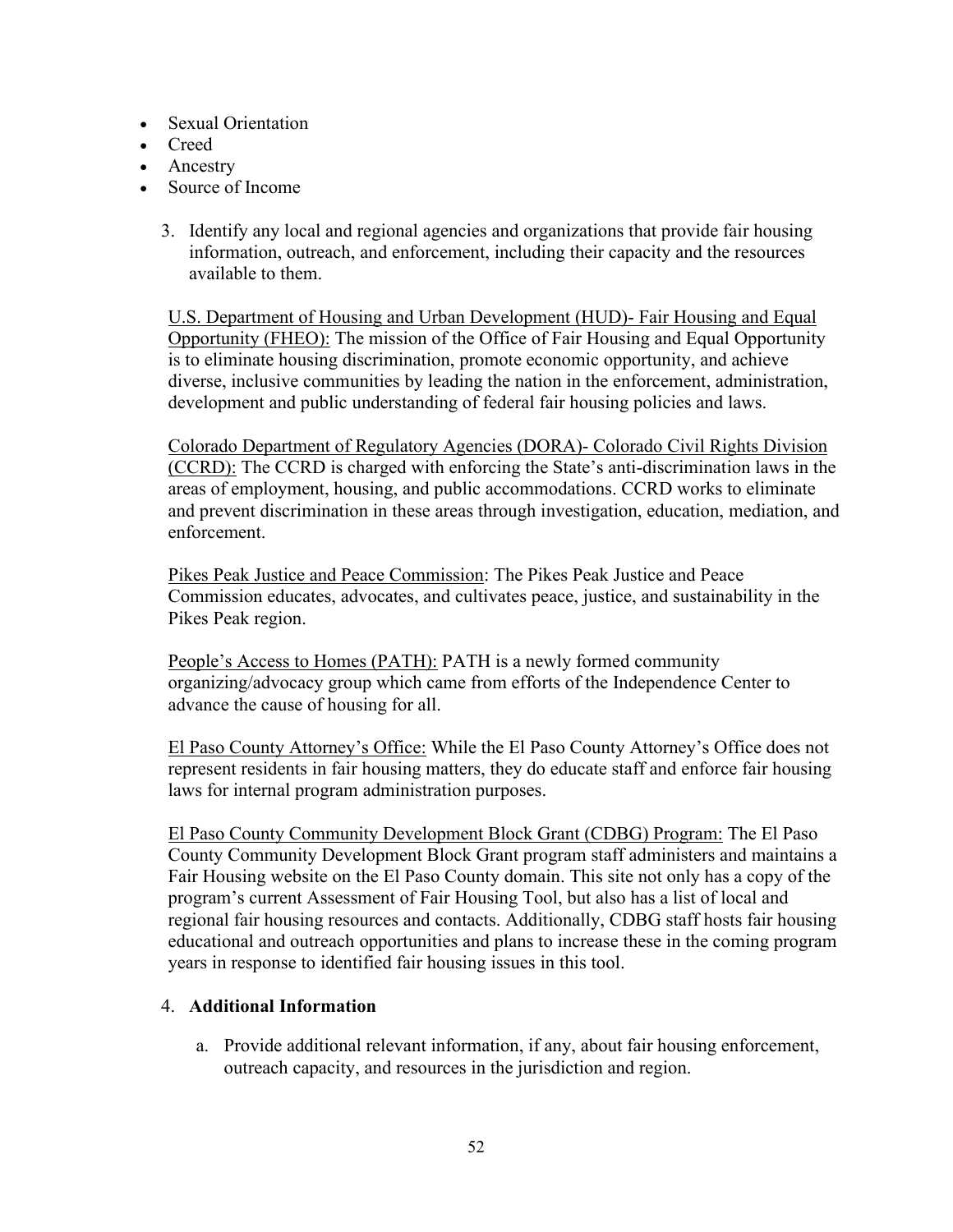According to the 2016 AFH document, it was recommended that the region engage in public education and outreach to help residents understand that there are costs associated with an undersupply of affordable housing such as lower achievement scores among school-age children, increased traffic congestion, increased commuting times and distance, increased need for road maintenance, less time for volunteer and other civic activities, etc. Additionally, it was recommended that affordable housing developers can help change negative perceptions through quality design that is compatible with existing surrounding neighborhoods. Every effort should be made to ensure that all affordable housing is welldesigned, integrated into the neighborhood and effectively managed. Residents are sensitive to affordable housing being located in their neighborhoods due to the fear that affordable housing units will decrease property values. In reality, affordable housing developments that are well-designed, smartly integrated and effectively managed have been shown to enhance property values rather than diminish them. The design and function elements of workforce housing is a topic that El Paso County staff and developers continue to have. Recent developments have ensured that this important component is well thought out and executed.

Since that 2016 AFH document, our program has undertaken biannual fair housing events that improve outreach and availability of fair housing education events for residents. Events were held as follows:

- 2017
	- o A fair housing event was held in April 2017 at the Fountain Valley Senior Center. A fair housing presentation was made to a group of 50+ seniors during their lunchtime
	- o A fair housing event was held in October 2017 at the Calhan Housing Authority's conference room. Residents of the public housing facility attended the meeting, along with a reporter from the local newspaper who published articles about fair housing following the meeting
- 2018
	- o A fair housing booth was hosted in April 2018 at the City of Fountain's city hall. Residents, code enforcement officers, and police officers all stopped by the booth to learn more about fair housing.
	- o A fair housing event was held in partnership with Brothers Redevelopment at the Sallie Bush Community Center in Green Mountain Falls, Colorado. Residents were able to stop by and get free fair housing information and materials such as pens and magnets.
- 2019
	- o A fair housing meeting was held at the El Paso County Economic Development Office in June 2019. Local stakeholders such as nonprofits and other governmental agencies were able to attend and learn more about how to protect the fair housing rights of residents.
	- o A fair housing booth was hosted at the Calhan Health & Education Fair in Calhan, Colorado in September 2019. Residents were able to stop by the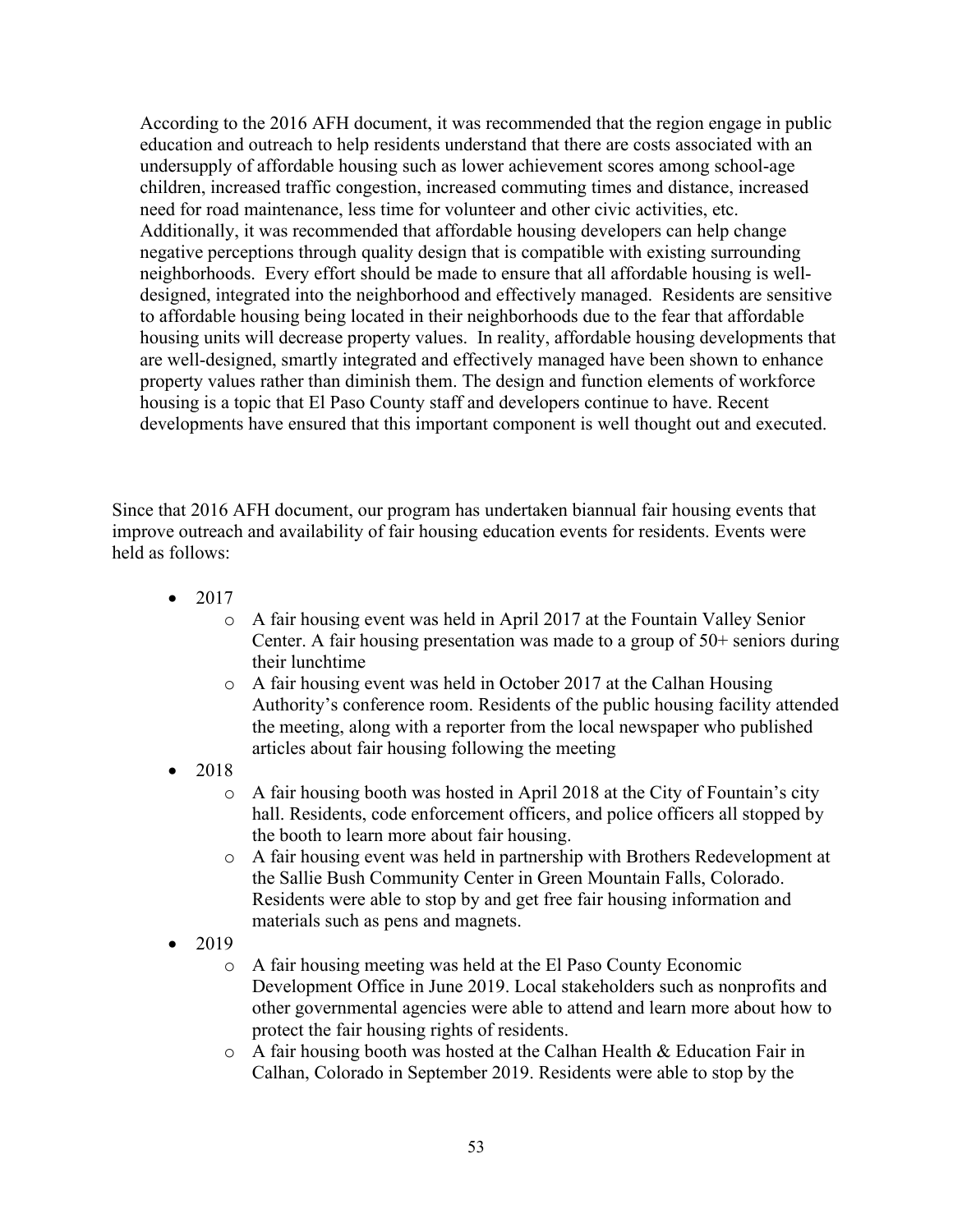booth and learn more about fair housing rights and how to file a fair housing complaint.

- 2020
	- $\circ$  In compliance with state health orders, the April 2020 fair housing event was held virtually on our website. This became the most comprehensive collection of fair housing information we had yet, as it included specialty information for HOAs to comply with fair housing law as well as a focus on non-English translations of fair housing information.
	- o In compliance with state health orders, the November 2020 fair housing event was held virtually through Microsoft Teams. This enabled us to provide free closed captioning through the Teams platform. Additionally, we held two events on the same day, to provide multiple opportunities for participation. These meetings were focused on renter's rights due to the pandemic.
- 2021
	- $\circ$  In compliance with state health orders, the April 2021 fair housing event was held virtually through Microsoft Teams. This enabled us to provide free closed captioning through the Teams platform. This event also took place during National Community Development Week and Fair Housing Month. Fair housing information, along with highlights of local community development projects, was part of the presentation.
	- o In October 2021, a fair housing presentation was integrated into our 2021 AFH document update comment period. This allowed us to receive more meaningful feedback from the community by simultaneously empowering them with fair housing law knowledge.
	- b. The program participant may also include information relevant to programs, actions, or activities to promote fair housing outcomes and capacity.

El Paso County staff has also broadened their efforts to create an environment for collaboration and cooperation which promotes fair housing outcomes and capacity. This has included conducting meetings with local government planners, developers, and builders to:

- o Sensitize participants to affordable housing issues and solutions
- o Reach for high quality development that addresses a defined demand
- o Advocate for housing and transportation policies to be planned together
- o Publish public education materials to inform residents of the need for and the impact of affordable housing on the region
- o Participate in a roundtable discussion of best practices.

#### 5. **Fair Housing Enforcement, Outreach Capacity, and Resources Contributing Factors**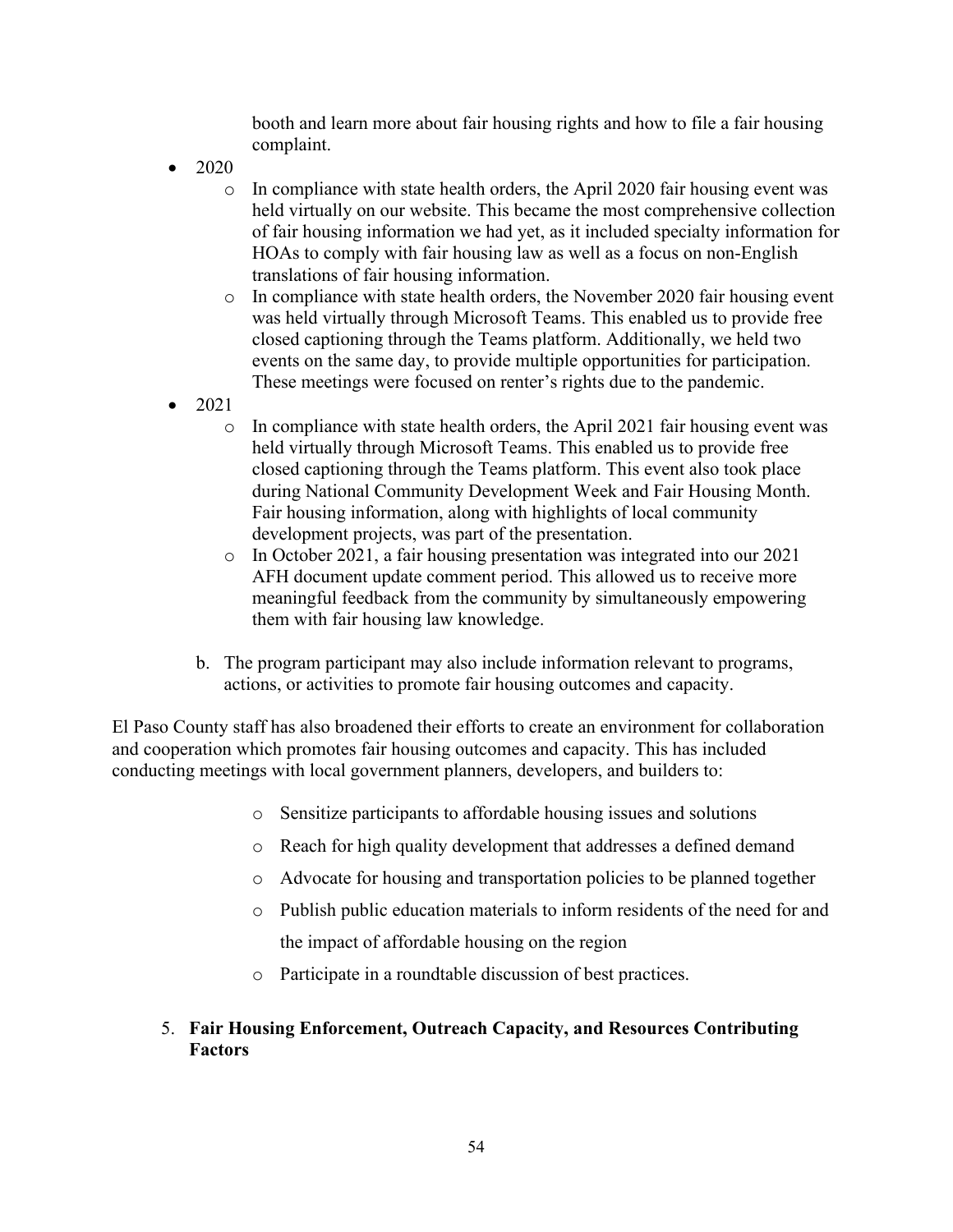*Consider the listed factors and any other factors affecting the jurisdiction and region. Identify factors that significantly create, contribute to, perpetuate, or increase the severity of fair housing enforcement, outreach capacity, and resources and the fair housing issues, which are Segregation, RECAPs, Disparities in Access to Opportunity, and Disproportionate Housing Needs. For each significant contributing factor, note which fair housing issue(s) the selected contributing factor impacts.*

- Lack of local private fair housing outreach and enforcement
- Lack of local public fair housing enforcement
- Lack of resources for fair housing agencies and organizations
- Lack of state or local fair housing laws
- Unresolved violations of fair housing or civil rights law
- Other

Since that 2016 AFH document, our program has undertaken biannual fair housing events that improve outreach and availability of fair housing education events for residents. Events were held as follows:

- 2017
	- o A fair housing event was held in April 2017 at the Fountain Valley Senior Center. A fair housing presentation was made to a group of 50+ seniors during their lunchtime
	- o A fair housing event was held in October 2017 at the Calhan Housing Authority's conference room. Residents of the public housing facility attended the meeting, along with a reporter from the local newspaper who published articles about fair housing following the meeting
- 2018
	- o A fair housing booth was hosted in April 2018 at the City of Fountain's city hall. Residents, code enforcement officers, and police officers all stopped by the booth to learn more about fair housing.
	- o A fair housing event was held in partnership with Brothers Redevelopment at the Sallie Bush Community Center in Green Mountain Falls, Colorado. Residents were able to stop by and get free fair housing information and materials such as pens and magnets.
- 2019
	- o A fair housing meeting was held at the El Paso County Economic Development Office in June 2019. Local stakeholders such as nonprofits and other governmental agencies were able to attend and learn more about how to protect the fair housing rights of residents.
	- o A fair housing booth was hosted at the Calhan Health & Education Fair in Calhan, Colorado in September 2019. Residents were able to stop by the booth and learn more about fair housing rights and how to file a fair housing complaint.
- 2020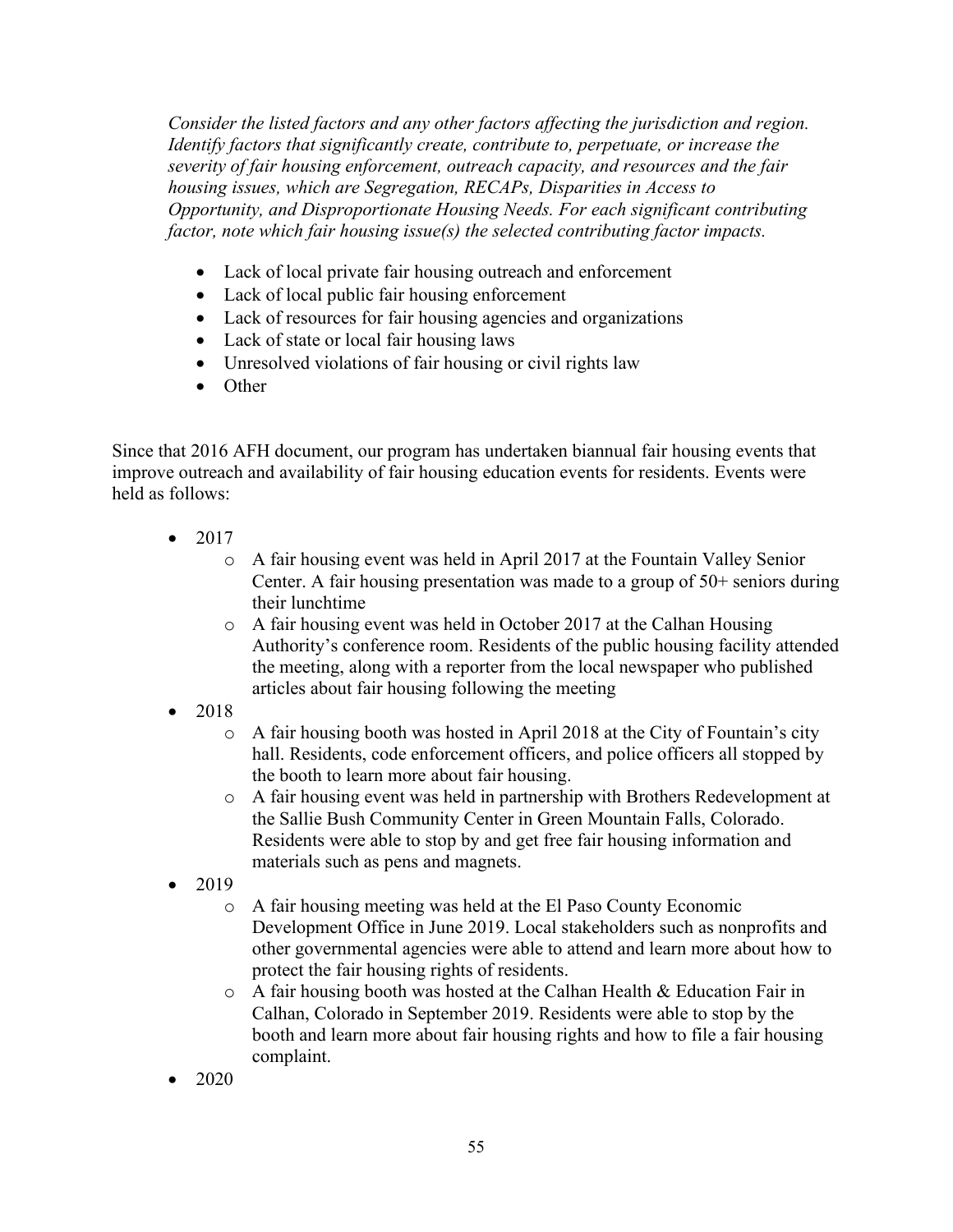- $\circ$  In compliance with state health orders, the April 2020 fair housing event was held virtually on our website. This became the most comprehensive collection of fair housing information we had yet, as it included specialty information for HOAs to comply with fair housing law as well as a focus on non-English translations of fair housing information.
- o In compliance with state health orders, the November 2020 fair housing event was held virtually through Microsoft Teams. This enabled us to provide free closed captioning through the Teams platform. Additionally, we held two events on the same day, to provide multiple opportunities for participation. These meetings were focused on renter's rights due to the pandemic.
- 2021
	- $\circ$  In compliance with state health orders, the April 2021 fair housing event was held virtually through Microsoft Teams. This enabled us to provide free closed captioning through the Teams platform. This event also took place during National Community Development Week and Fair Housing Month. Fair housing information, along with highlights of local community development projects, was part of the presentation.
	- o In October 2021, a fair housing presentation was integrated into our 2021 AFH document update comment period. This allowed us to receive more meaningful feedback from the community by simultaneously empowering them with fair housing law knowledge.

Moving forward, our CDBG program will continue to focus efforts on the education of residents and local resource agencies to empower the community with knowledge of their federally (and state) protected rights.

## **VI. Fair Housing Goals and Priorities**

1. For each fair housing issue, prioritize the identified contributing factors. Justify the prioritization of the contributing factors that will be addressed by the goals set below in Question 2. Give the highest priority to those factors that limit or deny fair housing choice or access to opportunity, or negatively impact fair housing or civil rights compliance.

Fair Housing Issue #1: There is a lack of affordable, accessible transportation which limits access to opportunities and housing choice and disproportionately affects persons with disabilities. Prioritized factors that contribute to this issue are:

#1: The availability, type, frequency, and reliability of public transportation: The region is lacking robust public transportation infrastructure. Only two of the eight municipalities within the region have a public transit system. Those systems lack connections and a schedule that allows for residents to have access to opportunities.

#2: Access to transportation for persons with disabilities: There is inadequate public infrastructure which would allow persons with disabilities to safely access public transit, jobs, housing, medical services, schools, and leisure activities.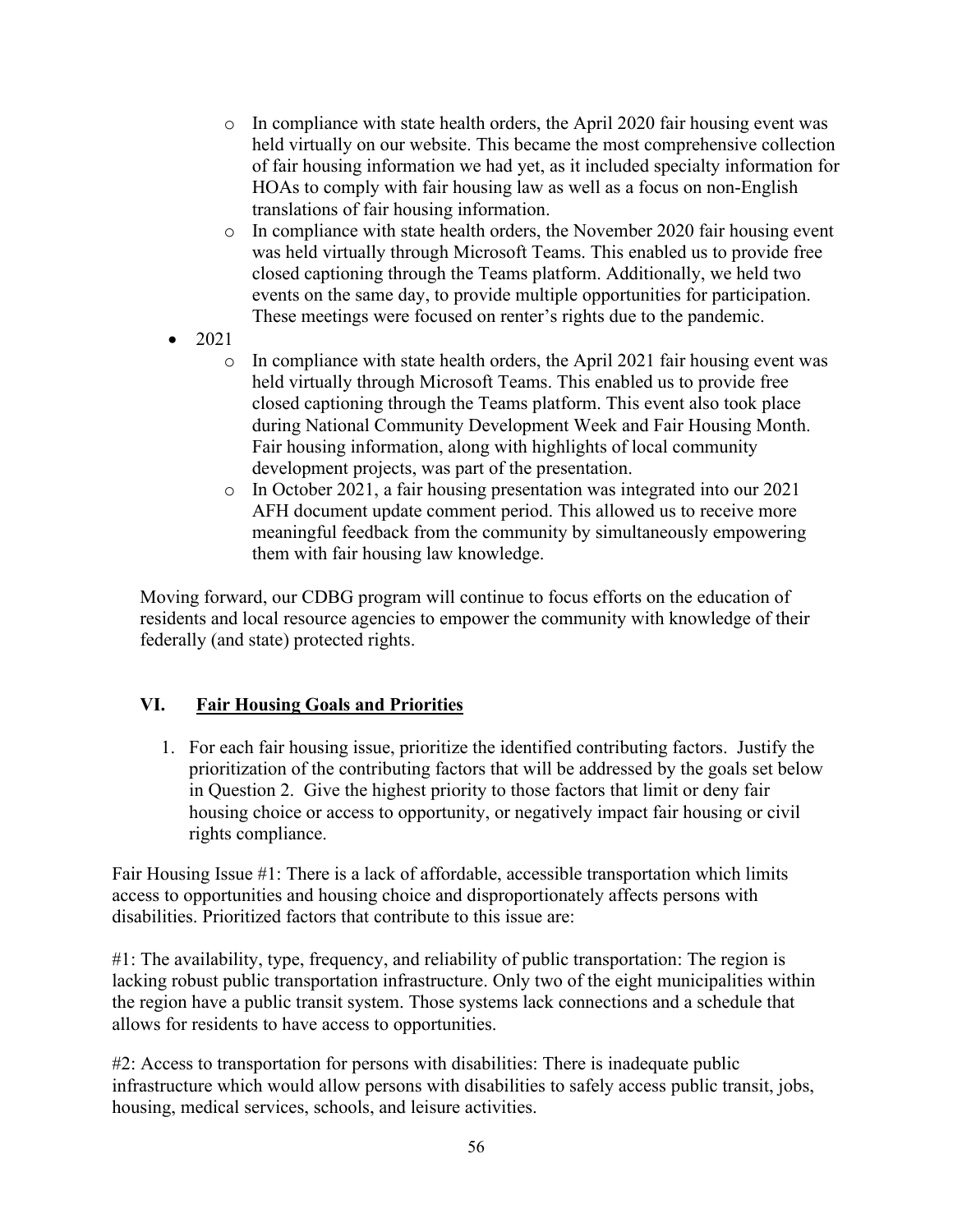#3: Inaccessible buildings, sidewalks, pedestrian crossings, or other infrastructure: There is inadequate public infrastructure which would allow persons of all protected classes to safely access public transit, jobs, housing, medical services, schools, and leisure activities.

#4: Lack of regional cooperation: There are inadequate connections between municipally operated public transit systems. While there is an agency- Pikes Peak Area Council of Governments (PPACG) that coordinates a regional transportation improvement program, the entire Urban County jurisdiction does not participate in the program. However, the PPACG efforts provide a solid foundation when looking to increase regional cooperation on transportation issues. Furthermore, El Paso County applauds the PPACG goal to ensure transportation system investment benefits are equitably distributed to minorities, and citizens with disabilities, low incomes and/or other needs. These efforts continue to affirmatively further fair housing within the region.

This issue will be addressed by improving access to transportation services and infrastructure, removing impediments to mobility, and increasing access to opportunities. This can be done by increasing additional public transportation options, as well as improving infrastructure throughout a variety of areas within the county which will allow for more multimodal access to additional opportunities. Since the 2016 AFH documentation, multiple corridors have been improved. However, much more work is still needed to truly make transportation more equitable and accessible throughout the region.

Fair Housing Issue #2: A county-wide shortage of affordable, accessible housing units which limits access to opportunities and housing choice and disproportionately affects classes protected by fair housing law. Contributing factors are:

#1: Location and type of affordable housing: There are substantial waitlists for all publicly supported housing. Additionally, El Paso County could benefit from more housing choices throughout the jurisdiction.

#2: The availability of affordable units in a range of sizes: Due to changing demographics, there is increased need for smaller, affordable housing units in a variety of locations.

#3: Impediments to mobility: Inability to move to a neighborhood or area of choice, due to lack of available, accessible, affordable units. A shortage of units and Housing Choice Vouchers limits mobility.

#4: Location of accessible housing: Due to a shortage of accessible housing, choices are limited for persons with disabilities.

#5: Location of employers: Areas of the County have low job proximity due to the overall size and geographic nature of the region.

#6: Location of proficient schools and school assignment policies: Proficient schools are disproportionately concentrated in the north and west regions of the County.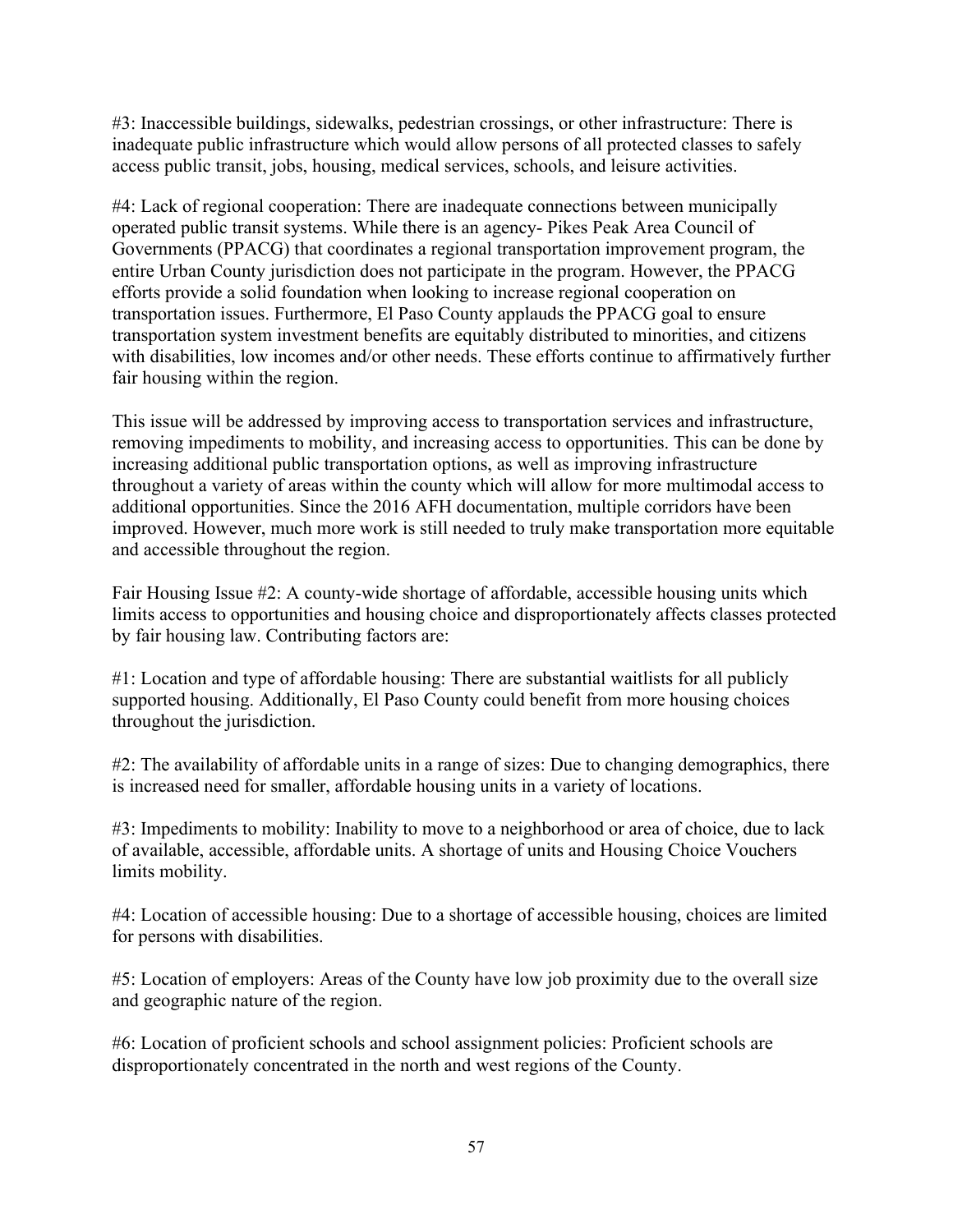#7: Location of environmental health hazards: Decreased air quality on Fort Carson, combined with potential PFC water quality issues in the Fountain Valley, create less environmentally healthy neighborhoods.

This issue will be addressed with El Paso County assistance in the development of additional publicly- supported affordable housing units in areas of opportunity. This may be done through CDBG funding, Private Activity Bond allocation, El Paso County Housing Authority Housing Trust funds or assistance with obtaining federal and state low-income housing tax credits. Since the 2016 AFH document, this goal has been mostly met through the El Paso County Housing Authority, but our CDBG funding will continue to remain an option as future opportunities arise.

Fair Housing Goal #3: A lack of resources to ensure there are adequate accessible units to meet current and future needs. Prioritized factors that contribute to this issue are:

#1: Lack of assistance for housing accessibility modifications: There are a minimal number of agencies that offer housing accessibility modifications and, when offered, it is usually income restricted.

#2: Lack of affordable, accessible housing in a range of unit sizes: Due to changing demographics, there is increased need for smaller, affordable housing units in a variety of locations.

#3: Impediments to mobility: Inability to move to a neighborhood or area of choice, due to lack of available, accessible, affordable units. A shortage of units and Housing Choice Vouchers limits mobility.

This issue will be addressed by committing additional federal and other funds to the rehabilitation of pre-existing housing inventory to increase affordable, accessible housing choices.

Fair Housing Goal #4: The lack of understanding of federal, state, and local fair housing laws has resulted in the presence of housing discrimination in the region. Contributing factors are:

#1: Lack of resources for fair housing agencies and organizations: There is a lack of agencies that produce activities which: test, enforce, coordinate, and advocate about fair housing laws.

#2: Quality of affordable housing information programs: Agencies that perform these activities have limited resources to ensure all needs are met.

#3: Lack of local public fair housing enforcement: In a review of fair housing complaints filed with the U.S. Department of Housing and Urban Development-Fair Housing and Equal Opportunity and the Department of Regulatory Agencies-Colorado Civil Rights Division, it was discovered that most complaints filed related to disability discrimination. Furthermore, most complaints resulted in no probable cause findings, which could be due to lack of evidence or education.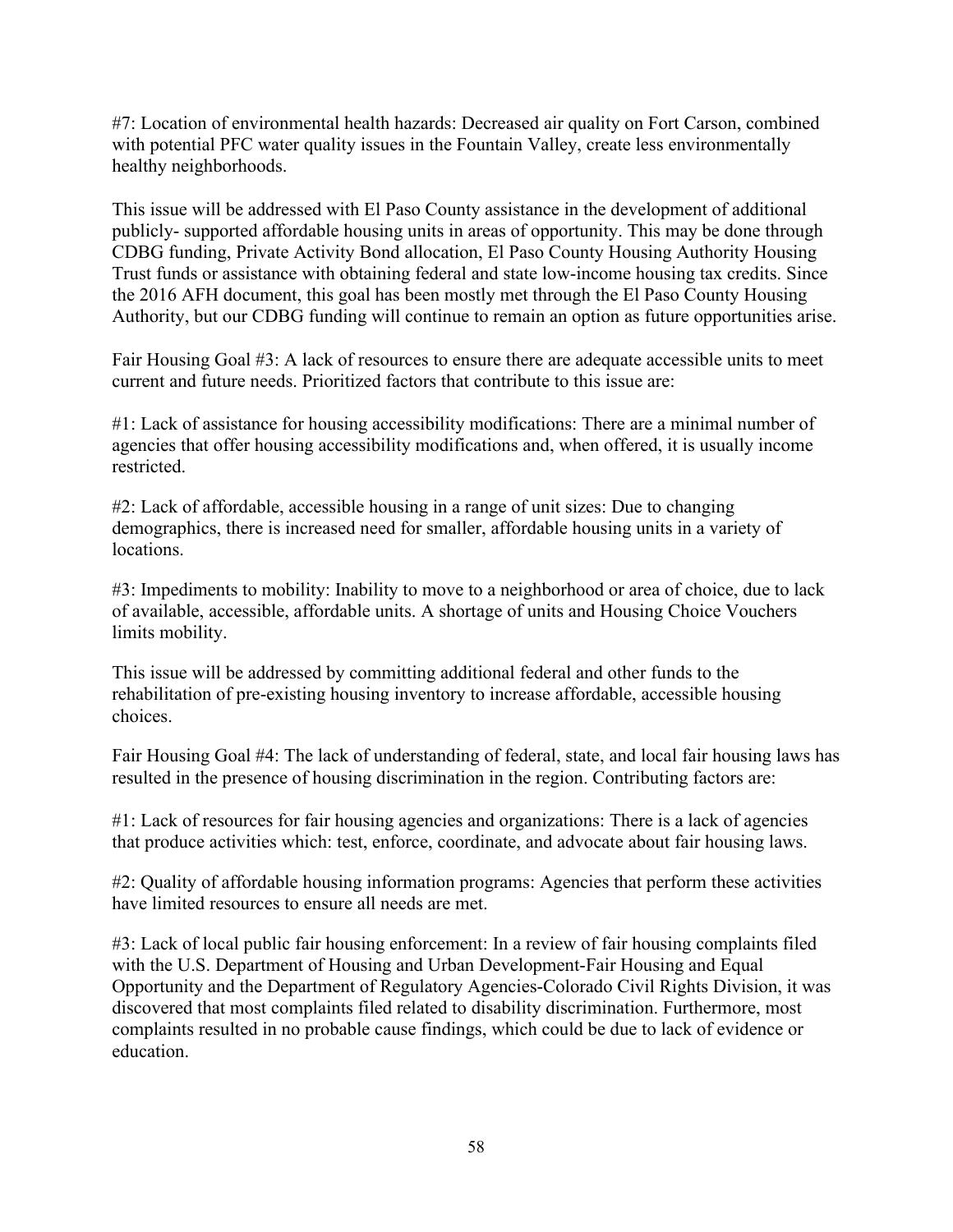#4: Lack of local private fair housing outreach and enforcement: Lack of agencies in the area that provide these services which can result in underreporting.

#5: Private discrimination: In a review of fair housing complaints filed with the U.S. Department of Housing and Urban Development-Fair Housing and Equal Opportunity and the Department of Regulatory Agencies-Colorado Civil Rights Division, it was discovered that private discrimination is occurring within the region.

This issue will be addressed by continuing fair housing education, outreach, and enforcement. The El Paso County CDBG program will continue to take on the responsibility of coordinating semi-annual education and outreach opportunities.

2. For each fair housing issue with significant contributing factors identified in Question 1, set one or more goals. Explain how each goal is designed to overcome the identified contributing factor and related fair housing issue(s). For goals designed to overcome more than one fair housing issue, explain how the goal will overcome each issue and the related contributing factors. For each goal, identify metrics and milestones for determining what fair housing results will be achieved, and indicate the timeframe for achievement.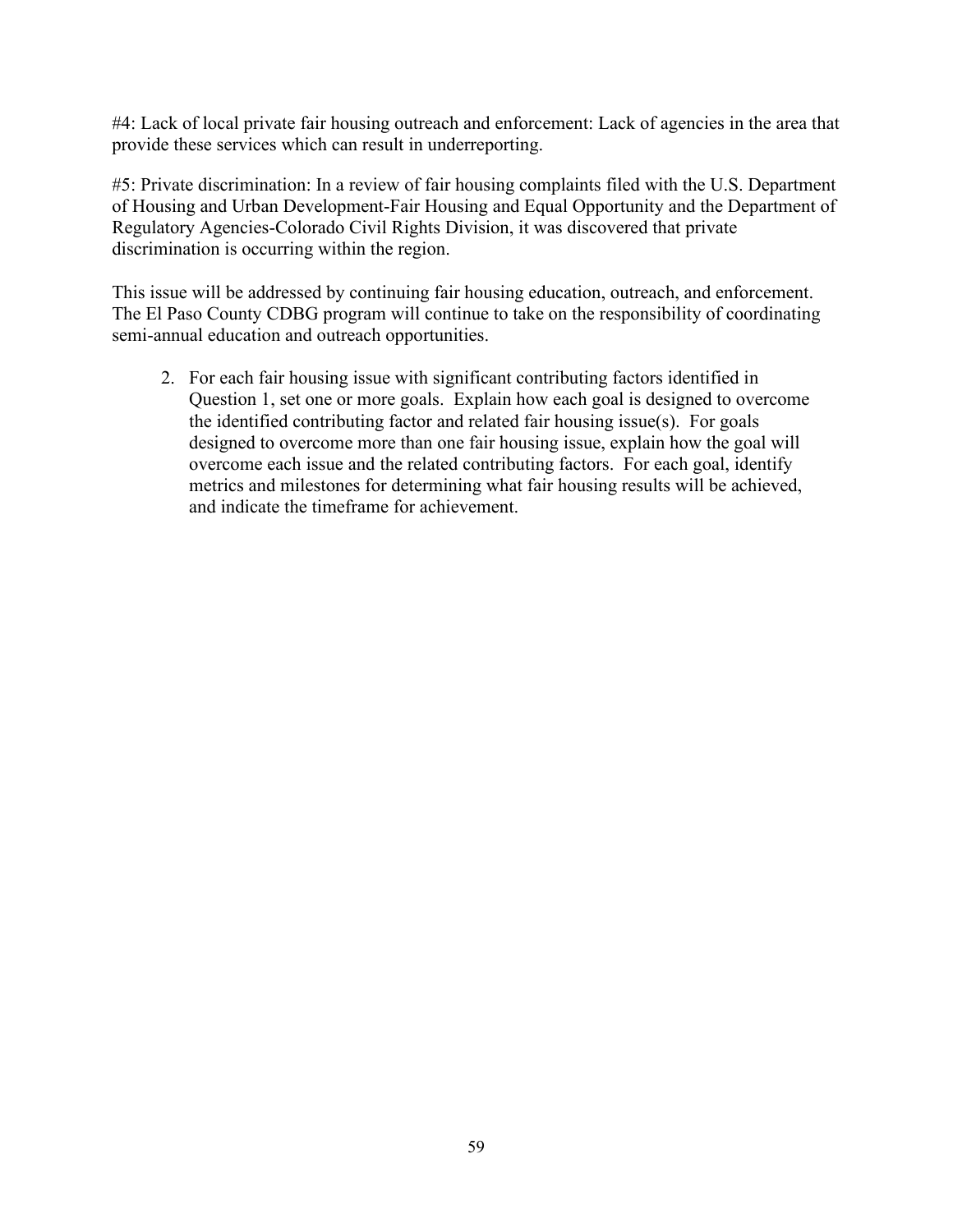| Goal                                                                                                                                                                      | Contributing<br>Factors                                                                                                                                                                                                                                                                                                   | Fair Housing<br><b>Issues</b>                                                                                                                                          | Metrics, Milestones,<br>and Timeframe for<br>Achievement                                                                                                                                                                                                                                                                                                                                                                      | <u>Progress</u><br>2016-2021                                                                                                                                                         |
|---------------------------------------------------------------------------------------------------------------------------------------------------------------------------|---------------------------------------------------------------------------------------------------------------------------------------------------------------------------------------------------------------------------------------------------------------------------------------------------------------------------|------------------------------------------------------------------------------------------------------------------------------------------------------------------------|-------------------------------------------------------------------------------------------------------------------------------------------------------------------------------------------------------------------------------------------------------------------------------------------------------------------------------------------------------------------------------------------------------------------------------|--------------------------------------------------------------------------------------------------------------------------------------------------------------------------------------|
| AFH Goal #1:<br>Improve access<br>to transportation<br>services and<br>infrastructure,<br>remove<br>impediments to<br>mobility and<br>increase access<br>to opportunities | $#1$ : The<br>availability, type,<br>frequency, and<br>reliability of<br>public<br>transportation<br>#2: Access to<br>transportation for<br>persons with<br>disabilities<br>#3: Inaccessible<br>buildings,<br>sidewalks,<br>pedestrian<br>crossings, or other<br>infrastructure<br>#4: Lack of<br>regional<br>cooperation | Lack of<br>affordable,<br>accessible<br>transportation<br>which limits<br>access to<br>opportunities and<br>disproportionately<br>affects persons<br>with disabilities | <b>Utilize CDBG</b><br>allocation to annually<br>fund one activity per<br>year related to<br>transportation<br>accessibility which<br>will serve to<br>strengthen regional<br>collaboration and<br>transportation<br>connections that<br>increase access to<br>opportunity. The<br>final milestone will<br>be assisting 500<br>people with<br>improved access to<br>transportation by the<br>end of the 2026<br>program year. | The CDBG<br>program<br>was able to<br>support 14<br>types of<br>projects to<br>increase<br>access to<br>transportati<br>on, most<br>notably<br>Envida's<br>rural transit<br>shuttle. |

2022-2026 Goal Setting:

From 2016-2021, the El Paso County CDBG program funded 14 projects in the Public Service and Infrastructure categories. These projects ranged from ADA sidewalk access to bus stops to funding transit services for rural areas in the County.

Addressing this need in the past five years revealed a silent need that is now becoming more prevalent as communities realize the critical importance of access to transportation. All municipal consultations insisted that transportation is an underserved need and HUD data, combined with reports from The Independence Center and EMSI, support the fact that our area is critically underserved in the area of transportation and additional services are needed. The goal metrics has been updated to ensure we are able to better track the benefit to the community.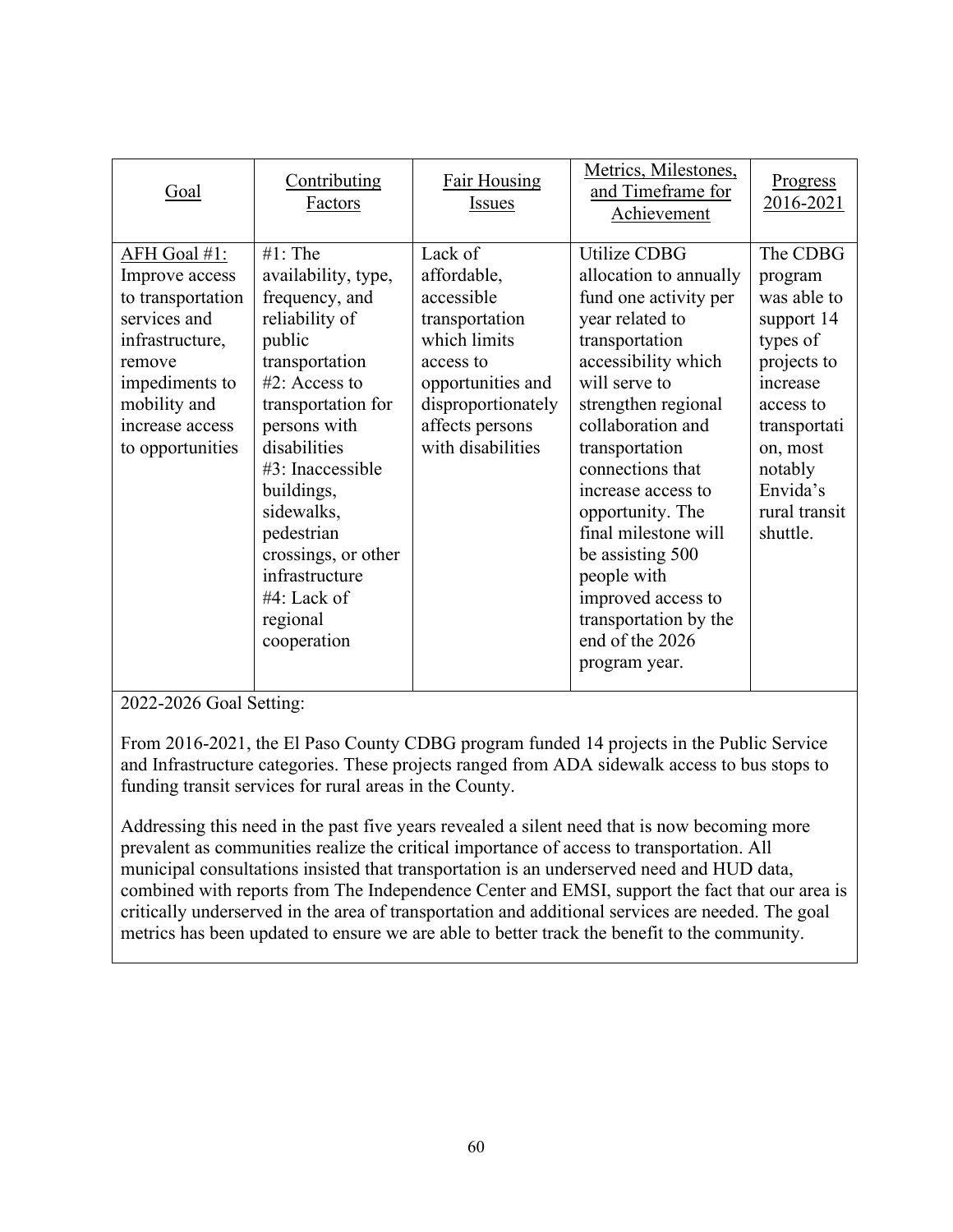| Goal                                                                                                                                                 | Contributing<br>Factors                                                                                                                                                                                                                                                                                                                                                            | <b>Fair Housing</b><br>Issues                                                                                                                                                                            | Metrics,<br>Milestones, and<br>Timeframe for<br>Achievement                                                                                                                                                                                                                                                                                                                                                                | Progress<br>2016-2021                                                                                                                                                                               |
|------------------------------------------------------------------------------------------------------------------------------------------------------|------------------------------------------------------------------------------------------------------------------------------------------------------------------------------------------------------------------------------------------------------------------------------------------------------------------------------------------------------------------------------------|----------------------------------------------------------------------------------------------------------------------------------------------------------------------------------------------------------|----------------------------------------------------------------------------------------------------------------------------------------------------------------------------------------------------------------------------------------------------------------------------------------------------------------------------------------------------------------------------------------------------------------------------|-----------------------------------------------------------------------------------------------------------------------------------------------------------------------------------------------------|
| AFH Goal #2:<br>Assist in the<br>development of<br>additional<br>publicly-<br>supported<br>affordable<br>housing units in<br>areas of<br>opportunity | #1: Location and<br>type of affordable<br>housing<br>$#2$ : The<br>availability of<br>affordable units in<br>a range of sizes<br>#3: Impediments<br>to mobility<br>#4: Location of<br>accessible housing<br>$#5$ : Location of<br>employers<br>#6: Location of<br>proficient schools<br>and school<br>assignment<br>policies<br>#7: Location of<br>environmental<br>health hazards | County-wide<br>shortage of<br>affordable,<br>accessible<br>housing units<br>which limits<br>access to<br>opportunities and<br>disproportionately<br>affects classes<br>protected by fair<br>housing laws | <b>Facilitate activities</b><br>that assist in the<br>development of<br>additional<br>affordable housing<br>units.<br>The final milestone<br>would be to assist<br>with the<br>development of 100<br>units by the end of<br>the 2026 program<br>year. Special<br>attention will be<br>made to ensure that<br>these units are in<br>environmentally<br>healthy<br>neighborhoods with<br>greater access to<br>opportunities. | The CDBG<br>program<br>was not able<br>to assist the<br>development<br>of any units.<br>The El Paso<br>County<br>Housing<br>Authority<br>was able to<br>support the<br>development<br>of 925 units. |

2022-2026 Goal Setting:

From 2016-2021, the El Paso County CDBG program was unable to assist in the development of any housing units. Part of this barrier is the federal regulations surrounding CDBG funding. It is also partly due to a lack of developers interested in layering federal funds into their projects. The El Paso County was able to support the development of 925 units.

Since 2016, the need for affordable housing has drastically increased, as confirmed in every municipal consultation undertaken and confirmed by data from EMSI, the State Demographer's Office, and UCCS economic dashboard. This data indicates we should maintain the goal, even if it is difficult to accomplish through CDBG funds.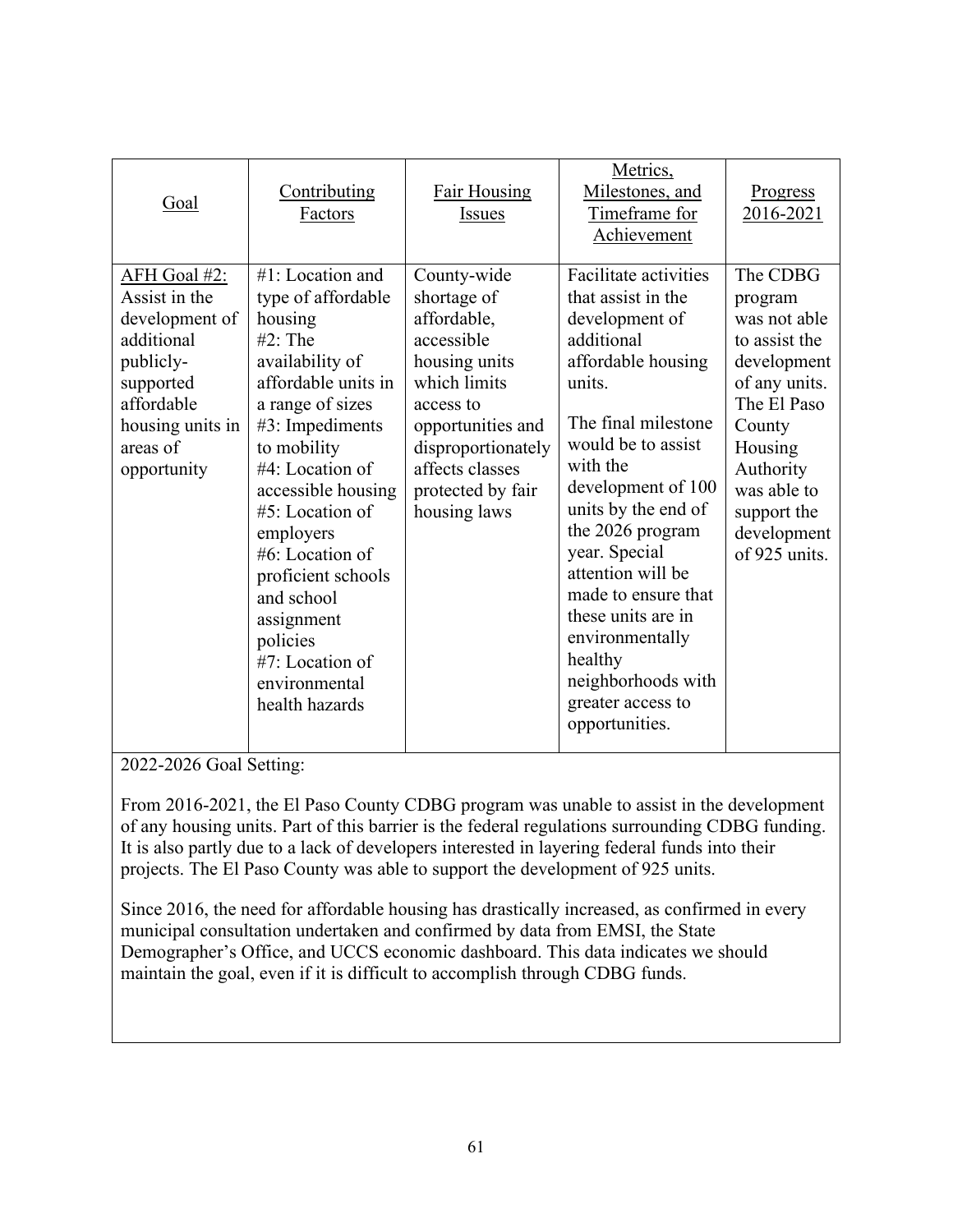| 2016-2021<br>Factors<br><b>Issues</b><br>Achievement                                                                                                                                                                                                                                                                                                                                                                                                                                                                                                                                                                                                                                                                                                                                                                                                                                                                                                                                                                  |  |
|-----------------------------------------------------------------------------------------------------------------------------------------------------------------------------------------------------------------------------------------------------------------------------------------------------------------------------------------------------------------------------------------------------------------------------------------------------------------------------------------------------------------------------------------------------------------------------------------------------------------------------------------------------------------------------------------------------------------------------------------------------------------------------------------------------------------------------------------------------------------------------------------------------------------------------------------------------------------------------------------------------------------------|--|
| Lack of<br>AFH Goal #3:<br>#1: Lack of<br>Utilize CDBG<br>Over 40<br>Rehabilitation<br>assistance for<br>allocation to<br>homeowners<br>resources to<br>of pre-existing<br>annually fund<br>ensure there are<br>housing<br>were<br>activities that<br>housing<br>accessibility<br>assisted by<br>enough<br>modifications<br>accessible units<br>rehabilitate income-<br>inventory to<br>owner-<br>eligible, owner-<br>to meet current<br>occupied<br>increase<br>$#2$ : Lack of<br>occupied housing<br>affordable,<br>and future needs<br>housing<br>affordable,<br>accessible<br>and publicly-<br>assistance;<br>accessible housing<br>supported housing<br>20 units of<br>housing choices<br>in a range of unit<br>to increase the<br>public<br>sizes<br>number of<br>housing<br>accessible units. The<br>were<br>$#3$ : Impediments<br>final milestone<br>rehabilitated<br>to mobility<br>would be to<br>to become<br>rehabilitate 25 units<br><b>ADA</b><br>by the end of the<br>compliant.<br>2021 program year. |  |

2022-2016 Goal Setting:

Increased funding and support of rehabilitation of owner occupied housing and public housing was undertaken. More than 40 homeowners were assisted with emergency and/or accessibility upgrades. A new partnership with the Calhan Housing Authority was developed and our funding was able to support critical ADA upgrades for the Silvercrest Villas senior public housing complex.

Meeting this need revealed the community was silently suffering with this issue at a scale not previously recognized. Municipal consultations and data from Brothers Redevelopment regarding their waitlist indicates that this service is very much underserved in our eligible jurisdiction and will continue to be supported.